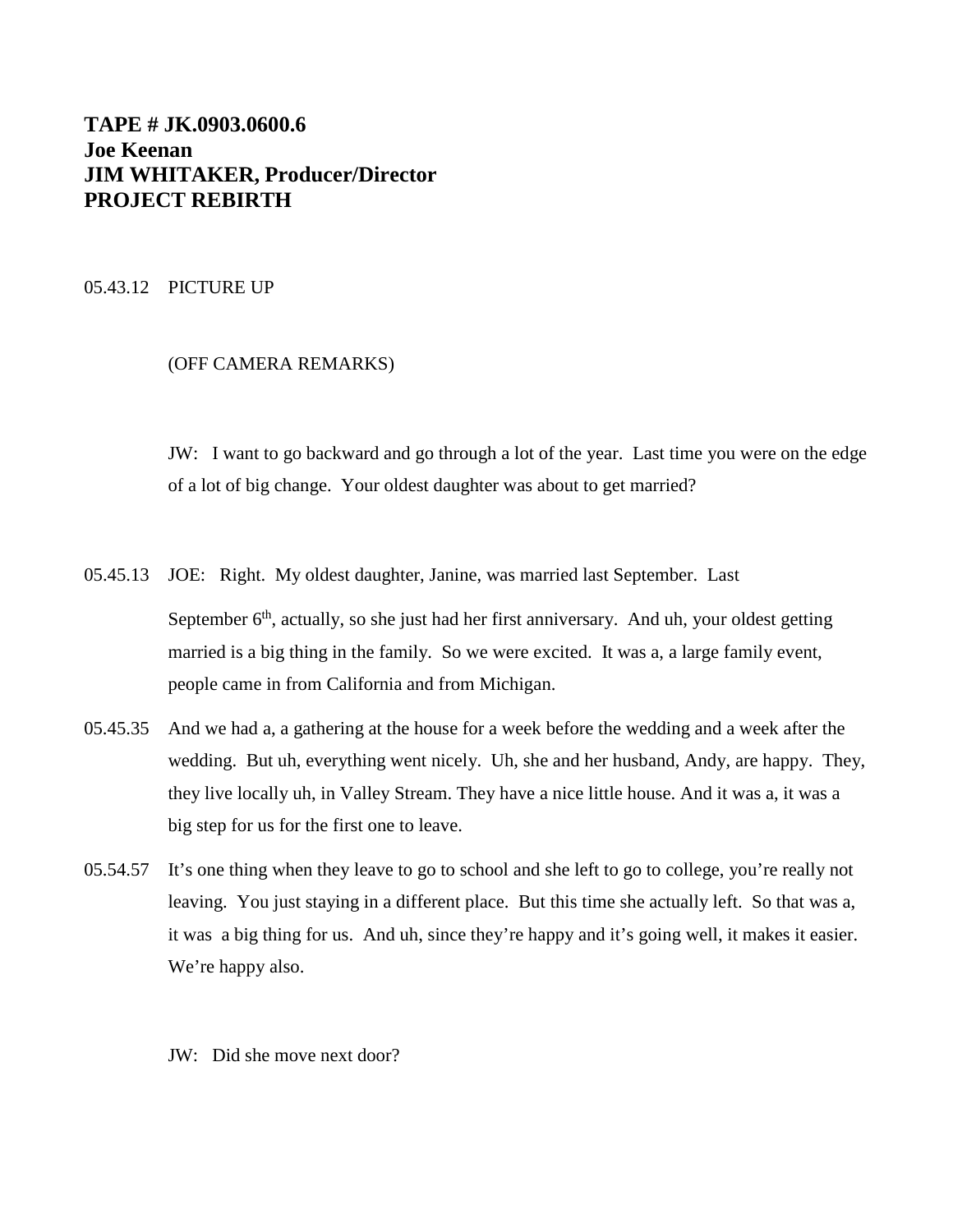JOE: Oh, no, no, no. No, no, no (LAUGHS) we ran out of houses in our row (LAUGHS).

JW: Everything is going well?

05.46.27 JOE: Everything's going fine with them. Uh, she's uh, Janine works for uh, for Fox. She works for Rupert Murdoch. And she's was, she's a CPA. And uh, she has a nice job there. In fact, she was just promoted. I got a promotion notice over the uh, my e-mail about two weeks ago. So uh, they're well on their way. They're doing fine.

> JW: We were talking about how it was different for you than last year. I'm curious about that.

- 05.47.07 JOE: Well, the, the first September  $11<sup>th</sup>$ , of course, we were busy working. Uh, and then last year, I was pretty much involved with uh, with Janine's wedding, and uh, things at home. And uh, it's not that we didn't pay attention to (?) September  $11<sup>th</sup>$  last year, it's just that we were preoccupied with family matters.
- 05.47.31 Uh, between Janine getting married and Karen being in the police academy we have uh, other focus. But this year was uh, this year was a little different. Uh, we uh, home life has settled down and gave me a little more time to think about it uh, to think about what we did 2 years ago and what it meant and uh, how I felt about it now. And I have uh, different emotional outtake on it now than I did last year, or even in the, in the very beginning there for the uh, September  $11<sup>th</sup>$  '01.

JW: How is that?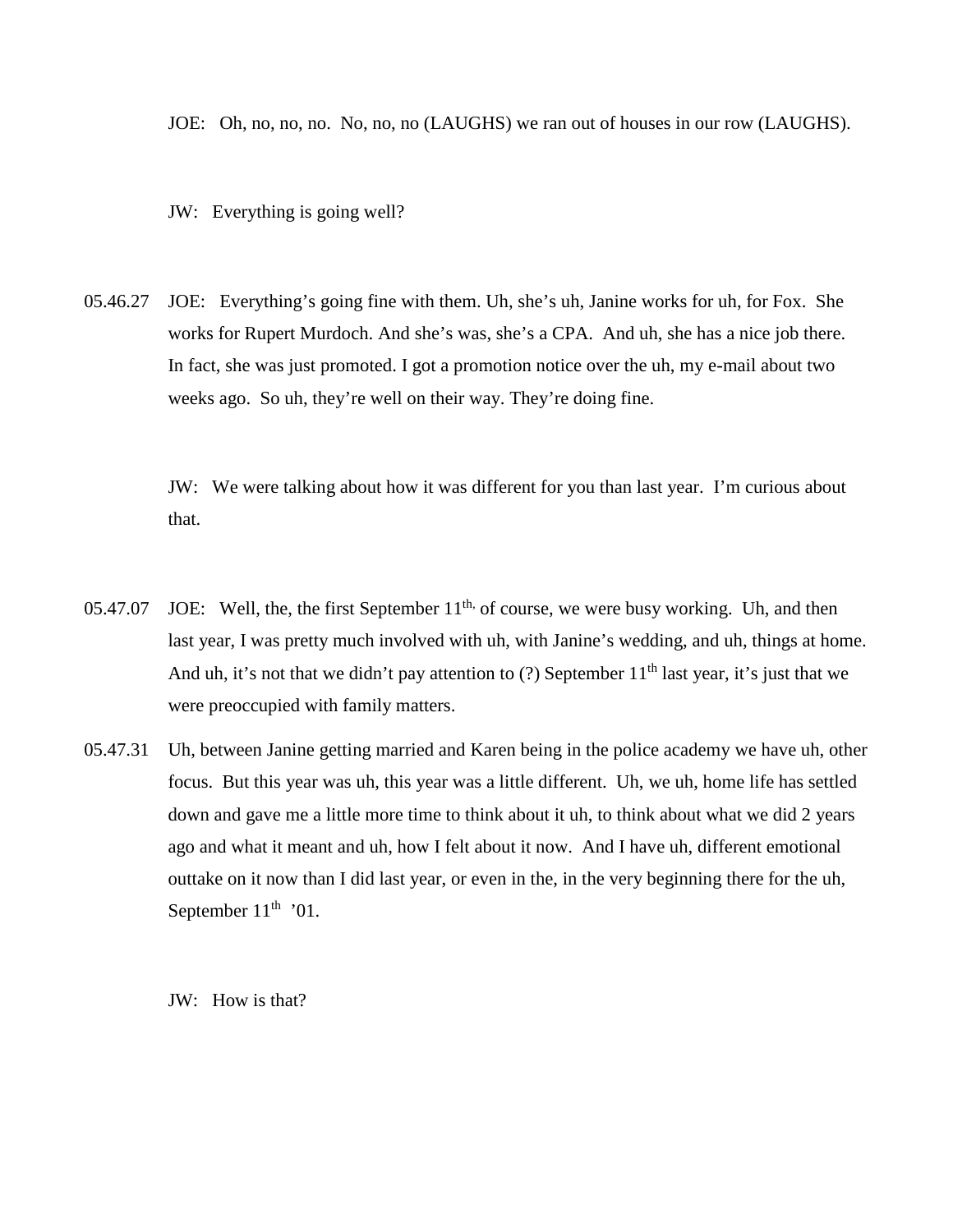- 05.48.07 JOE: Well, I have more time for reflection, I guess. Uh, I understand now what we went through and what we did, as far as work was concerned. Uh, when you're actually doing the work, you're (?) involved in it and you don't realize what you're doing. Uh, you know what your daily task is, you know what you have to accomplish, and you set forth uh, to do that.
- 05.48.30 Uh, but now that I look back on it, I, I understand a little more what we went through back then. Uh, I have time to, to think about it now. One, one of the things that I was thinking about this morning when I was uh, I was home alone this morning. My wife was uh, my wife's a teacher, and she was at school and Karen was at work, my son was at school, and I was home uh, by myself this morning, and I was watching the news on television. Uh, the news with the uh, children reading the names.
- 05.48.59 Something that I thought might not be uh, good TV. But it turned out to be very uh, uh, very grabbing uh, to watch the children come up there and, and read name by name, and you know that every name was a person, every name was a family. Every, every name that they read affected tens if not hundreds of people. And uh, that's pretty far-reaching. Made me think back to people that I've lost in my family. I mean, I live in, I live in New York my whole life.
- 05.49.31 We were very fortunate on September  $11<sup>th</sup>$ , we didn't lose any family members, but we lost a lot of friends, people that we knew. Uh, people that I hadn't thought about in a while and uh, now you reflect back on it and you see all those poor families that were hurt, and you think back on yourself, people that you lost in your family and how, how these people must feel now and uh, and what they're going through.
- 05.49.56 So I had a little more time to, I wasn't as busy this September  $11<sup>th</sup>$ , so I had more time to think about what actually happened. Uh, and uh, it was more emotional this morning. It uh, it meant more to me as a, as a New Yorker, I guess, or as an individual looking at the family. Uh, as to what happened two years ago. What happened two years ago was terrible. Uh, those poor families that went through an emotional strain they'll never recover from. They're all scarred. Those people didn't die of illness, they didn't die in a traffic accident.
- 05.50.32 Uh, it's a, it's tough emotional scars that these people have to live with for the rest of their lives. It's not easy for them.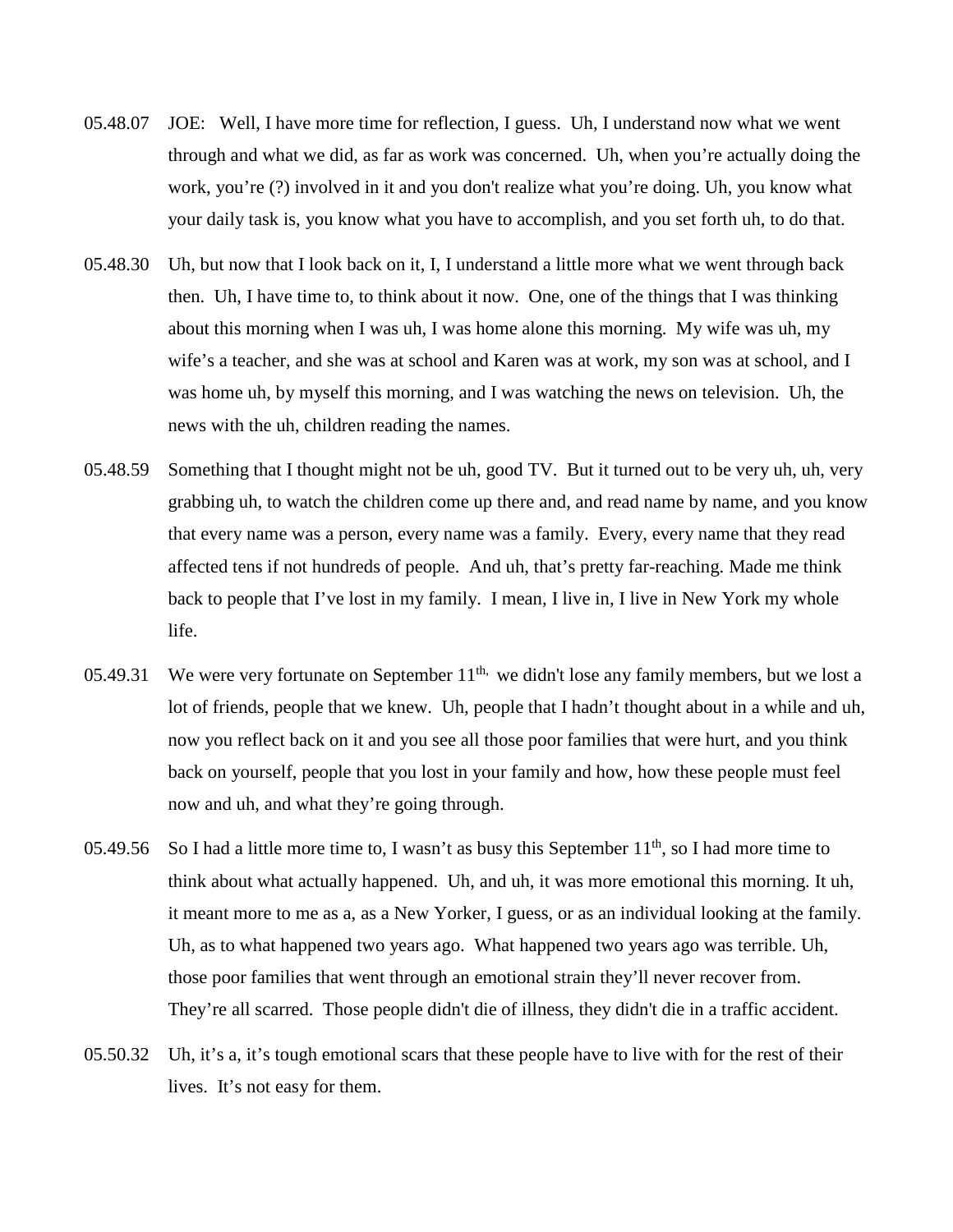### (OFF CAMERA REMARKS)

JW: Did your reaction surprise you? I found today surprisingly much more emotional for me. I've been brought into others' lives through this event and I feel through them, but I found myself feeling as if I put it aside last year just to get through it?

- 05.51.45 JOE: I think uh, I don't know if it surprised me. It, I was conscious of it. I think last year at this time, we were tired. We were emotionally tired. We had worked a hard year and we had seen a lot of things we had never seen before, done a lot of things that we had never done before.
- 05.52.04 Uh, accomplished tasks that had never been accomplished before. And we were, we were emotionally drained. We were tired. And then in, and in conjunction with that, the, the high point at home with my family, with my daughter getting married, it uh, it wasn't that we weren't ready for September  $11<sup>th</sup>$  anniversary last year.
- 05.52.28 It's just that we didn't, I don't think I wanted it to affect me. This year, uh, I had time to think about it. And uh, I thought about it in a different way. In fact, one thing that I did this morning, is uh, I thought about the people I worked with last year uh, two years ago. And how lucky I was. Uh, to be with those people. And how competent they were. And the work that they did just unquestioningly. Uh, whatever I asked them to do, they did. And in fact, I even uh, I even sent some e-mails this morning as I was watching television, because I wasn't sure that I had ever said thank you to them.
- 05.53.07 I know that they understood that I appreciated the work they did, but I don't know if I ever said thank you. So I, I did that this morning. And uh, that helped. Made me feel better. And sometimes in police work uh, we don't do nice work. Uh, our tasks are not friendly tasks. And we understand amongst ourselves, we look at each other, we understand, we have a way of, a way of nodding, a way of leaving a scene going some place else where we understand how each other feels.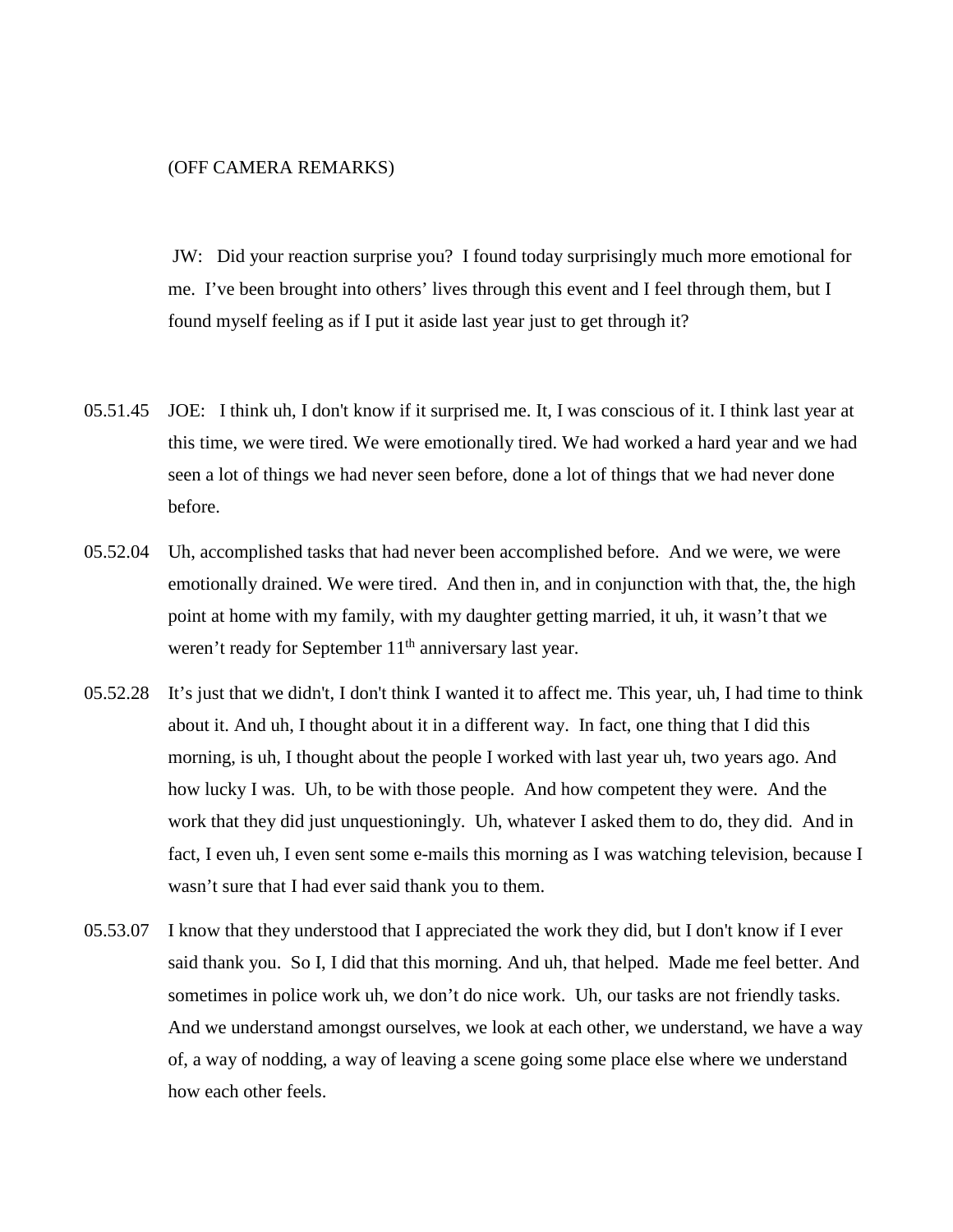- 05.53.40 But we don't normally say it. We don't communicate well with each other. And I felt that uh, I wanted to do that today. I've been separated for a while now, and uh, it uh, I'm looking at things a little bit differently. I have more time. I don't know if it's good or bad. Before things didn't affect me as much.
- 05.54.00 Now I'm finding that sometimes things do affect me. Uh, it might be good, it might be good to be a little more emotional about uh, subjects, but uh, I did definitely have a different feeling today than I did last year.

JW: What did you mean by separated?

- 05.54.17 JOE: Well, uh, I'm no longer in the police field. I retired. So uh, it's uh, police work is a, is a funny thing. It's (?) not that you're always going a hundred miles an hour. It's just that you're ready to.
- 05.54.30 At the drop of a hat, you move. And you do whatever has to be done. Uh, so you're always prepared for that emotionally. You might go the whole day without performing a task. But when you have to, you just step right in and do it. Uh, so when you wake up in the morning and you go to work, you're prepared for that, you're ready for that. Uh, now when I wake up in the morning, I don't have that pressure on me. I don't have that feeling that I have to go uh, and perform a task.
- 05.55.00 I don't have to, I don't have to run the race today. So sometimes uh, sometimes that affects you. It affected me in the beginning. Uh, uh, it's not that you don't, it's not that you feel like you don't have a purpose. It's just that you no longer (?) no longer are (?) performing what you've prepared for in the past. For years, for my whole adult life I did one thing. And now all of a sudden I don't do that any longer.
- 05.55.29 And it took me a while to adjust to that. It took me a couple of months to uh, to slow down, so to speak. To uh, get back into the mainstream of regular life. And uh, now I, I feel I'm adjusting to it. But in the beginning, it wasn't easy.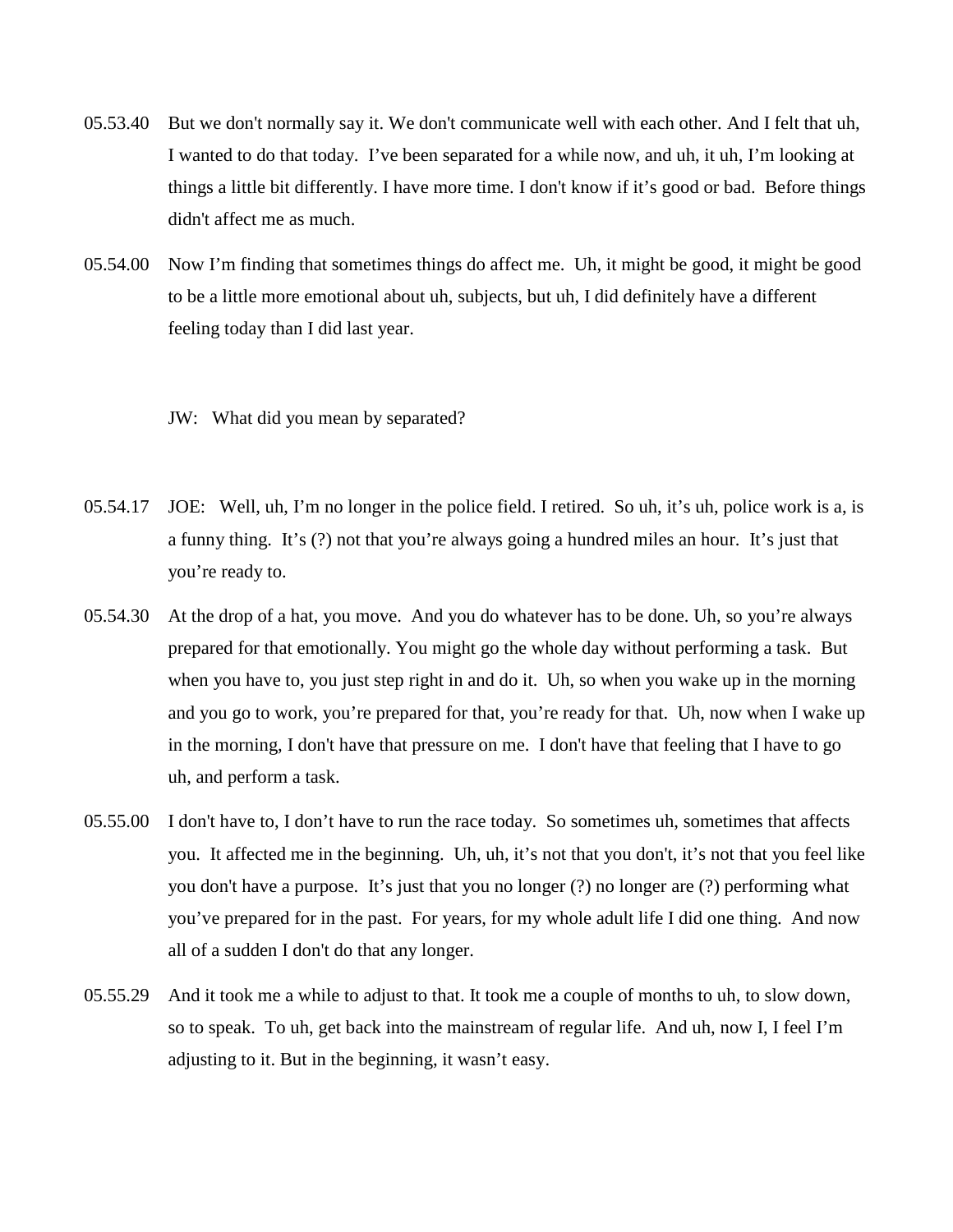JW: In what way?

- 05.55.46 JOE: Well, I uh, I was no longer doing what I always did, what I love to do. Uh, police work's a funny thing. It's a, it's a hard task to do normally, and it's almost impossible to do if you don't want to do it. And I enjoyed it very much. I always wanted to, to do my work.
- 05.56.01 I looked forward to going to work. I looked forward to uh, that uh, uneventful event that uh, that, that was going to happen today, something that I wasn't prepared for. And uh, it was good. Now I don't do that any longer. Uh, now I, I don't want to say mundane, but I do normal tasks. (LAUGHS) The uh, the unknown element has been taken away uh, so that little edge that you're prepared for every, every day at work I've mellowed a little bit.
- 05.56.33 Uh, I'm not uh, not uh, as high with that. So it, it took a while to get used to that. I felt like I was going full steam and now I'm going half steam (LAUGHS).

JW: How has your family reacted?

- 05.56.48 JOE: Uh, depends on which one of them you ask (LAUGHS).  $(\sim I \sim)$  Well, my wife uh, I think she likes me being home. She, she's, she likes the idea that I'm not out there doing stuff that she's not.
- 05.57.02 I used to go to work in the morning and then, or in the afternoon or in the evening, wherever, whatever the tour was for that day. And then she would have to wait for me to come home each day. So it's probably tougher on the family waiting for you to come home, than it is for you yourself when you're at work. Because you're always uh, you always know what you're doing, you always feel you're in control. But they don't know what you're doing, they don't know what you're involved with.
- 05.57.27 So she doesn't have to worry about that any more, for me. Uh, uh, she's worrying about it now for my daughter. Uh, but she didn't, she doesn't have to worry about it for me now, so she's glad that I'm not doing it any longer.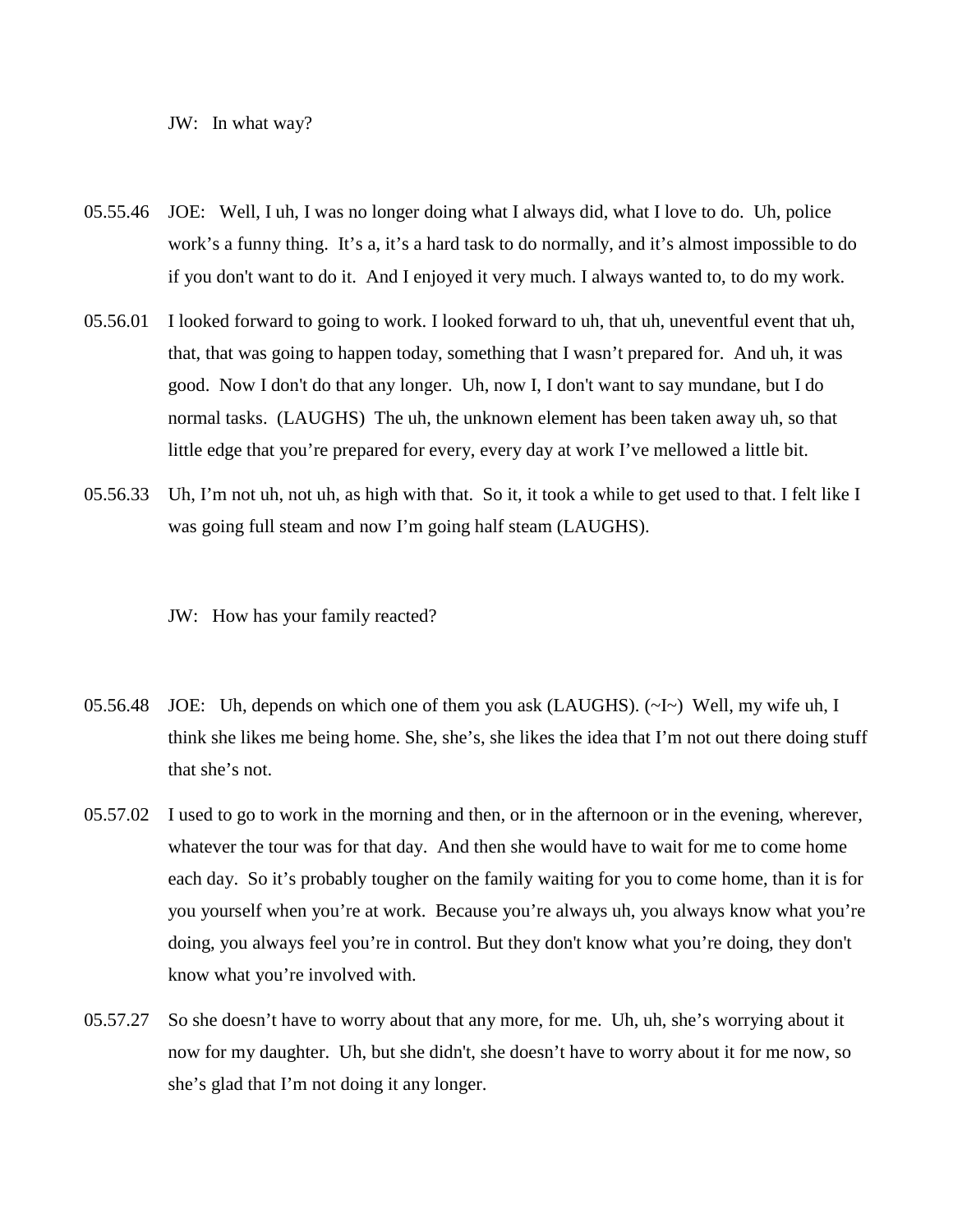### JW: But the other side of you being home?

- 05.57.43 JOE: Me being home? (~I~) I'm always in the way (LAUGHS). So I, I don't know if uh, if my daughter, Karen and, and my son, Joseph, who is still at home, I don't know if they're as glad that I'm home all the time (LAUGHS) because now I uh, I, I see things that I wasn't there for before. And uh, I always have something to say about it. Where if I, if I wasn't at home and I didn't know what was going on uh, they didn't have to worry about it.
- 05.58.07 It's, we're getting along fine. It's not, uh, I'm, I'm joking about it a little bit. It's not a, it's not a negative thing it's just different, it's very different. I have to find ways to occupy my time. Yeah.

JW: What do you generally do?

- 05.58.21 JOE: Well, (?) what I have been doing uh, is there are always things when you're at work that you want to do, enjoy doing, but don't have the time to do. And one of those things was uh, I'm a, I'm a high school official for uh, football and baseball. And that was something that I never got to do as often as I wanted to do. Maybe I would do it once a week, maybe three times a month. Now I'm available to do it all the time. And that's what, that's pretty much what I've been doing, I occupy my time with that. I love it. I uh, it's something I always wanted to be involved in.
- 05.58.57 And now I have the time to do it. And I uh, I umpire baseball for uh, New York City high schools, and I do football also when uh, in the season, it starts, it's starting this week. I uh, I can do it as much as I want, whenever I want. And, and that's good, and it's something I enjoy. So it's a, it's another love that I had that I never really was able to get involved in, that now I can. So that's (?) what I'm doing now. That's what occupies my time.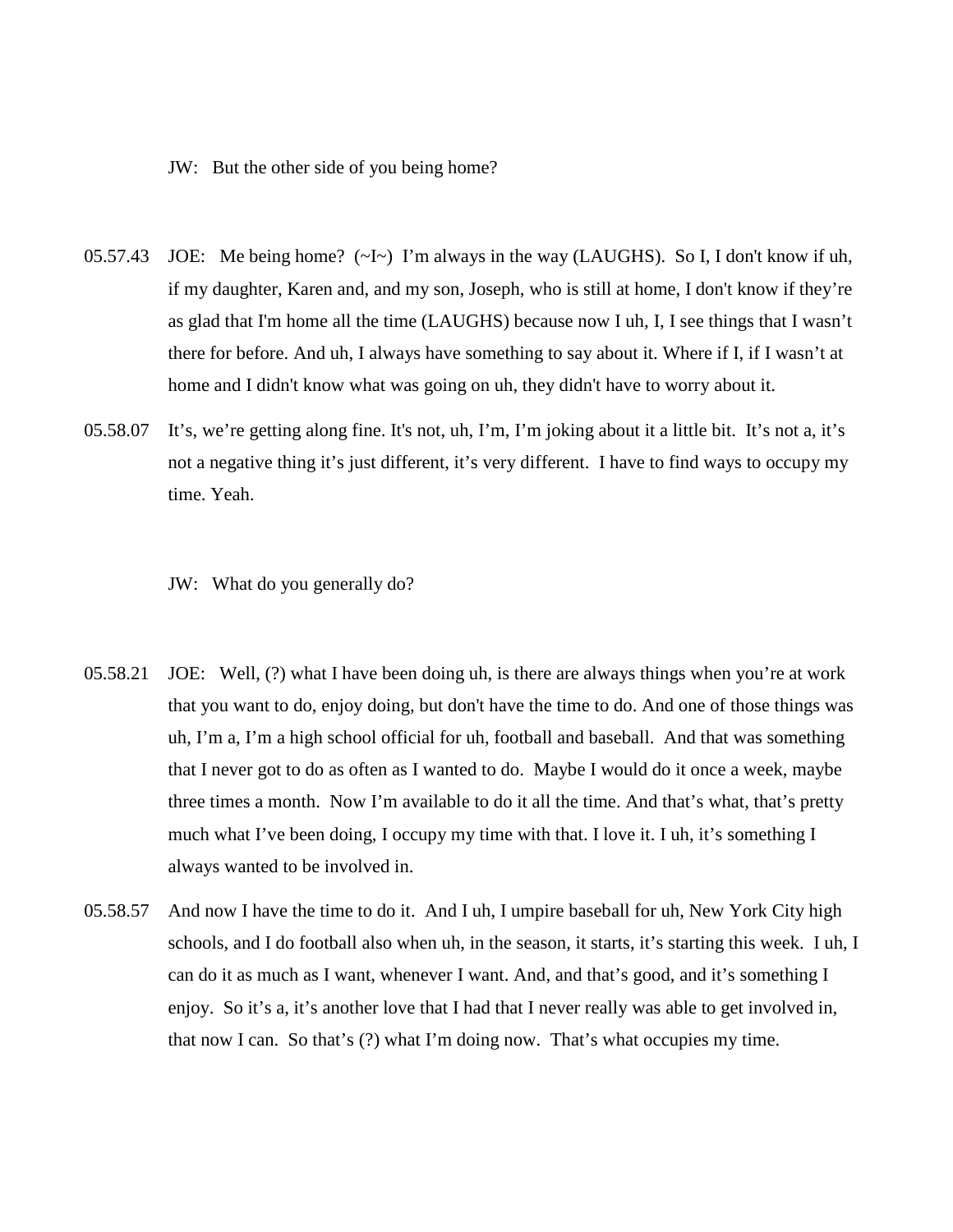### (OFF CAMERA REMARKS)

### JW: What about Karen?

- 06.00.15 JOE: Well, Karen is uh, has graduated from the police academy. Last time we spoke, she had just entered the police academy. I believe we spoke last in August, and July 1<sup>st</sup> she had gone into the police academy. She's now completed that. She's uh, out in the field, she works in the 60<sup>th</sup> Precinct, Coney Island in Brooklyn.
- 06.00.36 And she very much enjoys it. She's happy to be doing the work. And uh, she's been as we say in the police department, she's been in the street now for uh, for about 7, 8 months. So she's well into it. And it's, it's been good for her, but it's also been good for me, because it gives me a little bit of a connection.
- 06.00.58 I don't have a, a complete separation now. Now, a lot of police officers retire and they have a complete separation from work. They have nothing to uh, reconnect them. Uh, they don't have a, an easing-out period. Uh, with Karen now, I have my easing out period, because she comes home from work, we talk about what she did the night before. Uh, we talk about the funny stuff, we talk about the (?) stuff that isn't funny. She asks me questions. I ask her questions. It's not all-consuming for me, but it's just enough to keep me in touch.
- 06.01.32 And at the same time uh, if she feels she has a question that she doesn't want to ask somebody else, she can come home and ask me. So it's, I think it's been good for both of us.
	- JW: Can you give me an example of what she might ask?
- 06.01.46 JOE: Well, it's simple, simple things. You have to understand she's new. She's brand new at what she's doing, so she'll, she'll get a, we call uh, our tasks, our individual items, we call them jobs or runs.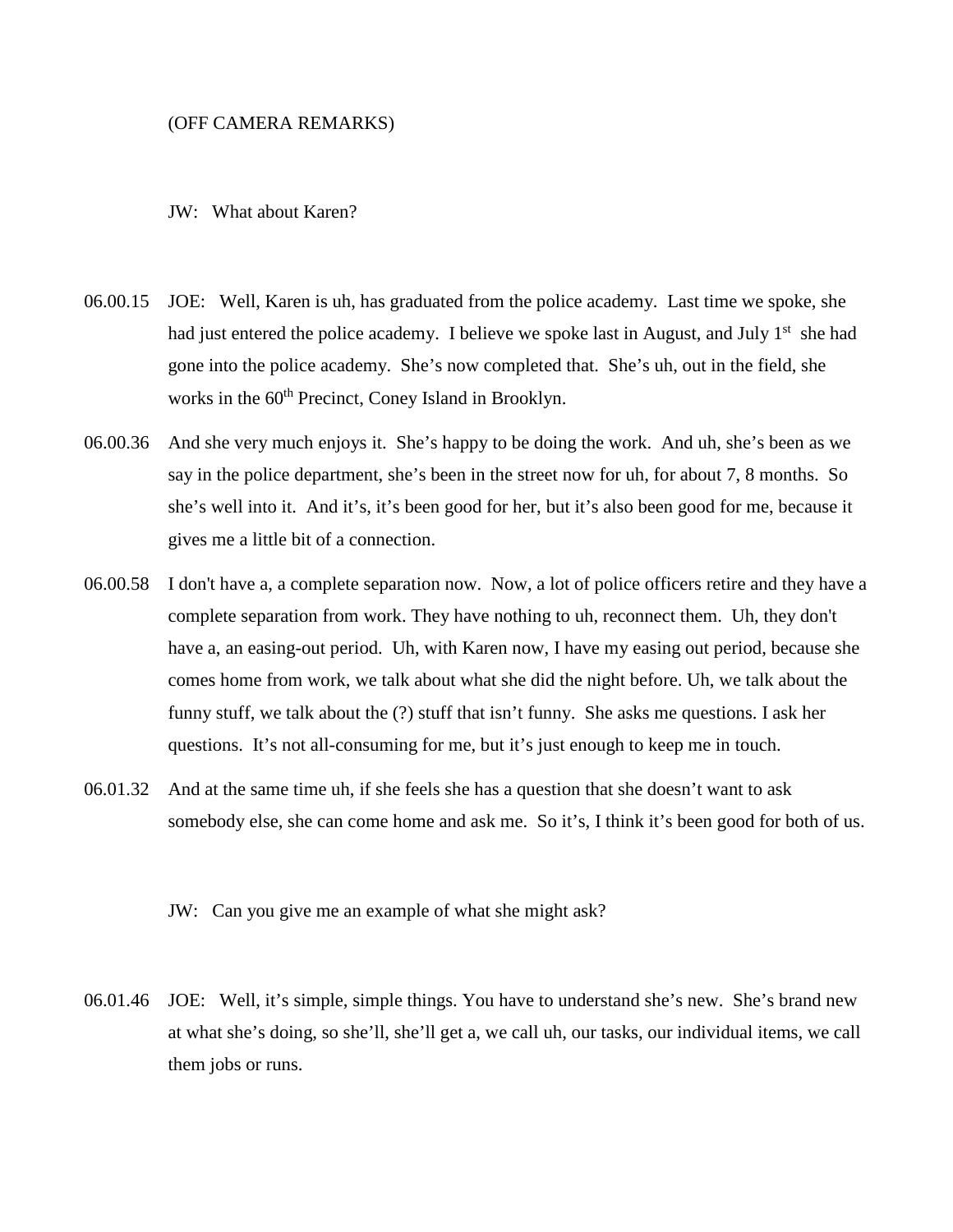- 06.02.00 Where she'll get a radio run and she'll go out on a job whatever the, what it might be, whether it's a robbery or somebody who's ill in (?) a house or somebody's passed away. And they are tasks you have to perform, and you have to deal with the people's families. And she'll come home and she'll say, I did this last night uh, what should I have done? So I'll tell her what I think. She had a, she had an incident uh, I don't know a month or 6 weeks ago where somebody had just a normal call, somebody had, an elderly had passed away.
- 06.02.32 And uh, she went to the, she went to the house. Police officers have to go to the house. There are tasks they have to perform. They have to uh, get a proper identification, have to secure property. And while that was going on, family arrived and you try to be uh, you try to be uh, not obtrusive on them, but yet at the same time you have to perform your duties. So if there's a little uh, uh, a little bit sociology involved, I guess, interacting with the, with the people.
- 06.03.02 And she would come home, tell me what she did. And I said, well, that was good. All right, maybe next time you can try it this way. And that's the, that's the type of stuff we talk about. She, she'll come home and tell me about the stuff that uh, she thought was exciting for the night, maybe, in her precinct there was some sort of chase, and people were running through the streets, and that's always an a, an adrenaline rush and you don't realize it until it's over how excited you were. And she'll come home and we'll talk about that, so uh, something now, where we have uh, a real core in common that we might not have had before.
- 06.03.36 Before she was my daughter, and she would go to school and we would talk about things. But now she's actually doing, we have something that we both understand. And sometimes we'll talk at home, sounds like we're speaking in code. Nobody else understand us, but we have something that we can really relate to with each other. And I think that's good.

JW: You used to talk about how police officers separate themselves because they only talk to other officers?

06.04.02 JOE: Well, that's (?) true, because uh, when we're at work uh, we see things and do things that we might not want to bring home. Uh, we don't necessarily discuss what we do at work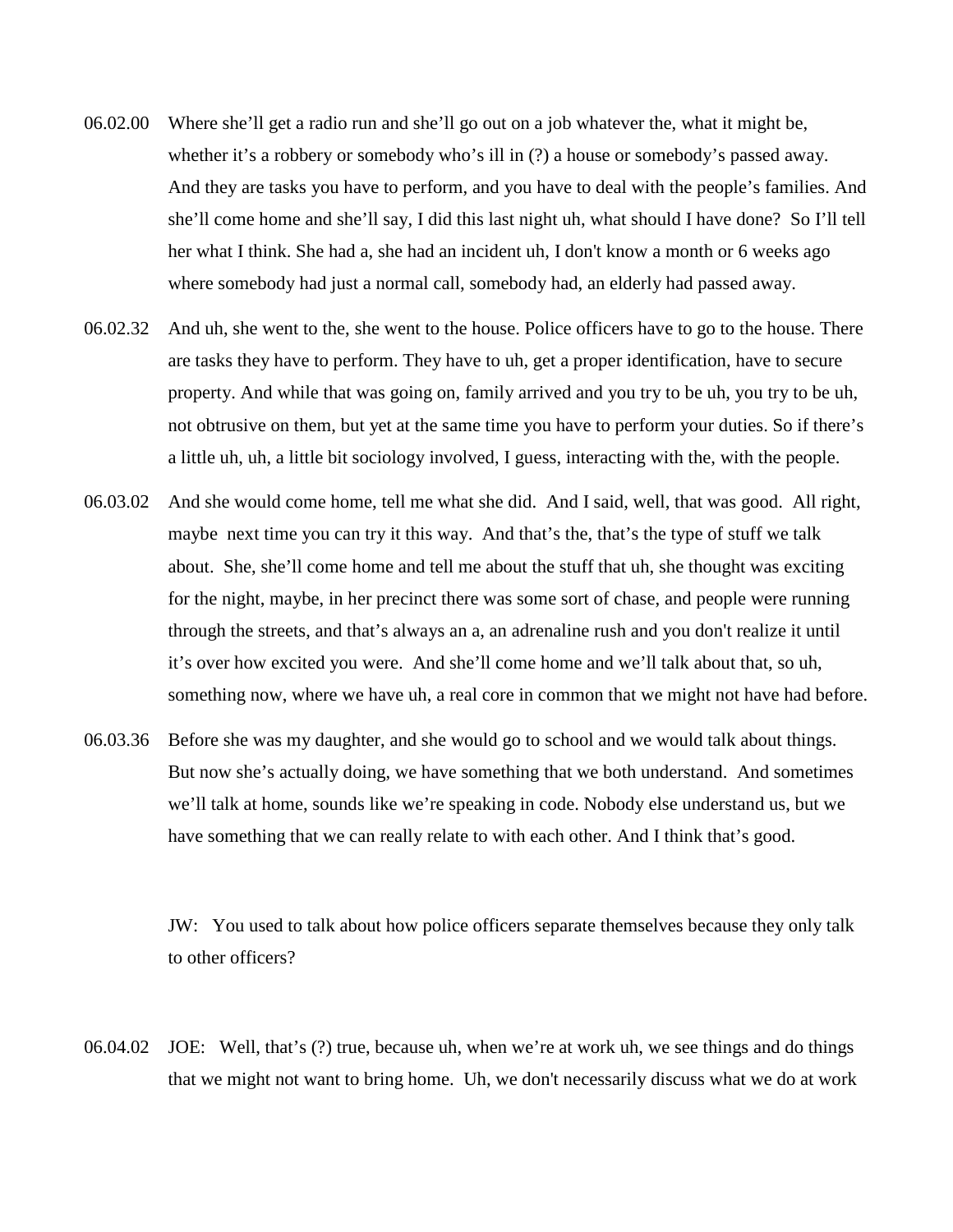with people who don't work with us in our field, who don't understand why we had to do whatever it was. But now with uh, with Karen doing the same thing, she, she can feel free to speak to me about it.

- 06.04.28 So if she's coming home and she's uncomfortable about something that went on during the day, she has an outlet. And that, and that's good, and I'm glad to be the outlet. Because uh, uh, just by the nature of my being older than her and having done that work for years, I can give her answers that other people wouldn't be able to. So it's (?) good for her because she can come home and vent a little bit. And not hold it in. A lot of police officers hold uncomfortable experiences in, and that hurts them the next day when they go to, they go to work and maybe they're a little edgy or a little grumpy.
- 06.05.04 If you have somebody (?) to discuss that with uh, it takes the edge off. It's good.

JW: Do you worry about her?

- 06.05.11 JOE: Sure. Of course. Uh, but uh, you know, police officers are (?) funny in that way. We always uh, we always feel that individually uh, we're invincible. Uh, so I don't start to worry about her, I don't start to think about it until it's near the end of her tour.
- 06.05.30 And uh, I start to uh, I must have asked uh, a hundred times in the past year. I'll say to my wife, what, what time she get home? You know, what time she supposed to be home? Uh, so when it's the last half hour, I start to (?) wonder about where she is and what she's doing. So uh, she always makes sure she calls. You know, I just finished, I'm going here, I'm gonna go to the my friend, or I'm on my way home, do you need anything? So that's good. We have that uh, uh, little understanding where she'll give me a call, let me know where she is.
- 06.06.00 So uh, during the day, I'm probably more comfortable with her being at work than my wife is, because I have a better understanding of what she's doing each day uh, than my wife does. Even though my wife uh, almost our whole married life this is what I did. But it's different when you're the outsider. I have a better understanding about what Karen's doing than Jane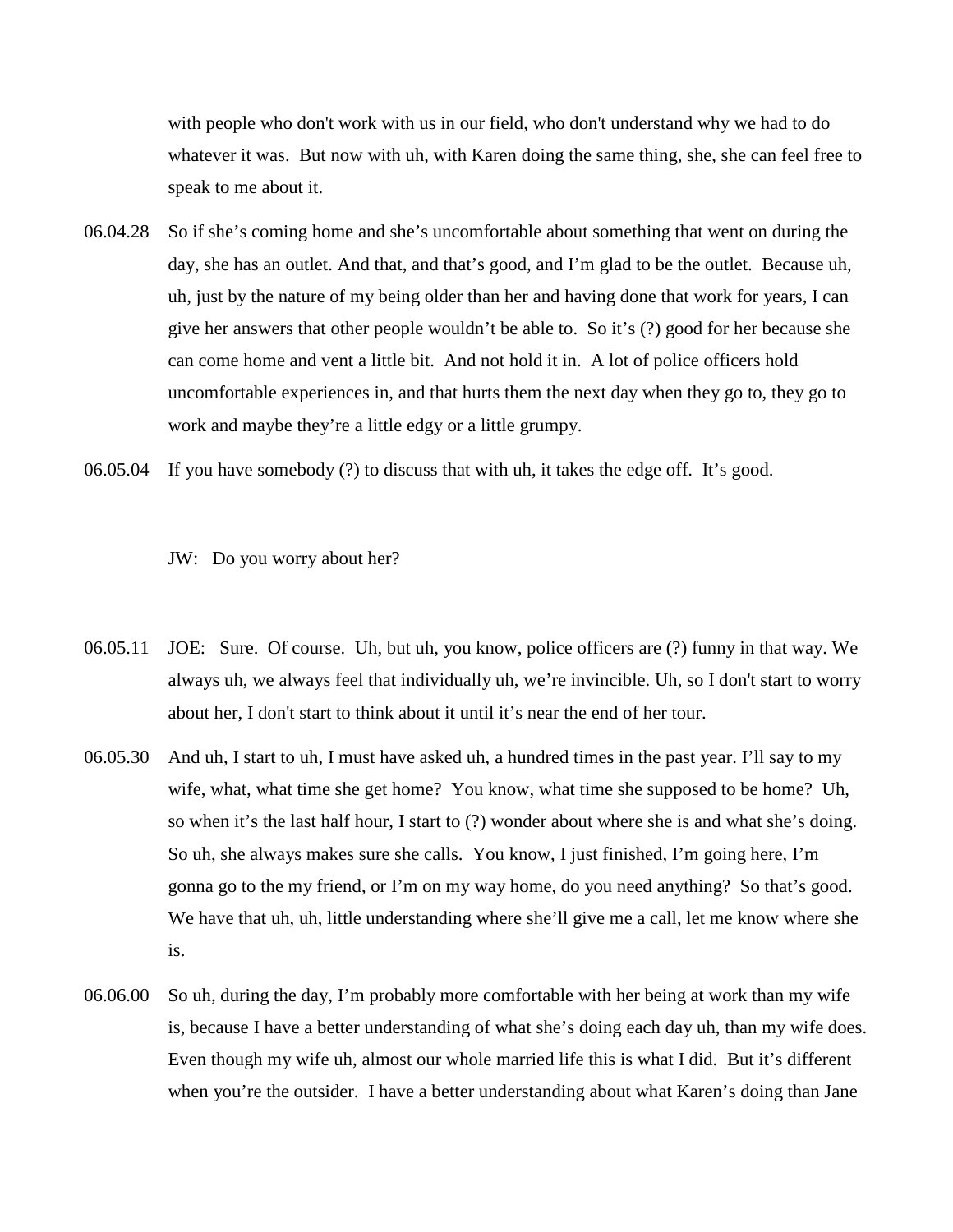does. So it might be a little bit easier for me. But of course you always worry. You always worry.

JW: What about right now? What kinds of stuff is she doing?

- 06.06.36 JOE: Well, she is uh, she does regular patrol work. She goes out in a radio car some days, and some days she walks a foot beat. And uh, she'll perform uh you're at the uh, you're at the call of the radio. Wherever the radio sends you. Uh, the, the police radio calls you, it sends you to do a task, you, you might have a lost child and then from a lost child you'll go to (?) a robbery.
- 06.07.02 And uh, from a robbery you'll go to somebody's parked in my driveway (LAUGHS). So uh, you have different uh, different jobs you have to do, and she's running the whole spectrum of the different type, different type of experiences that police officers go into. She does uh, she's low man on the totem pole where she works, so she gets uh, sent out a lot to different, different precincts, to go to parades or uh, maybe they have what we call a robbery post that has to be uh, manned with extra personnel, and uh, those are the type of things she's doing.

JW: Going back to after this past September  $11<sup>th</sup>$ , what about the year and the kind of things you've done? You went to Ireland?

06.07.53 JOE: Yes, we went to uh, the uh, Irish government uh, I, I guess I didn't fully understand how they felt in Ireland when we were attacked here in, in New York. They have uh, a closer kinship to us than uh, than I had ever thought about. And they reached a point where in the police department we have a uh, uh, a Gaelic football team, Irish football, so (?) it's not soccer, it's not rugby, it's not American football. It's Gaelic football. It's sort of their national sport.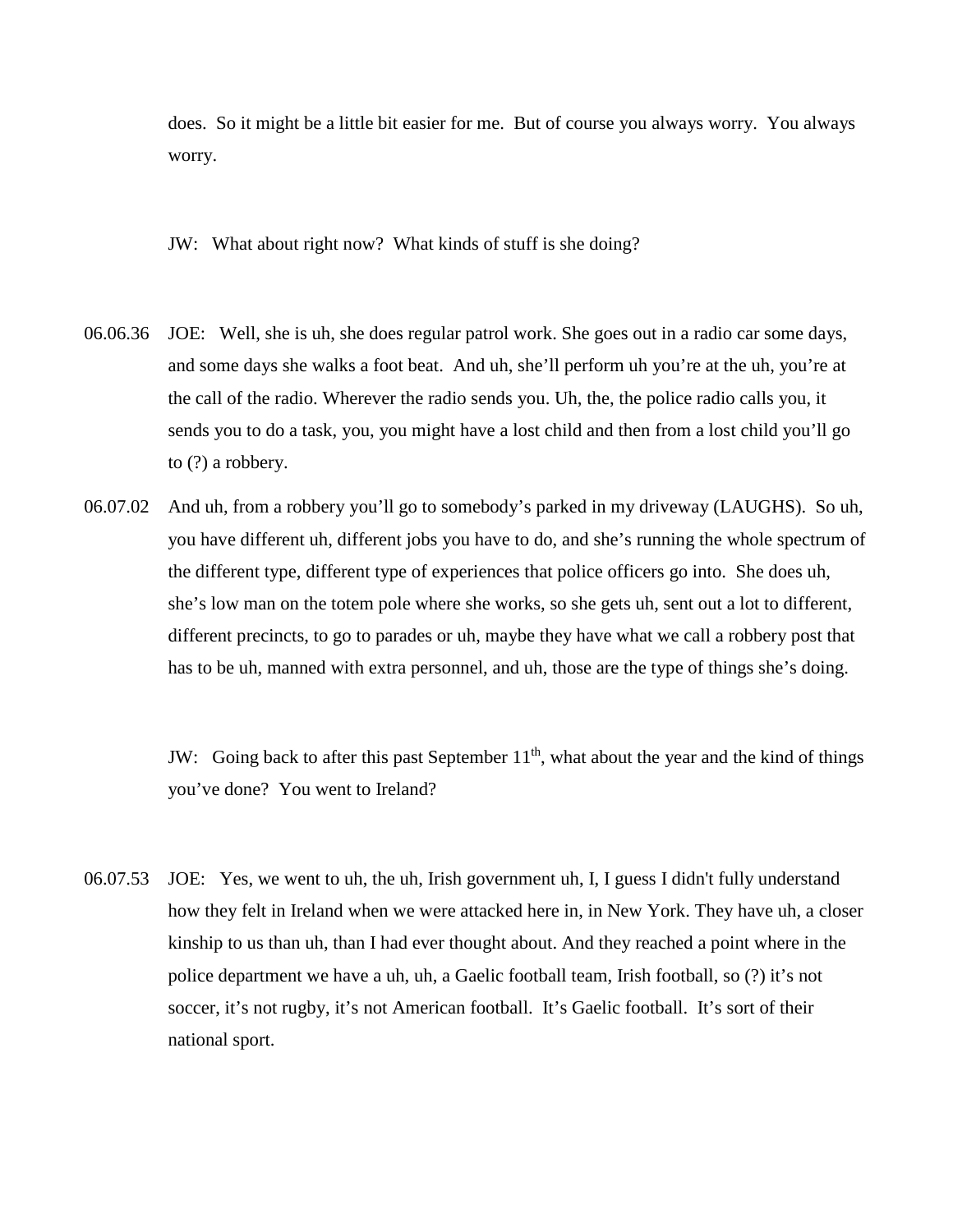- 06.08.27 And we have a team here uh, in the police department. And last year, we went over to Ireland to play a few games against the uh, Irish teams, the county teams and the police department teams uh, in Ireland. In Ireland they call their police department the Garter. Uh, it was a little bit of a mismatch, it's sort of like uh, the Little League going to play against the major leagues because it's their national sport. It's what they grow up in. It's what they, they do all the time.
- 06.08.58 But one of the things when we were over there, we coincided the trip, of course, this just wasn't uh, wasn't a coincidence. Uh, in a place called Dunnadee, Dunnadee Forest in, in Ireland. Which is a national uh, preserve, a forest preserve. They were dedicating a portion of the park uh, to the police and fire victims of uh, of the original 9-11. They have something called the American Walk. And we were there, we broke ground. Uh, they're planting a tree for each police officer and each fireman who died on September  $11<sup>th</sup>$ .
- 06.09.34 And uh, next to that tree there'll be a plaque dedicated in their name, and this will be along a cobblestone walk in their forest, which was very nice. And they brought us over there, and we helped break the ground and (?) dedicate the land in, in Dunnadee Forest. And Dunnadee is (?) a small town, and the whole town came out to see us. The school was there, and we had a little reception afterwards, it was very nice.
- 06.10.01 Uh, they told us there uh, the Irish people told us, that when they think of America, their first thought is New York. Uh, that's what they consider coming to America, coming to New York. So when we had our problems here, they very much felt for us. In fact, they even closed down the whole country for a day uh, in uh, in sympathy to what we were going through. Like I said, something we never uh, I had never really thought about that before. I hadn't considered their involvement.
- 06.10.30 But they felt very close to us. They felt a very close kinship to us. And they wanted us to come over there, and we went over there and they (?) treated us royally. The people were great. They made us feel, made us feel good.

### JW: What other things have happened after those months leading up to your retirement?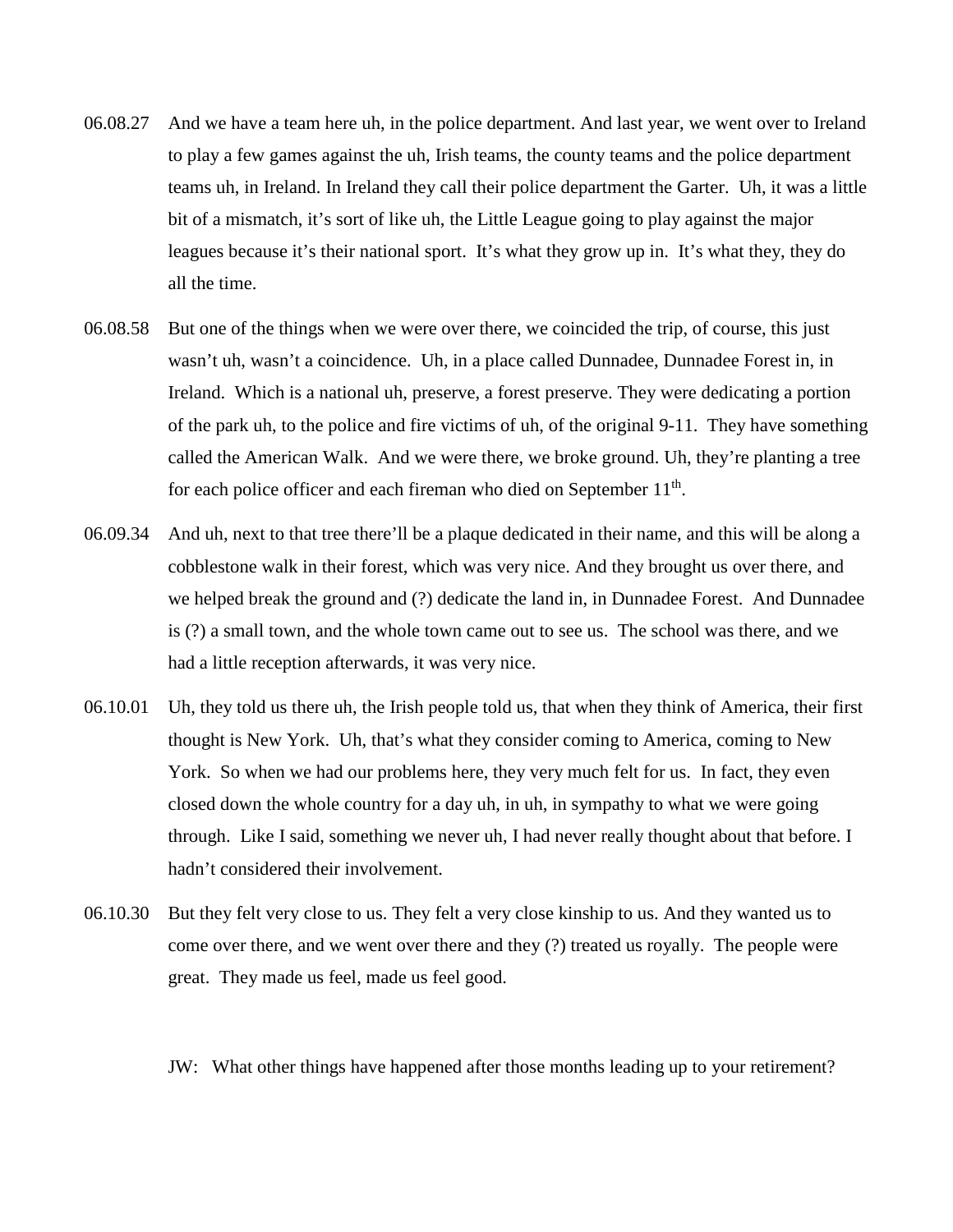- 06.10.59 .JOE: Well, (?) leading up to my retirement was of course uh, mixed feelings. I was, I, I was ready to retire. I knew it was coming. Uh, emotionally, I think I was preparing myself for it. But you're never really prepared. It's a separation. There's a definite separation from the day before you retire until the day after you retire. Uh, we have a saying in the police department, when you're out, you're out. And it's true. Uh, you've completely separated yourself from the daily routine that you were used to.
- 06.11.34 And it's something that you have to get used to. Uh, first few months of retirement were, were uh, were dreary for me. Uh, I was uh, feeling, I was missing it. I was, I was missing the work. I was missing the people I worked with. And uh, it takes a while to get over it. It's a, it's definitely a separation. But uh, as it went along, I got, I got more and more used to it, and I got involved in uh, things with the family and uh, and doing my work with the high schools.
- 06.12.04 And uh, and I started to enjoy that. And uh, that along with the combination of Karen still being involved and continually talking with people who I worked with it uh, it smoothed over (LAUGHS).

### JW: How do you feel now?

- 03.12.22 JOE: Oh, now, I'm uh, I'm, I'm glad of my career. I'm glad of what I did. I'm uh, I'm uh, I don't know if proud's the right word. But I think, I think I did a good job. You know, I always, always tried to do whatever my work was. I, I feel that (?) at the end, at the end of my career, which just happened to be uh, coincidence, it wasn't planned this way, but at the end, after 9-11, I was involved with it, I performed a task that needed to be done, and I feel that I helped.
- 06.12.58 So I'm satisfied along those lines. I don't feel as if I left unfulfilled. I feel like I did my job, it's time to move on. It's time to let somebody else do it now. And so that was good. I'm (?) satisfied uh, about my career. I'm not uh, wishing I had done something else. I'm not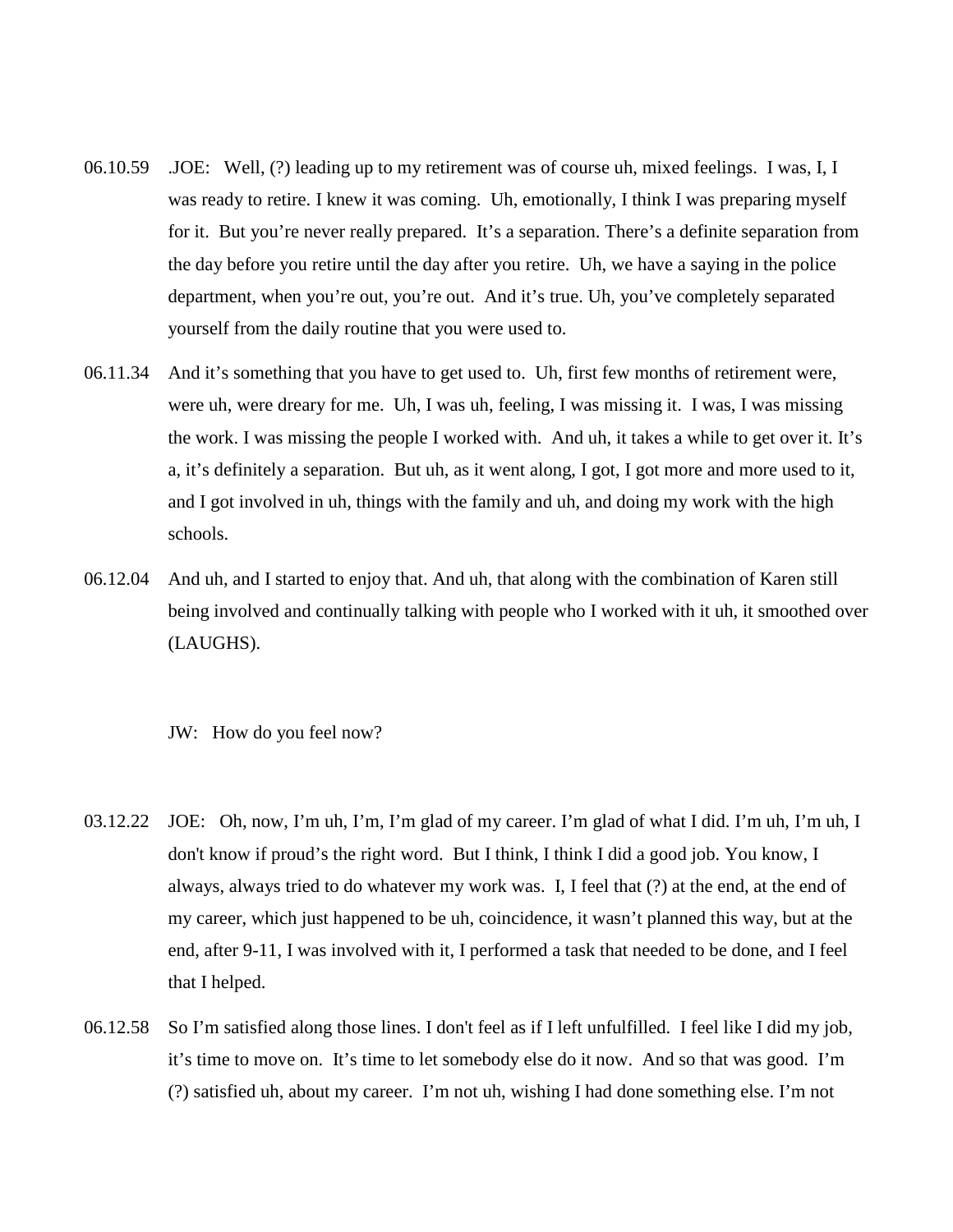wishing I had done more. When maybe before, I had thought about that, and now I don't anymore. Now I say I, I know I did what we were supposed to do. We, we, we had a job we had to do and, and uh, we did it to the best of our ability.

- 06.13.31 Maybe everybody doesn't think we did it correctly, but we know what we did with the availability that we had and we tried the best we could. We (?) know that uh, we (?) that nobody else would have been able to accomplish more.
	- JW: So you think it would have been different 3 or 4 years ago?
- 06.13.57 JOE: Well, when in, the police department, usually as you go on in your career, you advance uh, to a job that's more separated from the street work. And (?) I was in (?) in that situation. I was a, I had been promoted a couple of times, and I was in a, in a detective unit, and I wasn't out there every day in the street battling crime so to speak. Uh, running around in a radio car answering, answering jobs. So you, you get a little bit separated from the actual police task.
- 06.14.30 And sometimes guys leave and they leave on that down side. That didn't happen with me, though, (?) for the last year, I could not have been more involved than I was. I probably was more involved in the last year than any time in my career. So I feel that uh, I, I feel satisfied that I did police work. I, I feel I left on a high note. It was a terrible reason, but I left on a high note. I know that uh, I know we did what we were supposed to do.
- 06.15.01 And I, and I felt satisfied with my work.
- 06.15.33 END OF TAPE # JK.0903.0600.6

# 07.01.01 PICTURE UP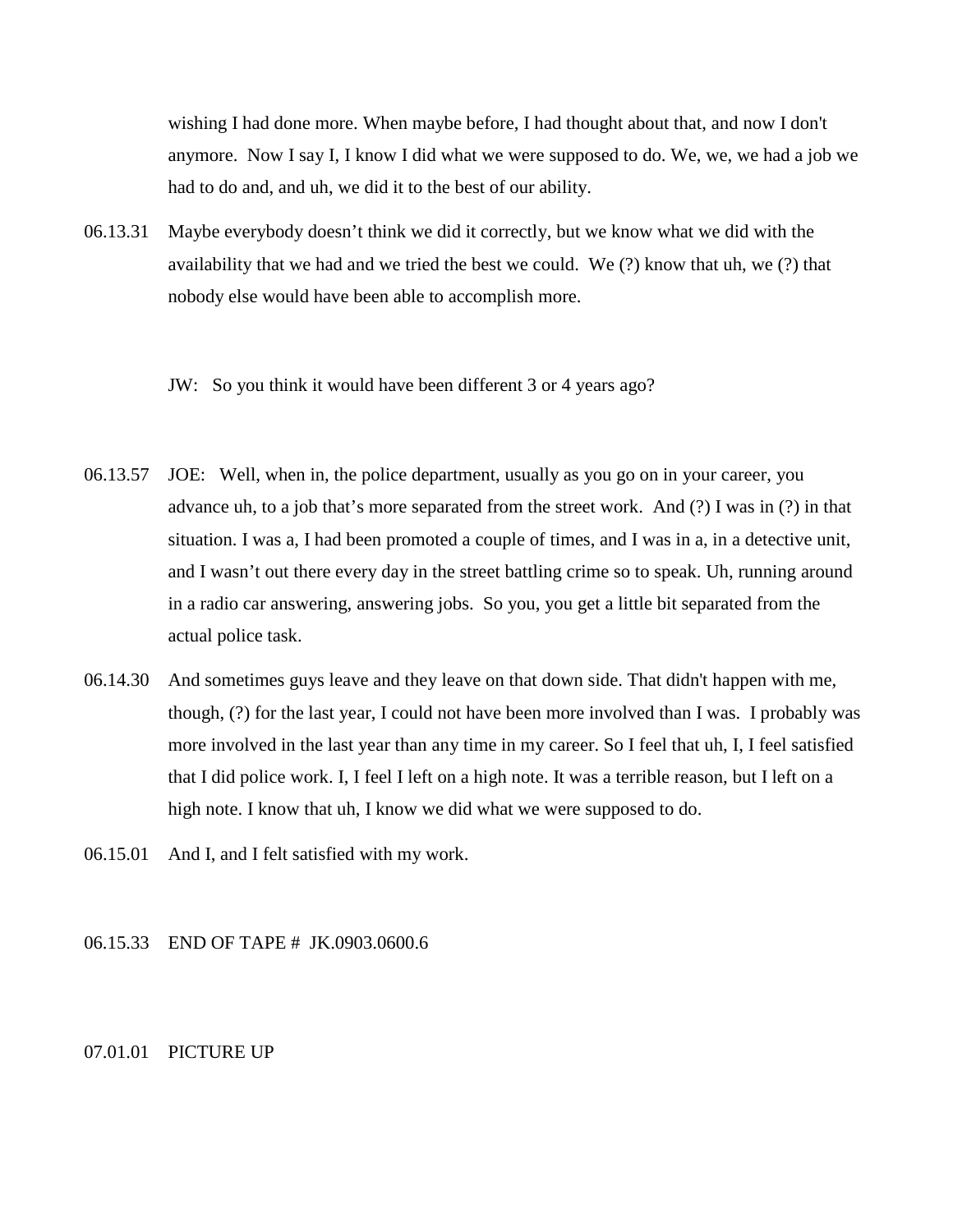#### (OFF CAMERA REMARKS)

JW: Your son, Joe?

- 07.01.50 JOE: My son, he's uh, he's in school  $(\sim I \sim)$  He's uh, he's getting along. He had uh, he's going to St. Francis College in Brooklyn. And uh, he worked all summer as a, as an electrician's helper. And uh, he had uh, a couple of years back he had been injured playing football in school. He was in, he was in college on a (?) football scholarship. And he was injured to the point where he couldn't play football any longer, NCAA had pulled his eligibility to, to play football. So that upset him uh, that uh, uh, took a piece of his identity away, I guess.
- 07.02.32 And uh, he stumbled a little and uh, he came home from school. he took a little time off. He went uh, he went to work, and now he's back in school again. So that's good. I'm, I'm happy with that.

JW: What about your wife?

- 07.02.51 JOE: Yeah, my wife's a high school teacher, Catholic high school teacher. She's looking forward to stopping. But uh, at this point right now, she was committed. She's uh, she's very committed to her school. She's the type of person that if she takes off two days in a row, the school will close and all the kids will fail (LAUGHS). And they'll all, they'll all be homeless (LAUGHS). So she's very dedicated to what she does. So she's, she's still teaching right now. Might be uh, might be only another year, but uh, she'll decide that when the time comes, but right now she's still teaching.  $(\sim I \sim)$  But we did have our, pretty much our first summer together.
- 07.03.30 Uh, in 25 years, because I always work for the summer. I usually have a week or two off. Uh, and then portions of the day when you're not working, but this was the first time uh, she being a teacher, she's home every summer. But me being a police officer, I'm not. I'm just uh, work continues on. So this was the first time that we were home for the summer and we were able to, not that we did much, but if we felt like doing something, we didn't have to check the calendar, we didn't have to check the schedules. We just did it.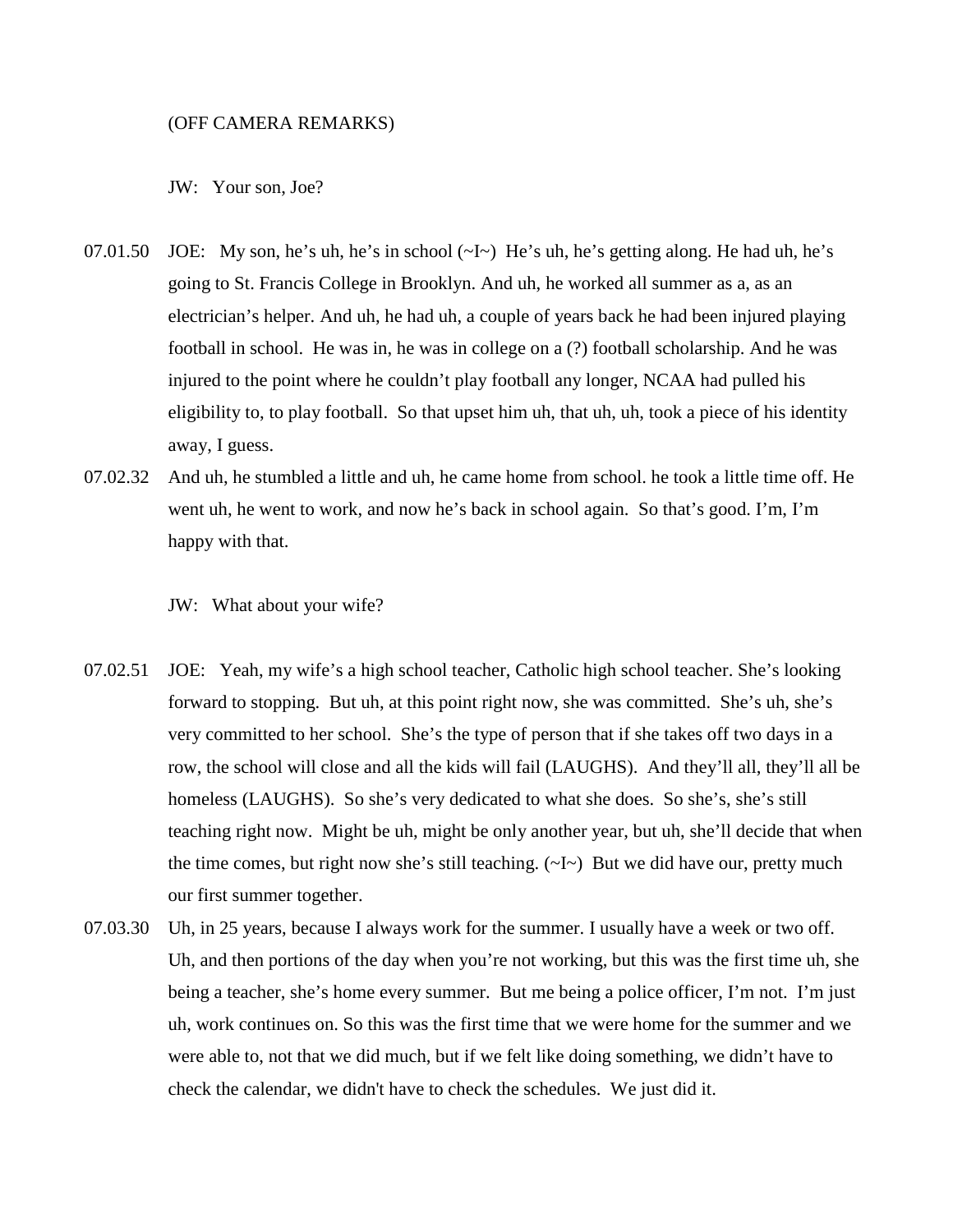07.04.00 Yeah, so that was good, that was nice for a change.

JW: Do you see a lot of your police buddies?

- 07.04.11 JOE: I don't really. Uh, I see them, I see them from the neighborhood. Uh, I live in a neighborhood that's uh, very much police officers and firemen and teachers. So I see them socially in that context. But uh, the guys who I actually worked with or uh, I don't see them as much as I would like.
- 07.04.34 We speak on the phone, uh, we'll shoot e-mails back and forth uh, send each other jokes and little comments. But I haven't actually kept in touch with them as closely as I thought I would. And I'm a little bi surprised about that. I thought I would uh, keep in touch with them more. And more so on their side. I (?) was in a very unusual situation. All the people in my unit, there were 8 of us worked together.
- 07.05.00 We all pretty much were in the same boat, work-wise and family-wise. We were all about the same age. My whole unit retired. My, the office that I sat in is completely gone. There were 8 new people there. So we all retired uh, within 6 months of each other. So we're all pretty much going through the same thing. Uh, and uh, we, we'll talk back and forth and we'll uh, maybe go to lunch once in a while. But as far as going back to the office and seeing the guys?
- 07.05.31 That's not there for me. It's not, it's not there anymore. So I uh, I don't uh, see them as much as I thought I would. Still involved in that, though, because through the Emerald Society uh, I still see everybody. Uh, you know, we have our meetings and we have our functions. And I do some umpiring in a police league, so I see guys who I know from work that way. But as far as uh, going back to the job, to see people and talk, no, I haven't been doing that.

JW: What else might have surprised you about retirement?

07.06.06 JOE: Uh, probably uh, I tell people other fellows who are getting ready to retire, I say what's the, what's the hardest thing to get used to? And I said, probably the hardest thing to get used to is the freedom. Uh, being a police officer, your life is pretty much regimented.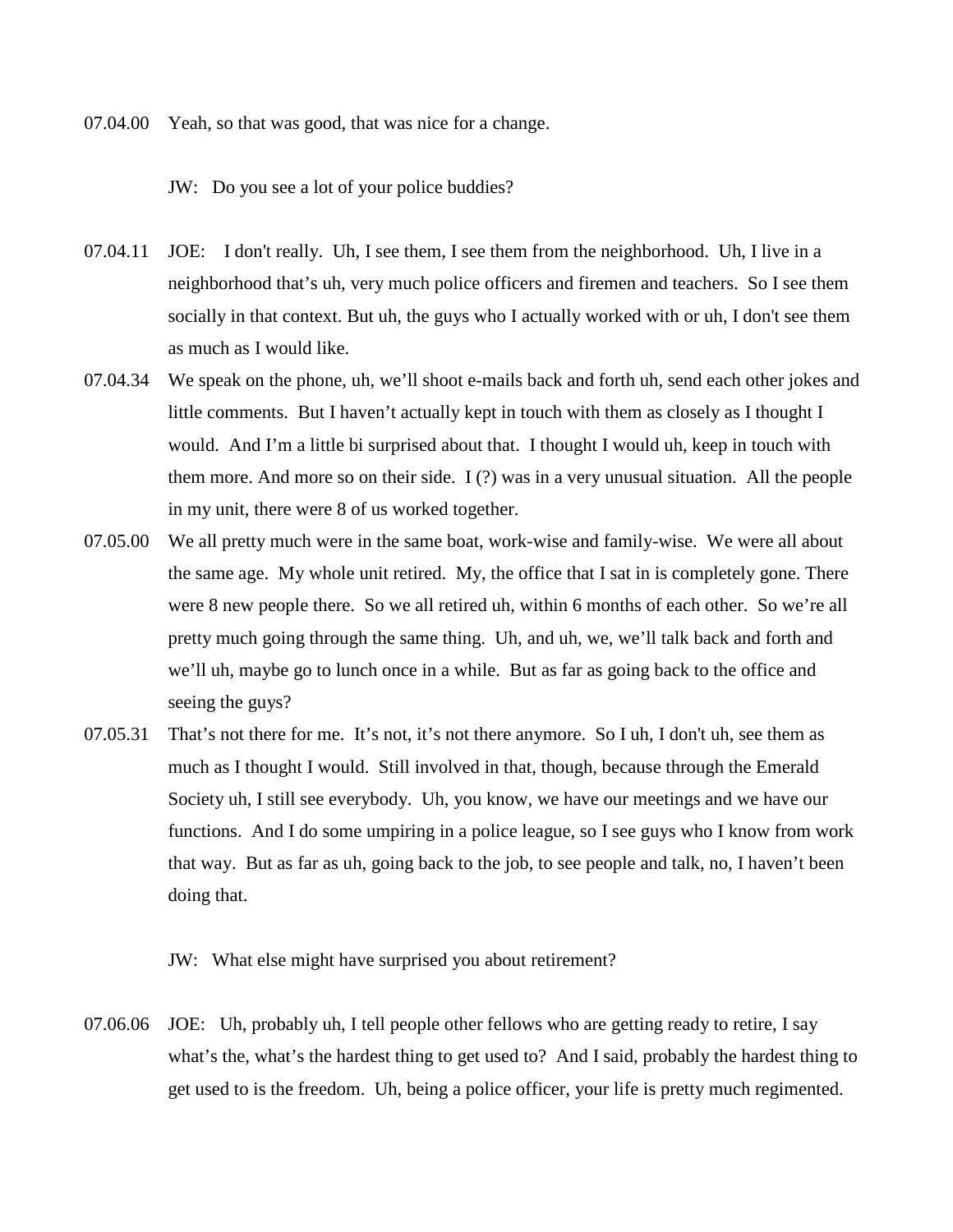Uh, your day revolves around going to work, and then when you go to work, you have a, you have a regiment, things you have to do at certain times at certain places you have to be at certain times.

- 07.06.32 And uh, you don't uh, you can't freelance at work. You have to do things according to the rules. Now, uh, I really don't have any rules. If somebody calls me up and says uh, you want to go to the Met game tomorrow, I don't have to say well, let me see if I can get somebody to cover or uh, let me change my tour. I just uh, say Ok. I have a, I have a little joke at home, I always used to carry a calendar book with me and I used to have to write everything down in the calendar book because we were involved in so much with work that you had to keep your meetings and prepared.
- 07.07.07 And so now I say, let me, let me check my schedule, and I open my hands like this and I say no, I'm free, I can go. And uh, I think they're a little tired of seeing that at home. (LAUGHS) But uh, it's true. The hardest thing is to get adjusted to is the freedom. And uh, once you start to get adjusted with that, it's good. Because you can uh, you can be more uh, more in the real world uh.
- 07.07.33 You, you don't have to worry about if I'm working this weekend, or if I'm working that night. If you were to call me up and say uh, let's go to dinner Friday night, I'd have to say oh, let me check, let me see if I'm working. I don't have to do that anymore. So that's good. That's good, that's a good thing.

JW: My wife quitting her job reveals different sides of her. I'm discovering when the work is gone, it's like in a good way some things have changed, and have there been any revelations for you?

- 07.08.27 JOE: I don't know if, if my family interprets it that way, but I, I could see that as being true, because I know that when I went to work that I always was uh, focused along those lines. I knew that there were things I had to do. And I would come home and I'd still be thinking about cases that we had, or something that took place today that I have to finish tomorrow. And uh, I guess that, that might have made me a little more serious than I am, uh, than I would want to be. It might have made me a, a little grumpier at times than I want to be.
- 07.09.00 Uh, I know it's hard for uh, uh, for my family to believe, but I do like to laugh (LAUGHS) I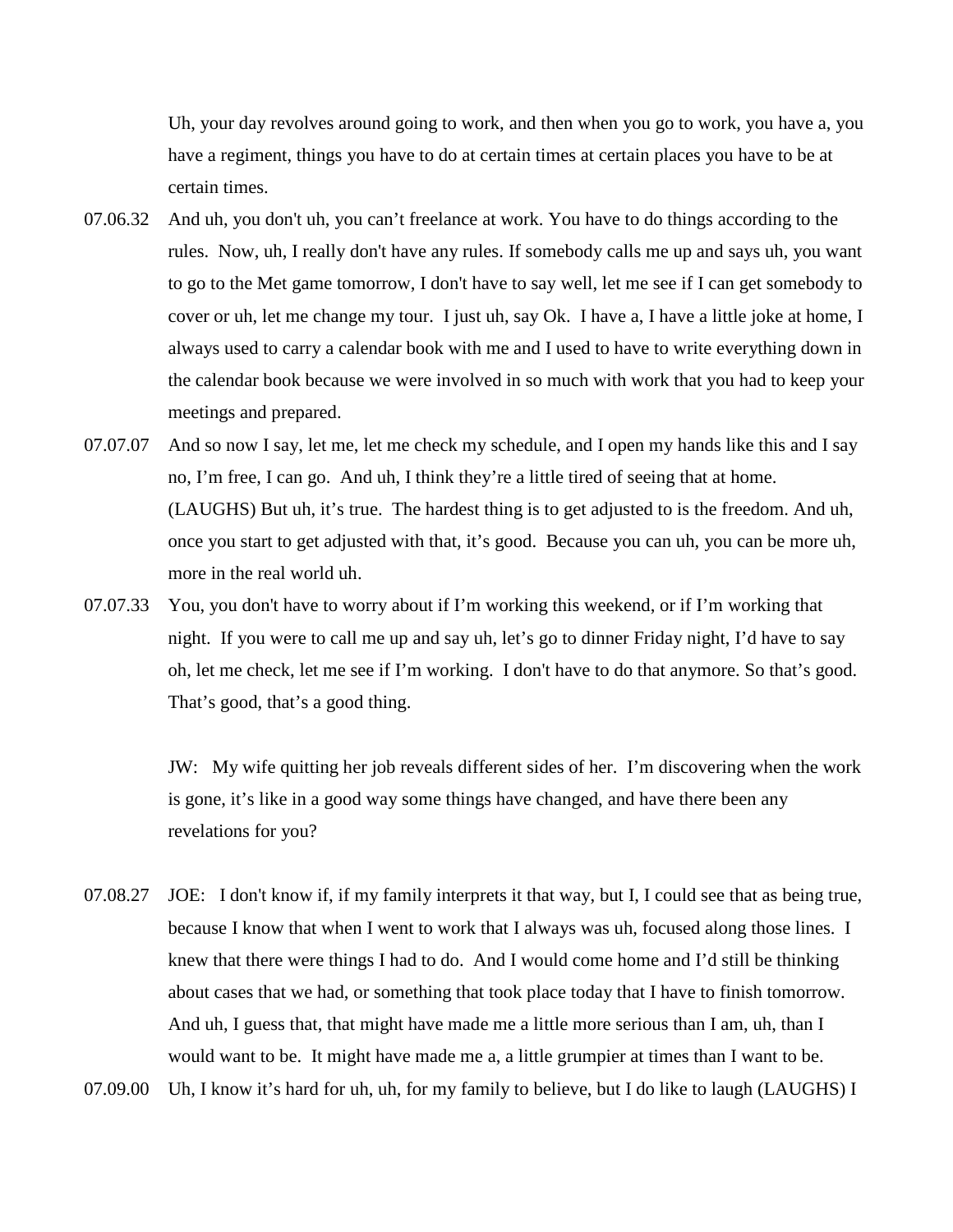do like to fool around at times, and I do like to have a good time. And I just really didn't always have the opportunity to fit that in. Uh, sometimes now they're uh, a little tired of me fooling around. But uh, (LAUGHS) I don't care. I went all those years not doing it, I'm going to do it now if I want to. Uh, so uh, yeah, does (?) it reveal a different side?

07.09.29 It probably brings you more to the person you really are. It uh, because you're relaxed. You can say what you want to say, you can do what you want to do. And uh, get involved with things that interest you, as opposed to things you have to do. So it, it might uh, bring you back to who you really are.

JW: Did you always want to umpire?

- 07.09.55 JOE: Oh, sure. That was one of the things I always wanted to do, that I, every year I made the commitment to myself, I'm going to do it this year, and then I couldn't fit it in. And I would uh, I work with an organization, a union that understood my job situation and they gave me a lot of leeway where I could uh, do a very small schedule or be the fill-in guy. Uh, if somebody was sick, they'd give me a call and I'd fill in. Now uh, now I can be a complete part of it. I can uh, jump in with both feet. I, in fact, I think my wife thinks I've jumped into it too heavily.
- 07.10.32 I think she, she probably feels I'm doing it too much. But it's something I enjoy, something I always wanted to do.  $(\sim I \sim)$  I've had the opportunity, I've had the opportunity in the past year. I've umpired at Shea Stadium. And not, of course not for the Mets, but I did the city championship at Shea Stadium. I had the opportunity to uh, umpire at uh, Staten Island Yankee Stadium, so I've been places and done things and, and met people that I wouldn't have, that I never did in the past, and I enjoy that.
- 07.11.00 And it's good. I'm gonna continue to do it (LAUGHS).

# (OFF CAMERA REMARKS)

JW: We talked about the police department and how after 9-11 there was a certain difference in the attitude of the people at the time. And there were sort of a camaraderie. How do you think the department's doing now? How does time change things like attitudes?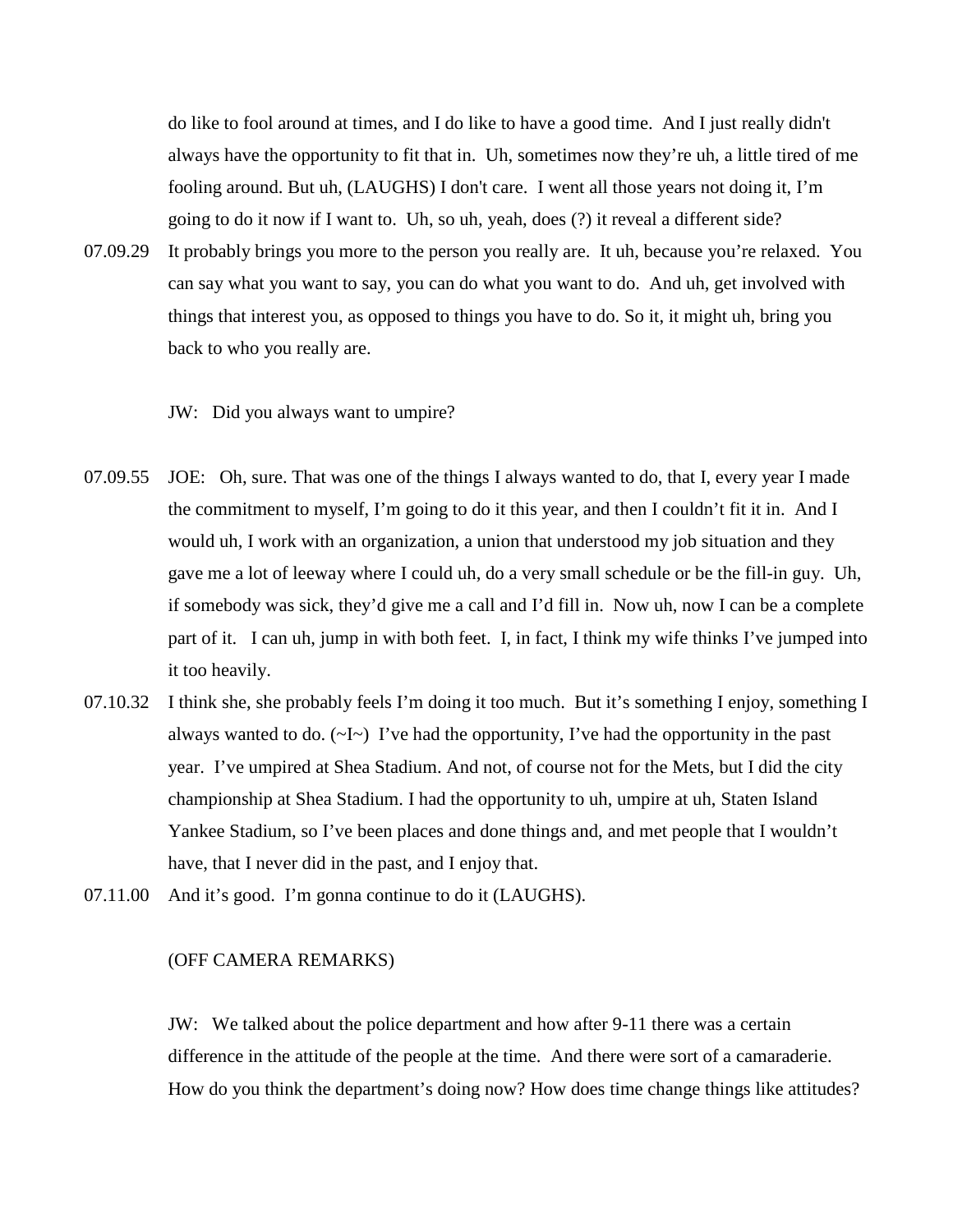## (OFF CAMERA REMARKS)

- 07.12.12 JOE: It's a hard, it's a hard question to answer, because we always felt as police officers that we were a coherent group, that we worked well together. And maybe we felt that the people didn't understand us. Uh, and sometime we had an us and them attitude uh, where we felt they didn't understand us, and they knew we didn't understand them because we were always picking on them.
- 07.12.36 And uh, (?) the general public uh, the general public's encounter with police is usually negative. Something has happened to them that's negative, and we're responding or we're doing something to them uh, you know, because they've committed a violation or, or a crime.
- 07.12.58 So our interaction is never really favorable. It's usually uh, revolving around some sort of negative situation. So we always felt, or we might have been lead to feel that they didn't understand us, because we were only trying to do our job. And we knew they didn't understand us. When 9/11 happened, that, that just disappeared, just completely disappeared. Uh, we within the department worked freely amongst ourselves and, and uh, (STUTTER) did our job.
- 07.13.31 But the public finally stepped back and looked at us and said wait a second. Maybe these guys are doing some good work, maybe they are (?) maybe they are helping us. And they really reached out. The (?) public really reached out to the police and the fire department uh, and supported us. Uh, in my particular situation, I experienced that in the beginning, but then I got divorced from it a little bit because I pretty much lived in, in the uh, recovery site in, in Staten Island for the next ten months or next eleven months.
- 07.14.05 Uh, I got up at 2:30 in the morning and I drove to work and uh, I was at work at 3:15 in the morning and usually home maybe 7:30, 8 o'clock at night and just jumped in bed, got up and went to work again. So, and we were completely isolated, we were a secluded area and we had no interaction with the public. Uh, but our interaction with other agencies was excellent.
- 07.14.31 Uh, something that was not uh, usually normal. Uh, if we needed something from, for instance, the highway department or department of highways, we would call them up and immediately we got what we wanted. The department of sanitation uh, other, other federal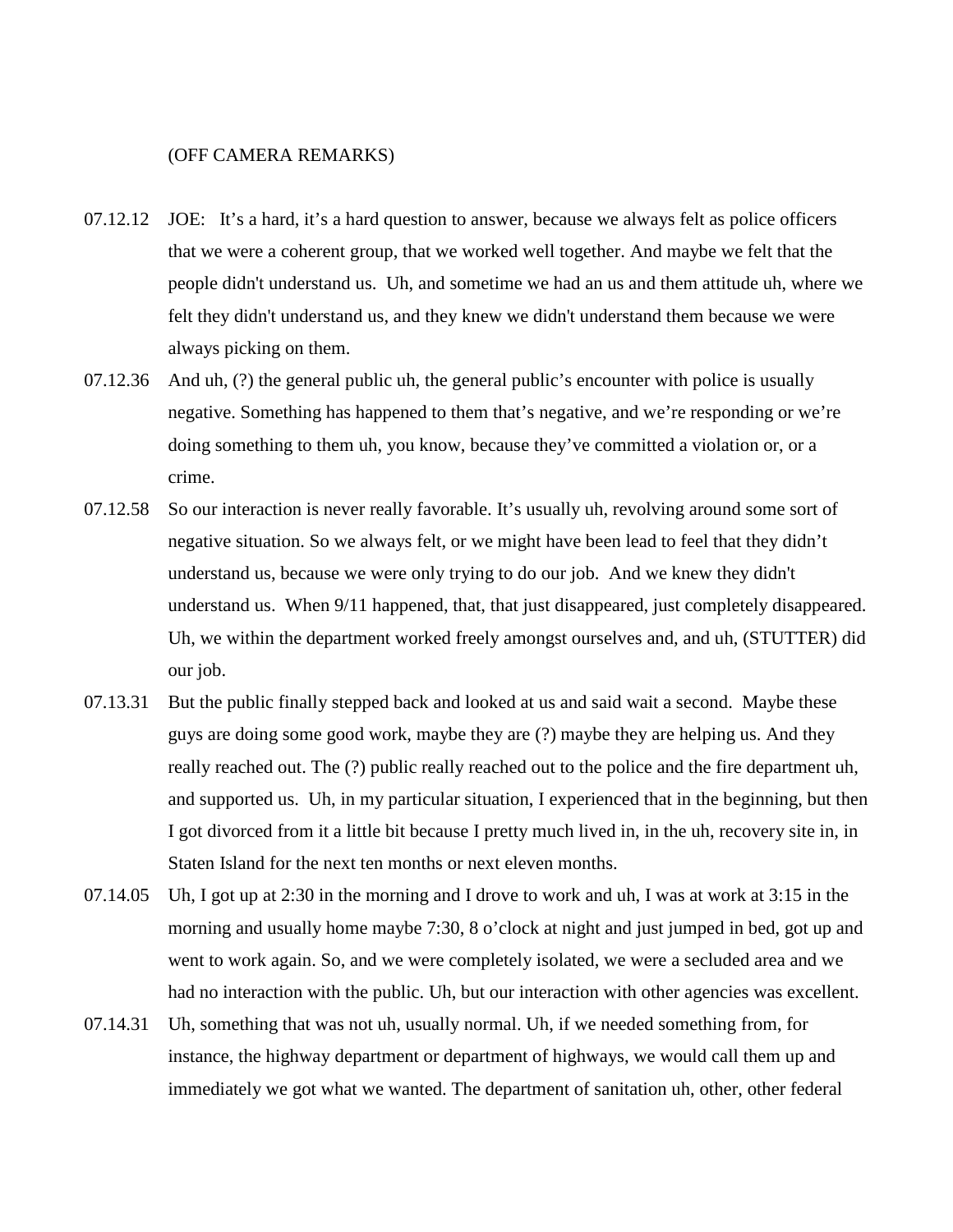agencies uh, even private business. Sometimes I remember once we were up there and we (?) were building uh, a landing strip, and uh, we had figured out that we wanted to put tarmac down on (?) the composite dirt, which, which was the landfill and we did that.

- 07.15.02 And then we wanted to uh, we needed holes in it, and we needed jackhammers to drill holes in, in the uh, in the (?) tarmac that we put down. We should have anticipated (?) putting in our holes before we put the tarmac down, but we didn't. We learned the next time we did it. We (?) did it a different way, but that was a, that was an item the police department doesn't have. We usually have everything. The jackhammers we didn't have. We got on the phone, we called the (?) local construction company and uh, within an hour, there was a, a pickup truck there with two workers and about four jackhammers, and they said (?) what do you want and where do you want it?
- 07.15.37 And uh, the, they went out and they, and they helped us. Now what I'm getting at is while I was up there doing that, I don't know if the involvement with the rest of the police department and the pubic changed. It probably started to fade out as time went along, and then uh, as police officers were released from the emergency task and sent back to their normal duties, then their interactions with the public started probably started to be on that uh, negative interaction again, negative in the sense that something bad had happened and the police responded.
- 07.16.13 But I think that the pubic uh, from what I can just, just see a little bit and you know, where I live and what you see on, on television, I think the public uh, is willing to accept that (?) we're trying to do a good job.
- 07.16.30 You know, they're a little more lenient where they might not have accepted a mistake before or accepted uh, uh, a situation. Now I think they view us a little differently. Will that change? I don't know, you know? Is the police department changing? The police department always changes. To the, to the public, they think the police department's stagnant and stays the same all the time. It doesn't. Police department's constantly changing. Before 9/11 and after 9/11. Maybe more so after 9/11 because we're aware of things we weren't aware of before.
- 07.17.01 But the police department's always changing, always trying things different way. Trying new programs to interact with the public. So has the police department changed? Yeah. Uh, it would have changed anyway, but it's changed more because of 9/11. Has the public's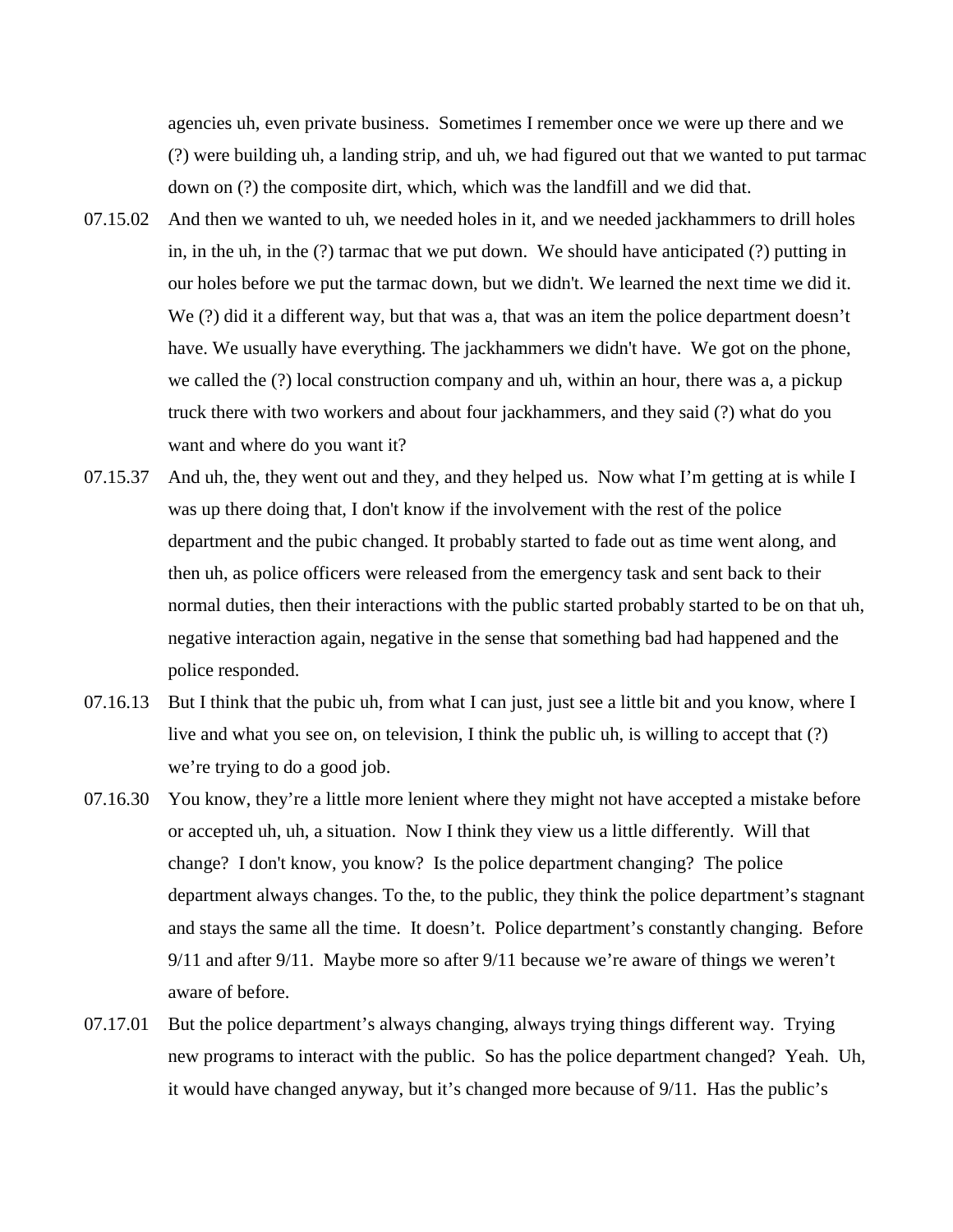opinion of us changed? I think so, I hope so. I, I'd like to think so. Uh, now I'm looking at the police department, I'm a civilian now (LAUGHS). So I can look at what they do and uh, I hope other people will look at it, you know, with a little more lenient eye and give the guys a chance to do their work.

JW: Anything specifically you miss about the job?

- 07.17.40 JOE: Well, you miss uh, you miss being with other police officers because uh, uh, a police officer who's survived, one who's stayed on the job 10, 15, 20, 25 years. Not one who's 3, 4 years in, or even my daughter who's a, who's a year in.
- 07.17.59 But somebody who's, who's survived. Uh, they've become a different person. Uh, years ago, maybe in the '50's uh, the term cop was supposed to be like a negative term. You weren't allowed to call a police officer cop. He was a, he was a police officer. That connotation's not there any more. We call each other cops. So it's a, (?) an acceptable term. Uh.

JW: I don't (LAUGHS).

- 07.18.27 JOE: You don't call them cops? (LAUGHS) Ok, you're allowed to now. But uh, what we do is uh, being a cop the way I like to explain it is, is or being a police officer, that's what I am. That's not what I do. Uh, now somebody might be a teacher, or somebody might be a banker, and that's what they do, and not necessarily what they identify with. But a police officer who's been around awhile, 10, 15, 20, 25 years, that's how he identifies himself. That's what he does, that's who he is. So uh, separating from that, changing from that, I'm not that anymore.
- 07.19.02 In my heart, I still feel like that's what I am. But uh, I'm really not. And uh, I have to accept that. But uh, police officer's personality is different because his job uh, changes him. His job moulds him a certain way. And probably he was predisposed to that anyway; otherwise, he wouldn't have gotten involved in that type of work. He would have become uh, a fireman or (?) a teacher or a banker, if that's the way he wanted to go.
- 07.19.31 But the mere fact that he came into police work, some guys don't survive. They don't like it.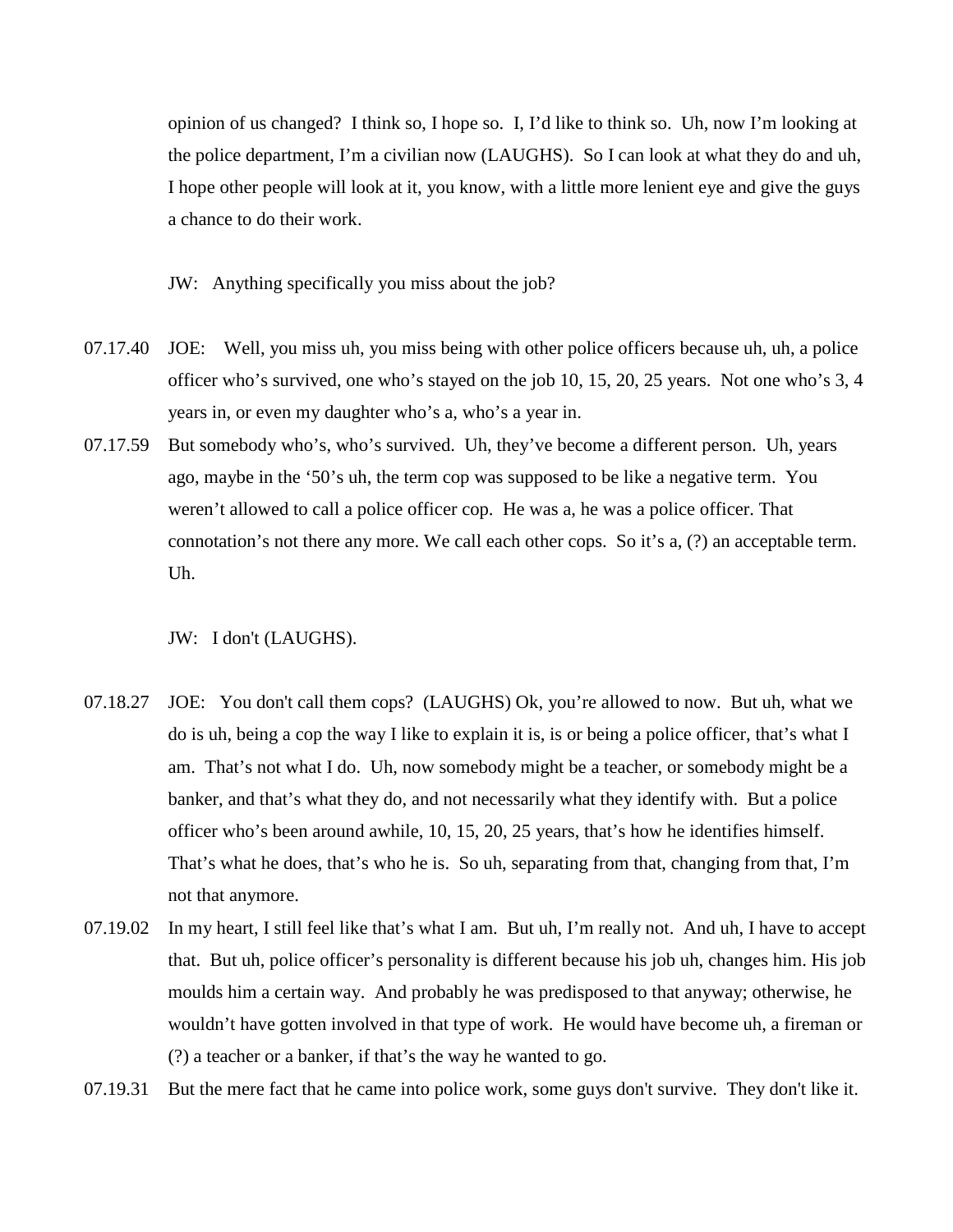They don't like it, the beast thing to do is leave. Because you'll be miserable if you don't like it. Give it a chance, (?) you know, if you're trying it a young fellow and he's trying it and he, and he's had a few bumps and scrapes uh, he has to give it a chance to see if he will like it. And if he does, and if he stays, that's what he turns into. He turns into a police officer, that's how he identifies himself. So I miss that with my friends.

- 07.20.00 I miss being with those people. I'm, I'm with people now more than ever in my life who aren't that. Uh, just for instance, with the umpiring uh, I'm with guys who uh, in other fields of work uh, people I never had the opportunity to associate with before. Not that I'm a, in favor of them or, or look at them unfavorably. It's just I never really interacted with them before. So now I'm uh, with other people and I have to, sometimes I have to be careful (LAUGHS).
- 07.20.32 What I say or, or what I do, because I have to remember where I am. (LAUGHS) You know, you don't have to, well, if you're in a, if you're in a police environment, if you're in a room with uh, 5 or 6 other police officers and you say something, they understand what you're saying. It might sound harsh to an outsider's ear uh, we have a little bit of a morbid sense of humor. Because usually when you see uh, bad things a lot you tend to joke about them.
- 07.20.59 And uh, if an outsider or if (?) the little old lady was standing on the corner waiting to cross and she heard three police officers standing in the street joking, she wouldn't understand it. She wouldn't understand what they were joking about. But sometimes you laugh and you joke about things to make them go away, so that you don't have to face them, so that you don't have to uh, uh, so that they won't hurt you. Uh, you know, you, you don't want to talk about uh, bad things at home, so sometimes you joke about them with your friends.
- 07.21.30 I remember once, years ago, I came home and I must have been, I must have been down uh, and I (?) didn't realize it. Uh, for 7 years I worked in a, in a homicide unit that dealt with uh, vehicular homicides. So basically all innocent victims. And uh, you know, how many times can you see kids hit on bikes and, and killed or babies fall out of baby seats and killed, or old uh, old man or an older woman crossing the street coming home from the grocery store hit by a tractor trailer.
- 07.22.03 Those aren't good things. Those aren't good sights. And I remember one time coming home and I guess I was a little uh, stand-offish or probably I was grumpy. I was probably being mean. And uh, my wife said, what are you, you know, what's the matter, what's the matter?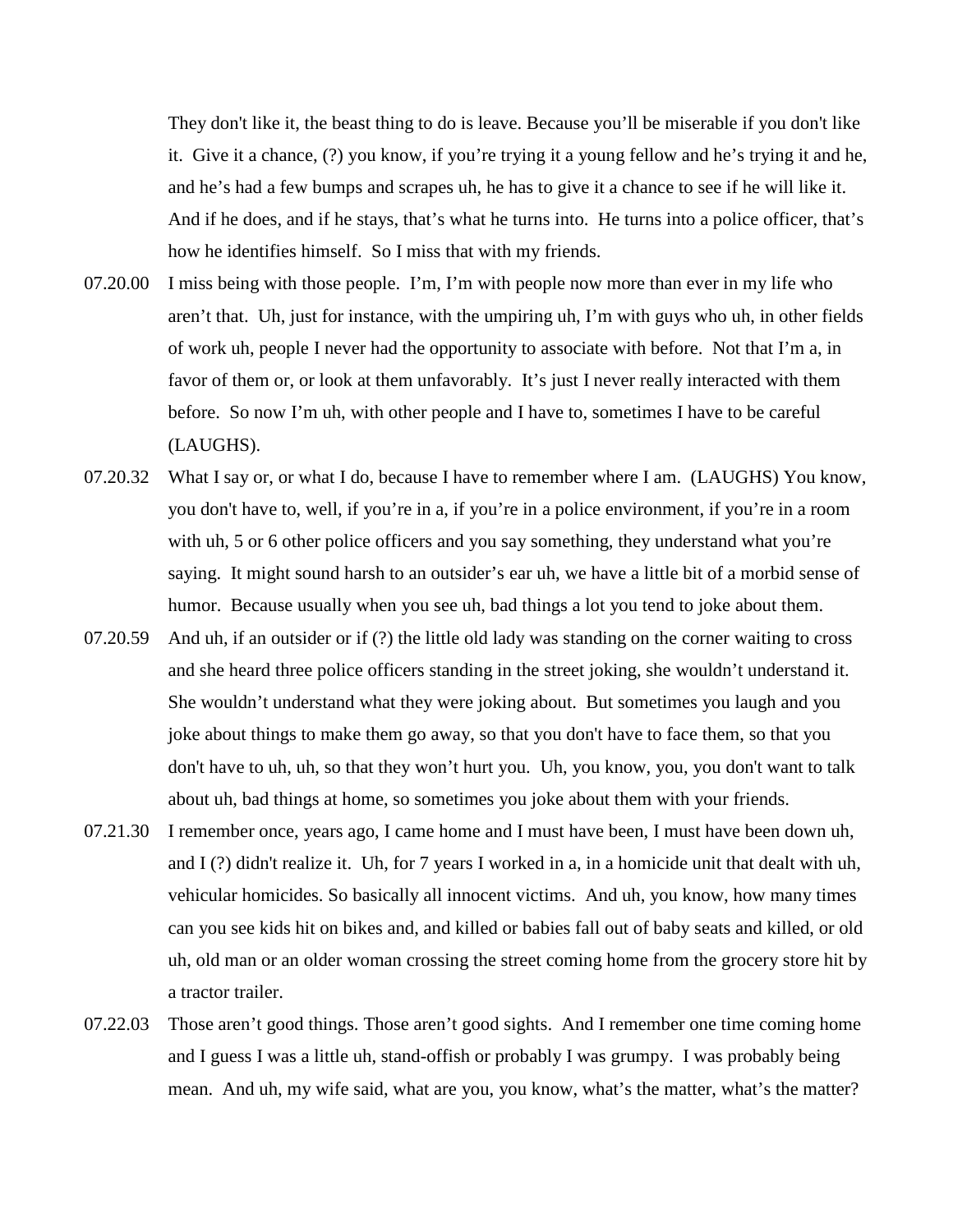And I said, uh, bad day at work. Said, well, what, what? And pushed the issue and I said, well, what do you want me to tell you? Want me to tell you about the dead babies I saw today? And all, so but to another police officer I could say that.

- 07.22.28 To someone who's not, even to a family member who tries to understand, they can't, they can't understand it because they weren't there. They didn't actually see it, they didn't actually experience it. They didn't have to handle it. They didn't have to tell the parents that their kid fell off the, was getting off the school bus and the school bus ran over them. Uh, they didn't have to do that. So sometimes uh, cops will, will uh, have a morbid sense of humor and joke about things and, and that's what gives you camaraderie.
- 07.22.59 That's what sticks you together. That's why they all join clubs. That's why we have all these retired clubs and uh, I just got (?) a flier in the mail the other day uh, I was in Highway Patrol for 11 years, and they have a club they call it the, the Rocking Chair Club. So I got my first official invitation to go to a Rocking Chair Club meeting. And I'll probably go. (LAUGHS) Go and see the guys I haven't seen in a while. So there's that uh, I guess there's uh, uh, a reinstitution into society, where you have to come back. When we retire, we come back into the regular society.
- 07.23.32 But uh, most guys like it. Uh, the other guys I speak to who are retired, they're all happy. So that's a, when you first retire you want to talk to them, 'cos you want them to tell them, they want, you want them to tell you you're going to be happy. And now I'm telling other guys who are getting ready to retire, don't worry about it, it's good. You'll like it. So it's a, it's a, although it's something that we strongly identify with, it is a (?) load off your mind.
- 07.24.03 It is a relief when you don't have to do it anymore. And as time goes on, you only, you tend to remember only the funny incidents, and only the good things that happened. You, you block out the bad stuff, so uh, hopefully I'm on that side of the fence now. Hopefully I'm at the point where I can start uh, only remembering the good things.

JW: Where does the work that you did in Freshkills fall?

07.24.42 JOE: Well, that's stands as a (LAUGHS) uh, this might sound like a, a pompous term but it's like the crowning jewel on my career. Uh, I know I left the police department being a police officer. I know that I was doing police work when I left.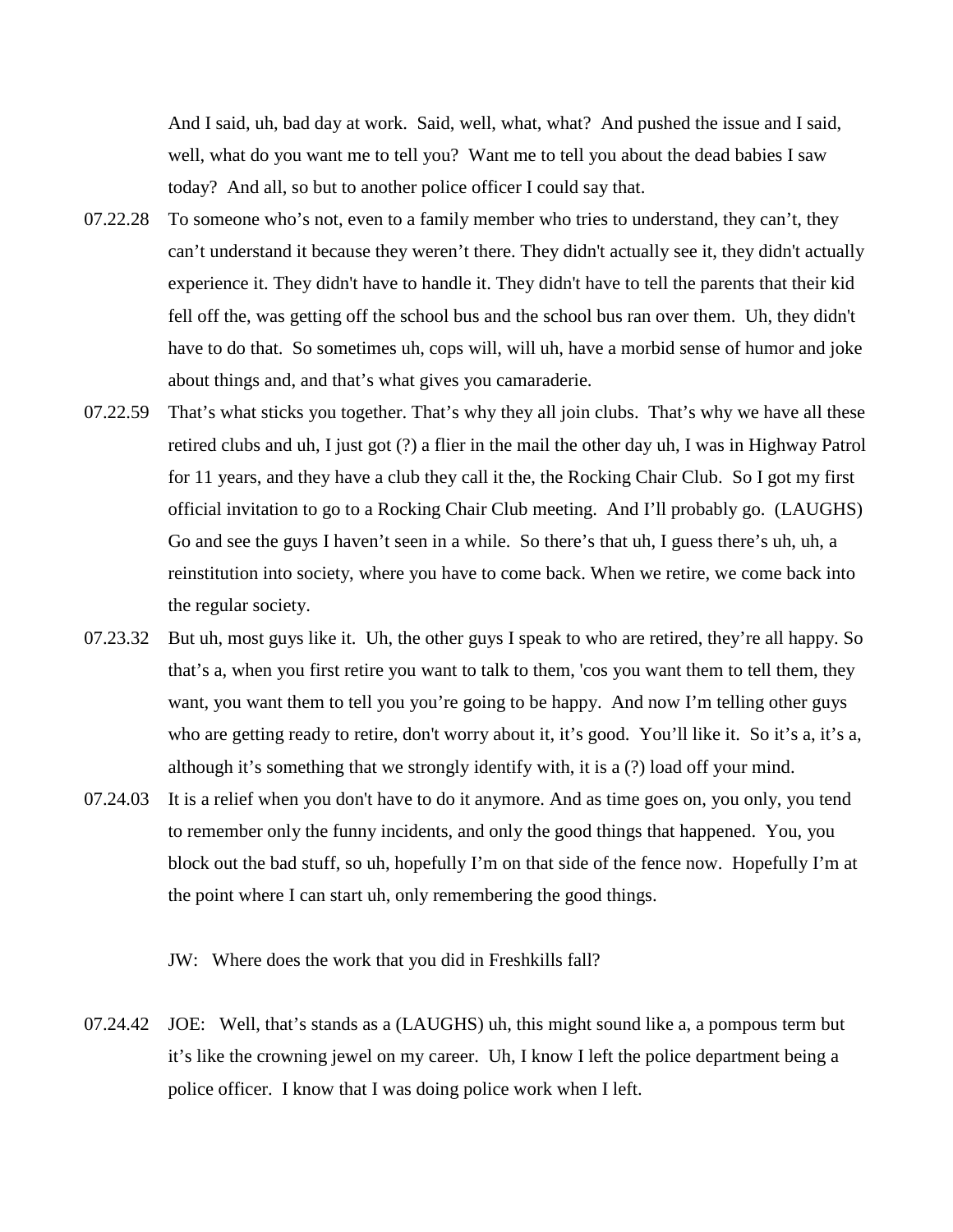- 07.25.01 Uh, it's a task that I wish I did not have to do. It was a task that I wish none of us were involve in. But it's something I'm very proud to have done. Uh, I'm, I'm very happy to tell people I spent the last year of my career at Freshkills. That uh, I was uh, the supervisor uh, up there. That I uh, performed whatever tasks needed to be (?) done that day. And other police officers identify with that.
- 07.25.31 They all uh, they're all uh, uh, congratulatory is that a, is that a proper word? Uh, they tell me oh, you guys did good work up there, we're glad we didn't have to go there. Boy, you guys had a bad task. (?) that was a dirty job. That's the expression we use, a dirty job. That was a dirty job. And uh, I'm very happy to say I was part of that. There was a, there was a cadre of, of steady personnel that worked up there.
- 07.25.59 There were about 15 of us. During the course of the day there were anywhere from uh, 300 to 800 people working up there, but there were about 15 of us that were there every, single day that ran the place. And uh, that's a good group. I can meet anyone of them at any time, either tomorrow or 5 or 10 years from now and we'll immediately be (?) back to where we were. Uh, because we all know what we did up there. We did the best we could. Sometimes we read in the paper, and sometimes we hear on television and it annoys me a little bit that uh, uh, we didn't find this and, and we didn't do that, and uh, people were buried up there.
- 07.26.36 That's just not so. That's just not so. There's, there was no way that task could have been performed any more efficiently than it was. People from all over the world came to see what we were doing. Delegations from Italy came, delegations from uh, England, from Germany. They came to watch us because they feared that what happened to us was going to happen to them, and they wanted to know how to handle it, what to do about it.
- 07.27.01 So when the rest, when (?) governments were sending delegations to us to see what we were doing and how we were handling it, must mean we were doing it right, it must mean we were doing the right thing, and we were performing the job correctly. And I think we did. And uh, as part of my police career uh, I'll never hesitate to say I was there. I'll never hesitate to say that I worked with that guy. You know, I, I worked with the inspector who was there, Jim Lowango, who I knew for years.
- 07.27.29 We were, we were buddies before and uh, we worked up there. And uh, I hesitate to mention names because if I do I, I won't mention somebody and (?) that'll be wrong. But the, the 15 of us who were there, I'll take any one of them at any time and go do any job. Because uh, I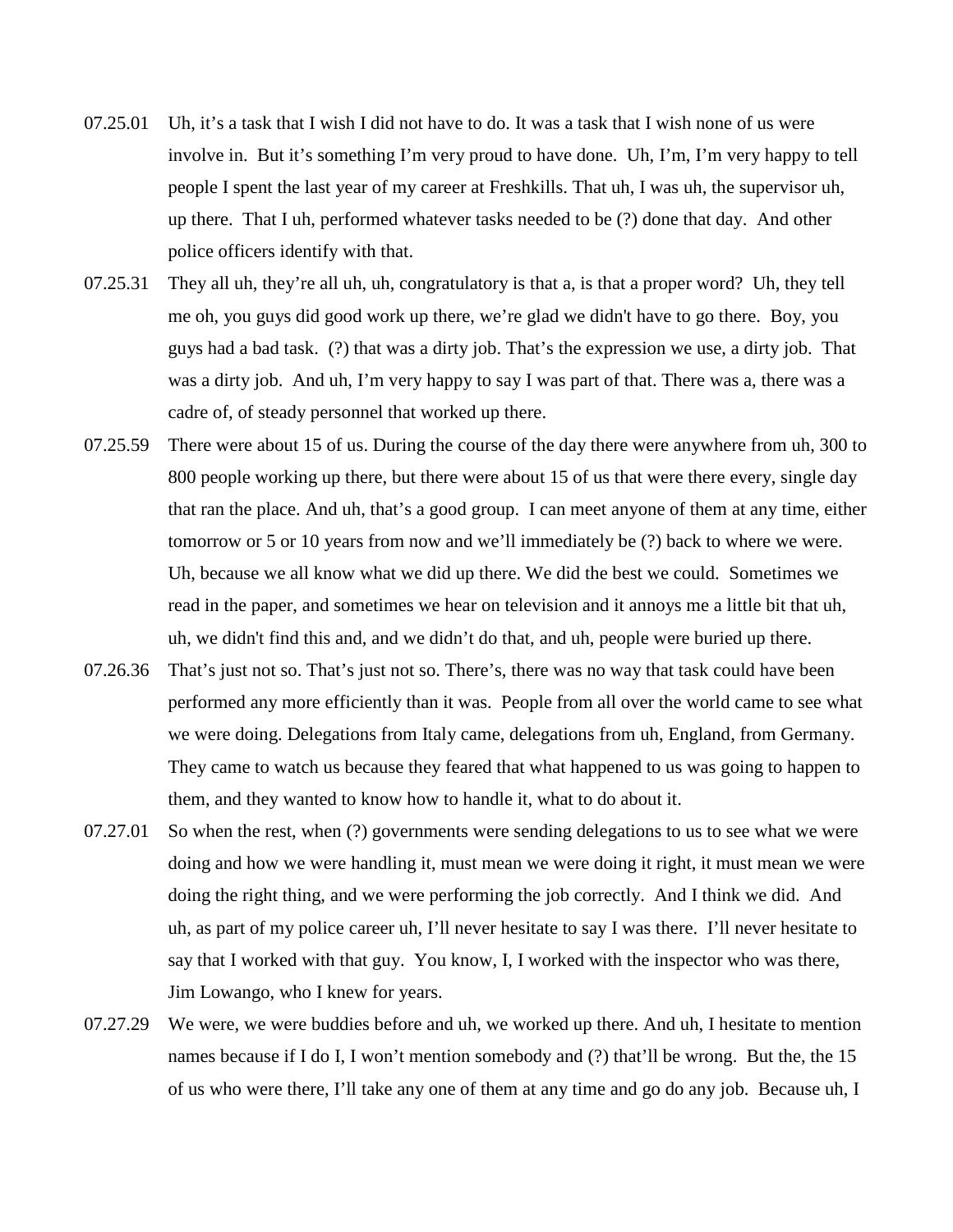completely trust them, and I know that they were all, they were all had their heart in it completely. You couldn't work up there. There were people who came up there in the beginning who left. Because it was a, it was a nasty job.

07.28.00 It was a dirty job. And, and uh, you know, that's fine. That's fine, they just went back to doing their regular job, and when it finally got settled and uh, it was down to a uh, small group of people who were there every day, they were the best. And I'm, I'm glad I worked with them.

> JW: When you talk about what it takes, and I look at your family history and I see the uprising of the new generation of police officer in your daughter, how do you think she's doing or fits the bill? Police work seems to be almost a genetic thing.

- 07.28.49 JOE: Well, maybe. Uh, uh, every, every police officer doesn't have that in their family, but a lot do. You'd be surprised how many, how many people in the police department have fathers, brothers, mothers uh, aunts and uncles who (?) were police officers.
- 07.29.04 Uh, am I happy that she's a police officer? I don't know if happy's the right word, but I'm proud that she is. You know, uh, I would be happier if she was doing something that where I never had to worry about her getting hurt, but I'm proud of the fact that she's doing it. Uh, and I think she's doing it correctly just by the mere fact that she doesn't tell me everything (LAUGHS) and that's good.
- 07.29.32 Because maybe she shouldn't tell me everything. Uh, so uh, I think she'll be fine. I think she has the make up for it, emotionally. Uh.

JW: What is that?

- 07.29.42 JOE: Uh, first of all you have to like people. And you have to be willing to help people, and you have to be willing to do things that other people might not be willing to do. Uh, as (?) I mentioned before uh, people die.
- 07.30.00 It's just something that happens. Some people die violently, some people die natural causes. But you're the police officer, you're there. You have to take care of that situation. If it happened in the street, you have to take care of it. You have to call the family, you have to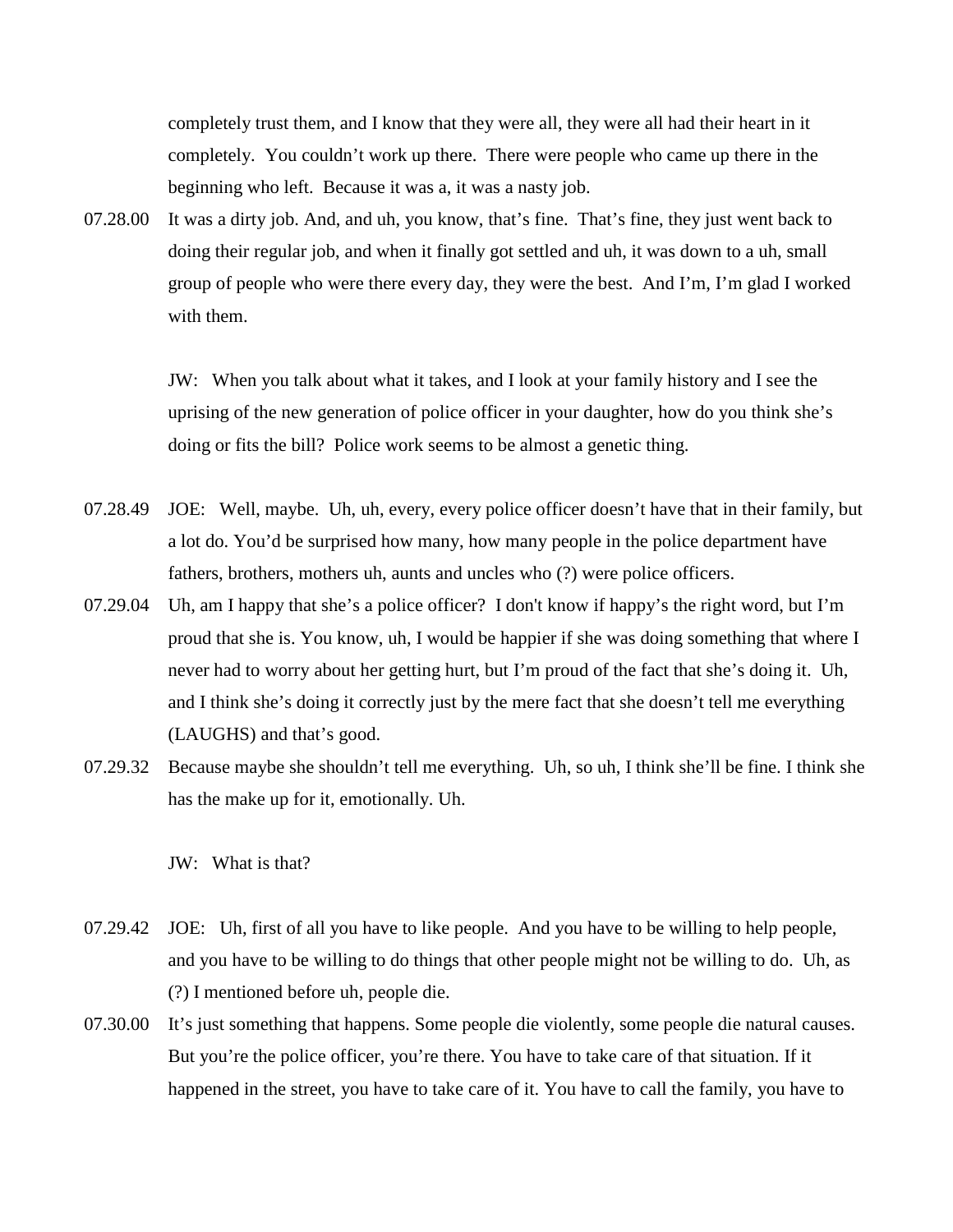tell them what's happened. You have to be the one who chases and catches the person who just knocked down and robbed your grandmother. Uh, so you, you have to be willing to do thing that other people aren't willing to do.

- 07.30.33 Is that in your make up uh, what makes a person be that way? I don't know. I don't know uh, you have to be a, I guess you have to have a strong character. You have to be uh, a little willing to take chances. I guess you have to operate outside the lines a little bit, you have to be willing to take that chance. Uh, which with me personally, probably other people would uh, would say what do you mean, you're so regimented? You're so straight. Uh, you do everything according to the rules.
- 07.31.01 Well, that's what, that's what it appears to you, but (LAUGHS) you weren't with us when we were out at 3 o'clock in the morning in a radio car uh, doing our work. Uh, so I think Karen can handle it. Uh, I wish she was about uh, 5 inches taller and 50 pounds heavier (LAUGHS). But she isn't. And uh, but uh, emotionally, I think she has the emotional make up for it. She's strong. Uh, she's intelligent. Uh, I know she can handle herself in a uh, personal interaction with other people, and hopefully uh, hopefully she'll like it.
- 07.31.39 If she likes it, I think she's made for it, I think she'll do well. She doesn't like it, she'll, she'll find that out in the next year or so, and she'll move on to something else. I don't think that'll happen, though. I think uh, I think she has the personality for it. My older girl, I don't think she would have been a police officer. She's uh, just a, a different uh, different make up.
- 07.32.00 Karen was a little bit of a free spirit when she was growing up. She was a little bit of my problem. Uh, so uh, she was willing to take chances. Uh, so I think she'll, I think she can be and will be a good police officer. My oldest girl is an excellent accountant (LAUGHS) and that's, and that's what she, that's what she does well. And we'll see what happens to Joseph when he, you know, when his time comes.

JW: What about the future? How do things feel now?

07.32.47 JOE: Well, the future's always a little scary. Uh, it's, it's unknown, and anything that unknown uh, anything that's unknown uh, makes you apprehensive. Uh, I'm not worried about it.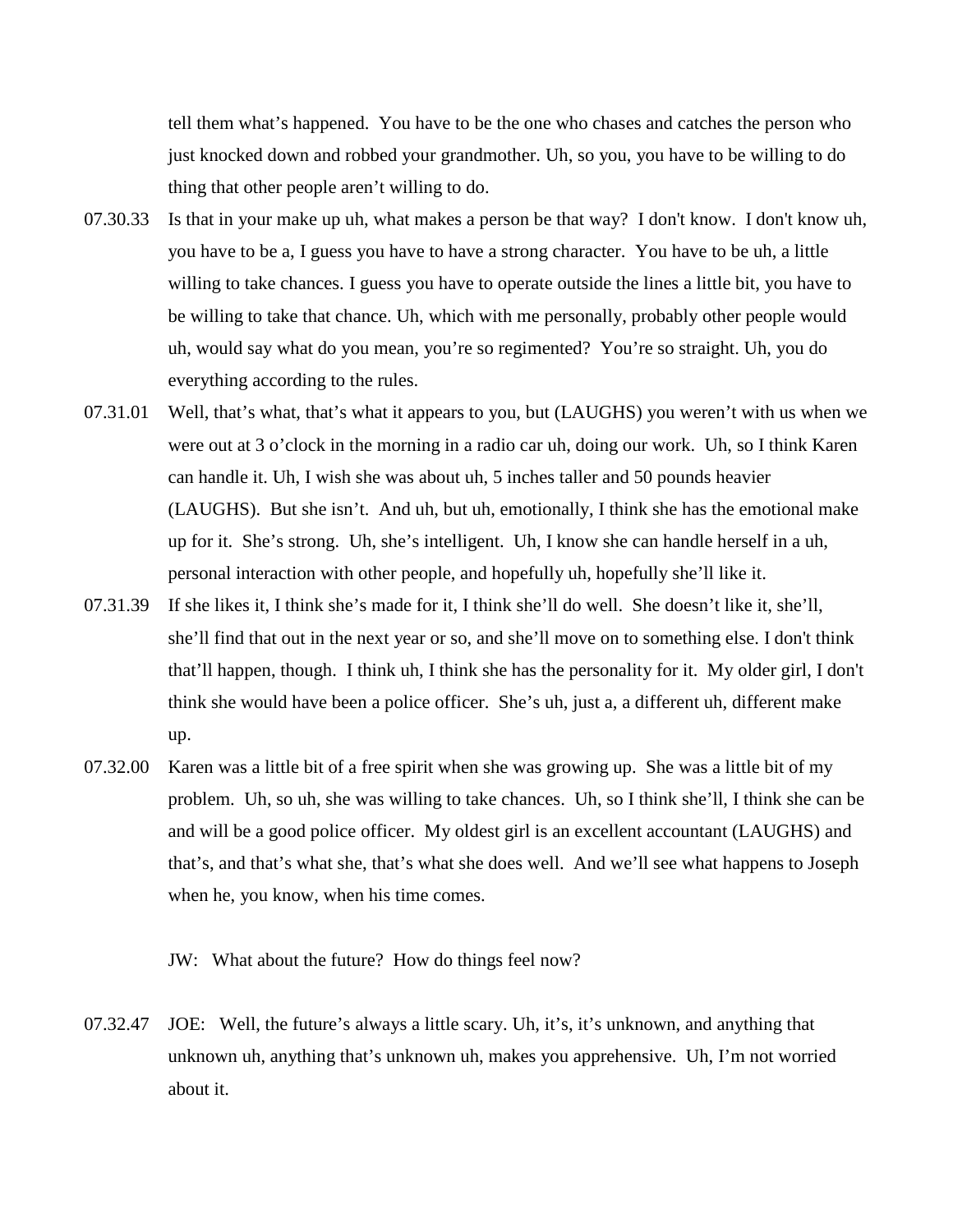- 07.33.01 Uh, get along, and maybe my, my wife and I'll, we're still young enough to enjoy uh, ourselves. We, we spent the last portion of our lives bringing up our children and sending them to school so that they could go out on their own. Well, we're finished with that now. Now we have to refocus on ourselves, in the next you know, for the future. And maybe do stuff that we want to do. What is that? I don't know (LAUGHS).
- 07.33.30 I'll (?) tell you next time I see you. But uh, it's uh, it's at least gives us the opportunity uh, at least gives us the opportunity to try different stuff and uh, we'll see. The future uh, the future's uh, is unknown, who knows what's going to happen? You know, things could change tomorrow you (?) never know. But uh, I'm more uh, probably more prepared for it now than I was a year ago.
- 07.34.00 I'm ready to give it a shot. Well uh, it's all you can really do. We'll wake up tomorrow morning and handle what comes.

# (OFF CAMERA REMARKS)

- 07.34.31 END OF TAPE # JK.0903.0100.1
- 08.01.02 PICTURE UP

# (OFF CAMERA REMARKS)

JW: What were your thoughts today? How long has it been since you've been to Ground Zero?

- 08.01.14 JOE: I haven't been to Ground Zero. I drove by in my car numerous times you know, in the course of everyday business, driving up, you know, uptown or going to the theater, whatever. It, it's part of the traffic route, so I've driven by.
- 08.01.32 I haven't actually walked into Ground Zero or been there. Uh, in over a year. Uh, as a uh, as a Ground Zero function, I haven't been there. Actually I haven't been there since the day of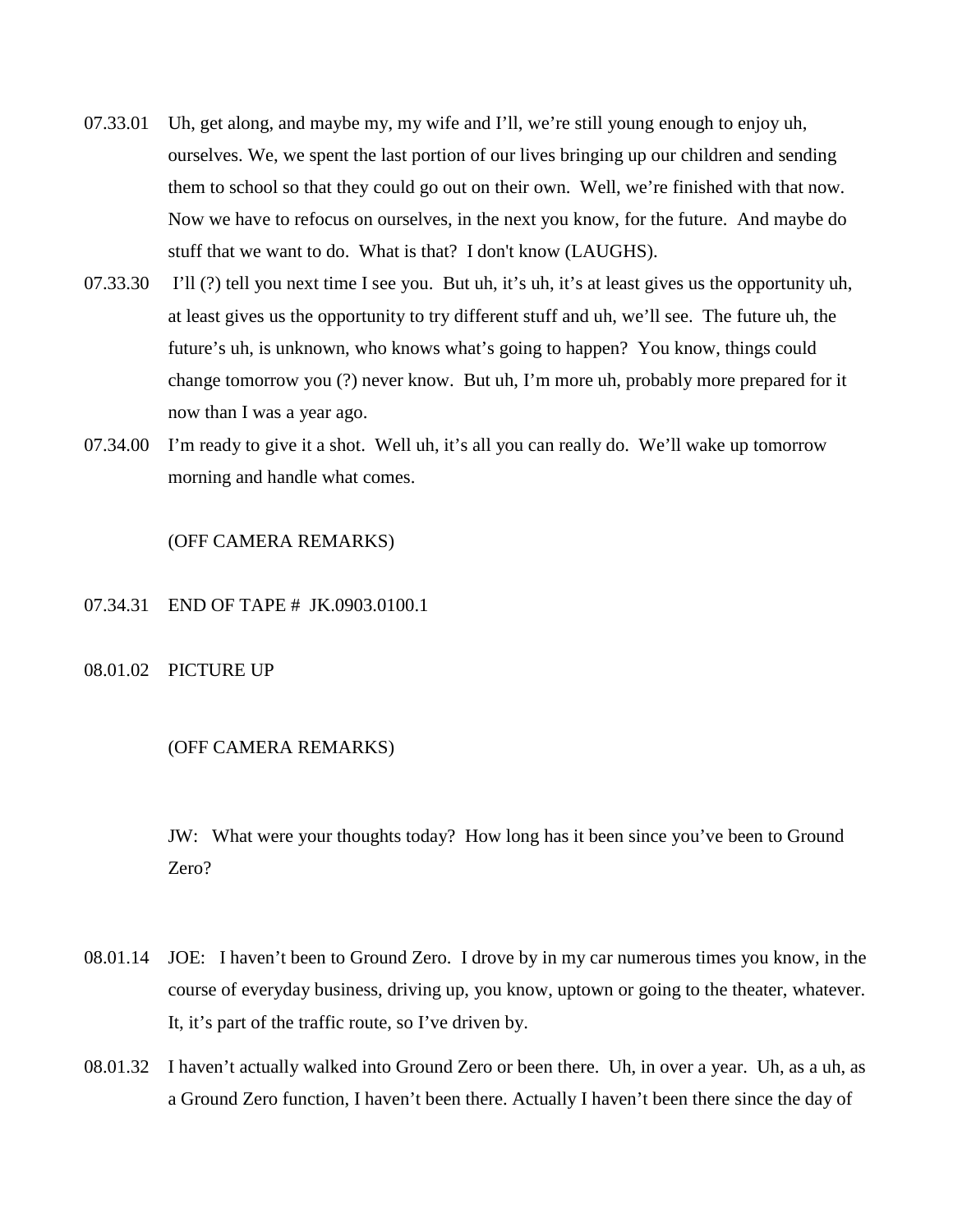the closing ceremonies. Uh, in last year whether that was in August of '02, or when they had the official closing ceremonies, that was the last time I was there as a Ground Zero event, as a World Trade Center event.

08.01.59 I've passed by from time to time, and thought about it. I've seen it on TV and thought about it, but I haven't been there uh, in uh, in a year.

JW: What was the feeling emotionally?

- 08.02.12 JOE: It's uh, it's pristine now. It's (?) cleaned up. It looks like a construction site. It doesn't relate uh, for me back to Ground Zero. Uh, I'll have to stand there, the one thing that did relate back, two things, two things that did relate back.
- 08.02.30 One was the uh, the cross out of the steel beams, because I remember that being there. I remember standing next to that. And seeing that today. That was a real part of what we know as Ground Zero. So that was, that was one thing. The other thing was the repair, as I mentioned the repair of those buildings over by uh, the American Express building and the, and the atrium and I don't know the names of all those buildings. But those buildings being repaired.
- 08.03.00 And uh, my most recent memory of them was being in disrepair, looking as if they were bombed with holes in them and being inside those buildings when the dust was floating and the smell was foul. And standing inside the building, looking out as if cannon balls had flown into the building. So seeing that uh, brought me back memories. But actually looking at Ground Zero itself it's uh, it's something different.
- 08.03.32 It's detached right now, because my memory of it is being in the hole when we went down there a couple of times or seeing the guys climb on the piles and uh, removing the debris and having debris delivered to us. Uh, so it, it's a different place right now. I know what it is when I go there. I know that's the World Trade Center, I know that's where the World Trade Center was. I know that's the remainder, but it just doesn't relate for me the same uh, as (?) it did in the past.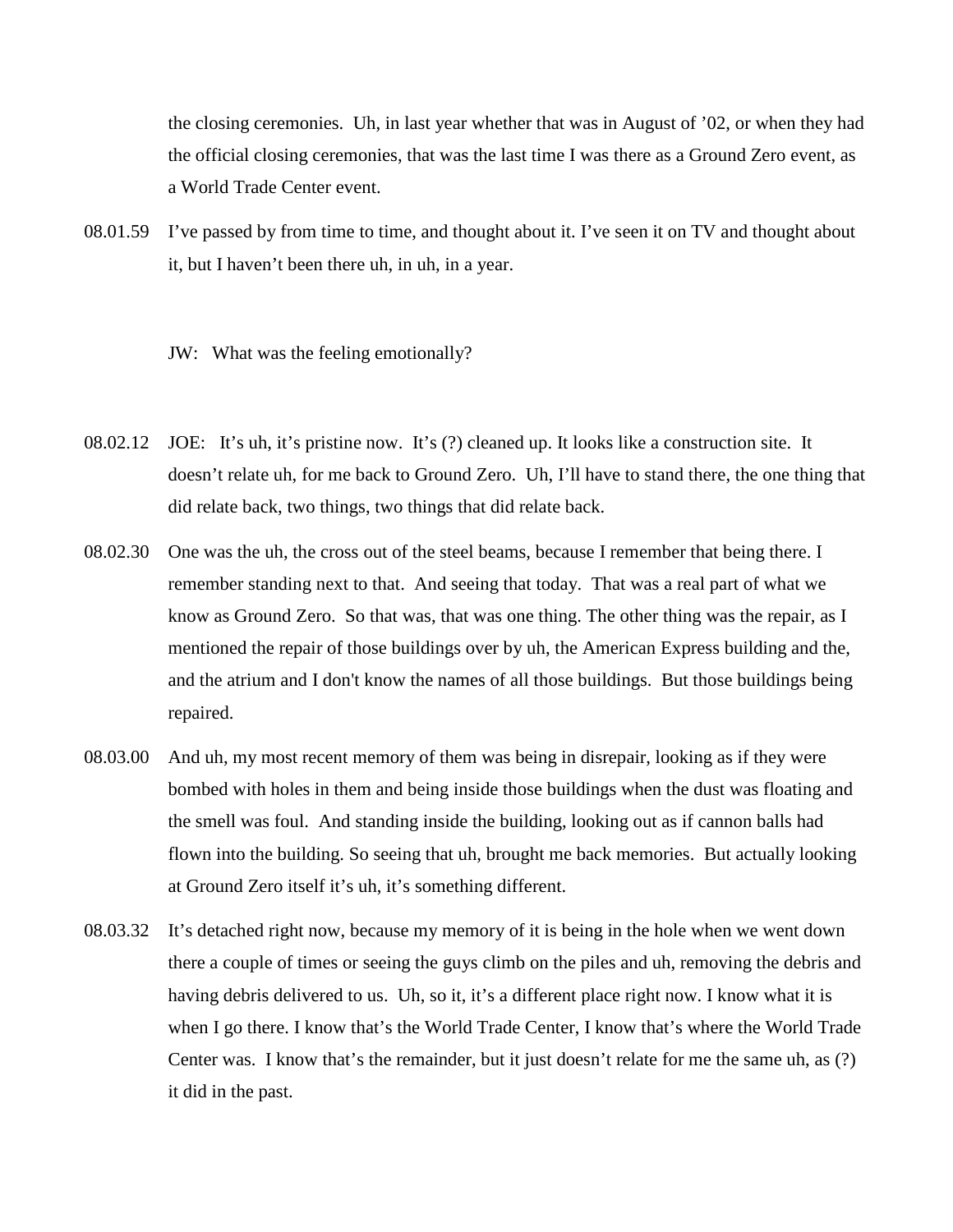08.04.01 Uh, because it's been cleaned up, I guess because the job's being done uh, the coming back. Uh, but uh, but emotionally if I, if I uh, if I think about it, the emotion about the World Trade Center is probably stronger now than it was in the past. Because in the past, that emotion was clouded by a job we had to do. Now that doesn't cloud it any longer, so now to think about the terrible thing that happened, boy.

08.04.31 It's uh, it was sad.

## (OFF CAMERA REMARKS)

JW: What were you saying about it being sad?

- 08.04.48 JOE: I was saying it was sad? (~I~) Uh, it's, it was sad because now I can look at it a little more realistically about what actually happened, what actually took place. I can be, I can stand on the side and look at it now, in the same manner that people were able to look at it two years ago, which I didn't really have the opportunity to, because I was too busy.
- 08.05.11 We were (?) busy, we were working. So now when I look at it and reflect back on it uh, it was a terrible thing. It was uh, it's very emotional. Makes me uh, feel for those, for those families.
- 08.05.29 Uh, one of the things that I said uh, I (?) I've mentioned to other guys who uh, who I've worked with uh, I said, when it comes time, when it was time to retire, what you miss and what you don't miss, I said one of the things that I'll never miss. I'll never miss is having to speak to another victim's family. I spoke to, on the September  $11^{th}$ ,  $12^{th}$  and  $13^{th}$ , a thousand people, hundreds of families I spoke to.
- 08.05.58 Uh, we were (?) trying to process, and one of the things we were doing in the very beginning was trying to find who was missing, find out who was missing, how many people were missing. And uh, families were coming to us with holding pictures uh, giving me a picture of their missing son, daughter, husband, expecting me to be able to go out into the street with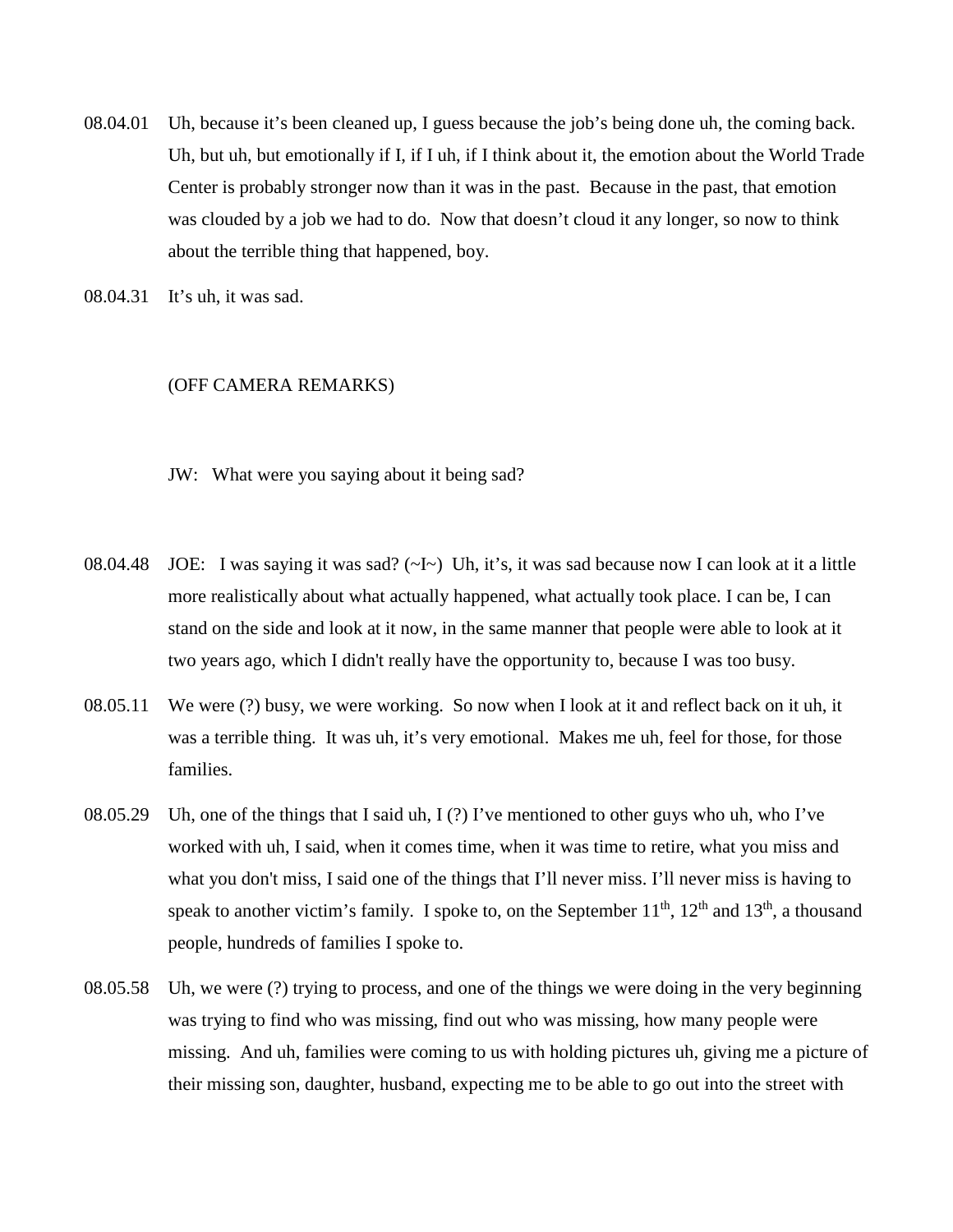that little picture and find them. It was just, just an impossible task. So one of the things I, I will not miss is speaking to another victim's family. I don't ever have to do that again.

08.06.32 And uh, uh, I'm glad that I don't have to do that again. Because that was, that was tough.

JW: What do you think about the site itself and its future?

- 08.06.47 JOE: I don't know. It's uh, (?) I've always believed that uh, there are people who take care of each task, people who take care of different jobs.
- 08.07.00 Uh, it's not my job to take care of that. I have faith that uh, the people who are in charge uh, will do the right thing. Uh, do we need a memorial? Yes. Do we need office space? Yes. We lost uh, thousands of acres of office space in one day. Uh, I think the (?) number was something like 11% of the office space in New York City disappeared in one day.
- 08.07.28 Well, we need that, our economy needs it. Uh. Do the feelings of uh, of victims' families have to be stepped on by what we need economically in the city? Well, no, they shouldn't be stepped on. But each side has to understand the other side's feeling. Uh, the economy has to be rebuilt. Down in (?) Lower Manhattan, not necessarily just Lower Manhattan, but that uh, with the offices that were there were nation-wide.
- 08.08.02 I mean, they were, there were companies there that did things that affect the whole country. Yet at the same time, there has to be some sort of remembrance there, there has to be some sort of uh, of (?) memorial and some sort of uh, I think the, the term they're using is hollowed ground, something sacred. Well, yeah, you can't, you can't forget. But I'm sure both of that can be done together. Maybe where there used to be a road and there used to be a building, well, maybe the road can be where the building is, and the building can be on the other side, so there can be a little park.
- 08.08.32 I'm, I'm sure that the people who are in charge can, can work that out. Uh, I don't know the answer. I'm not trained in that field uh, so I, I don't know that answer. But I believe that the people who are heading those commissions uh, will try to do what's best for both. And, and what's best for both has to be done, even if each side has to compromise a little bit.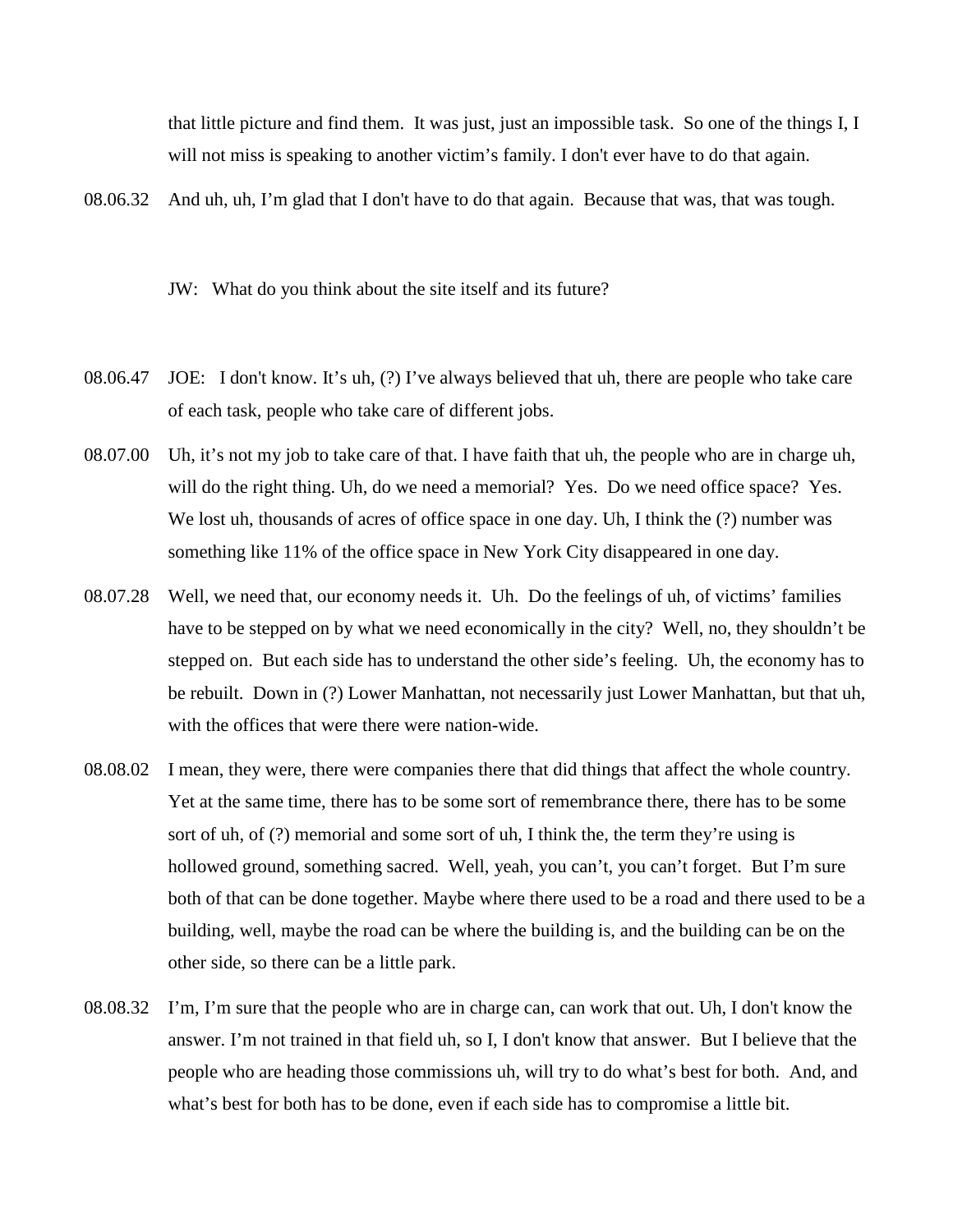### JW: Anything you would like to discuss that I didn't cover?

- 08.09.06 JOE: I don't think so. Uh, I was it an eventful year for me? Yeah, a lot of things happened. Uh, I had a child who got married. I had a child that followed in my footsteps. Uh, I left my career, I moved on to something else. But uh, uh, sometimes uh, I'd like to step back.
- 08.09.26 I'm just a little cog in (?) the wheel. You know, I'm, I'm just one story, and there are thousands or millions of stories, and I'm just one person. Uh, my life moves on. Uh, do I wish it had stayed the same and not changed? Well, probably, probably. But circumstances prevented that. You know, two planes flew into those buildings, which changed all our lives. And uh, my life along with everybody else's.
- 08.09.58 So now I'm in a different direction. Uh, maybe next time I'll be able to tell you better (LAUGHS) if uh, if I thought I had an eventful year. Uh, I've had a slower year. I was, I was tired at the end. I was worn out. I was ready, I was ready to stop. And I did. And I know a number of my friends felt the same way. And it was just, it, it's, it's good to be retired, but it's better to not be doing what we were doing.
- 08.10.32 I was worn out. And uh, I'm glad that I've had the opportunity now just to sit back for a while and recoup and uh, play with the dog and read books. And uh, take a little longer to (?) clean the swimming pool than I normally do. Uh, but uh, I'm glad because I don't, I, I was ready to stop going 100 miles and hour. And uh, that was good.
- 08.11.00 That was good. Maybe that'll wear off in a few months and I'll be ready to, to run again. And if that's so, that's what I'll do. But uh, right now I'm glad that I'm uh, at the pace I am, which is a much slower pace than I was a year ago.

JW: Thank you.

## (OFF CAMERA REMARKS)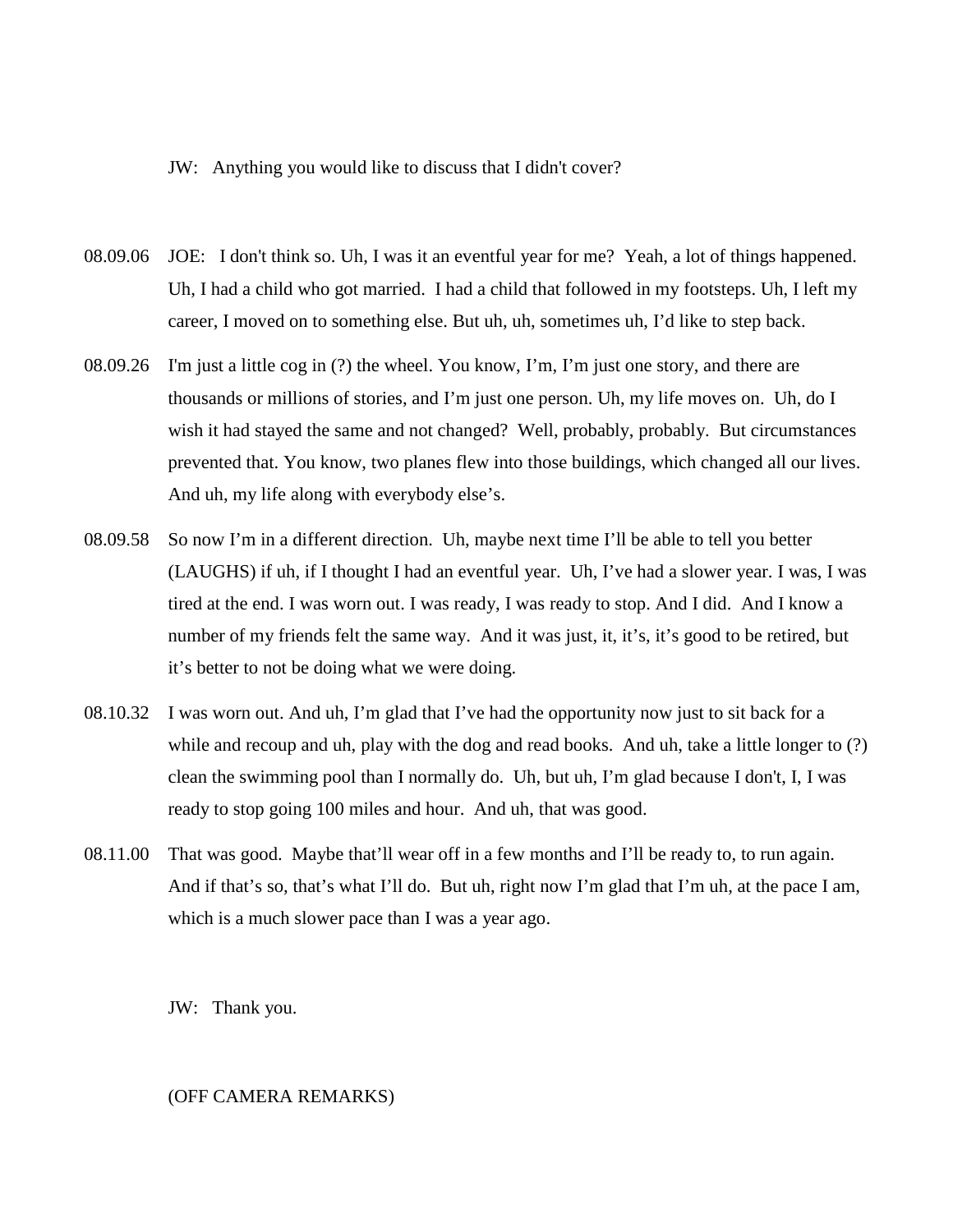08.11.30 ROOM TONE

# (OFF CAMERA REMARKS)

08.12.02 END OF TAPE # JK.0903.0800.8

# 09.01.04 PICTURE UP

## (OFF CAMERA REMARKS)

JW: I wanted to ask you about your daughter, whose boyfriend is in Iraq.

### (OFF CAMERA REMARKS)

09.01.23 JOE: My daughter, Karen, my second girl, who's a uh, a police officer on Coney Island. Her uh, her boyfriend is stationed in Iraq right now.

JW: What's that like for her?

09.01.34 JOE: Well, for her it's stressful. Uh, she uh, focuses every day on reading the paper to see what's going on over there. And uh, waits for his uh, waits for his letters and the occasional phone calls. But it uh, it's top priority to her at this time.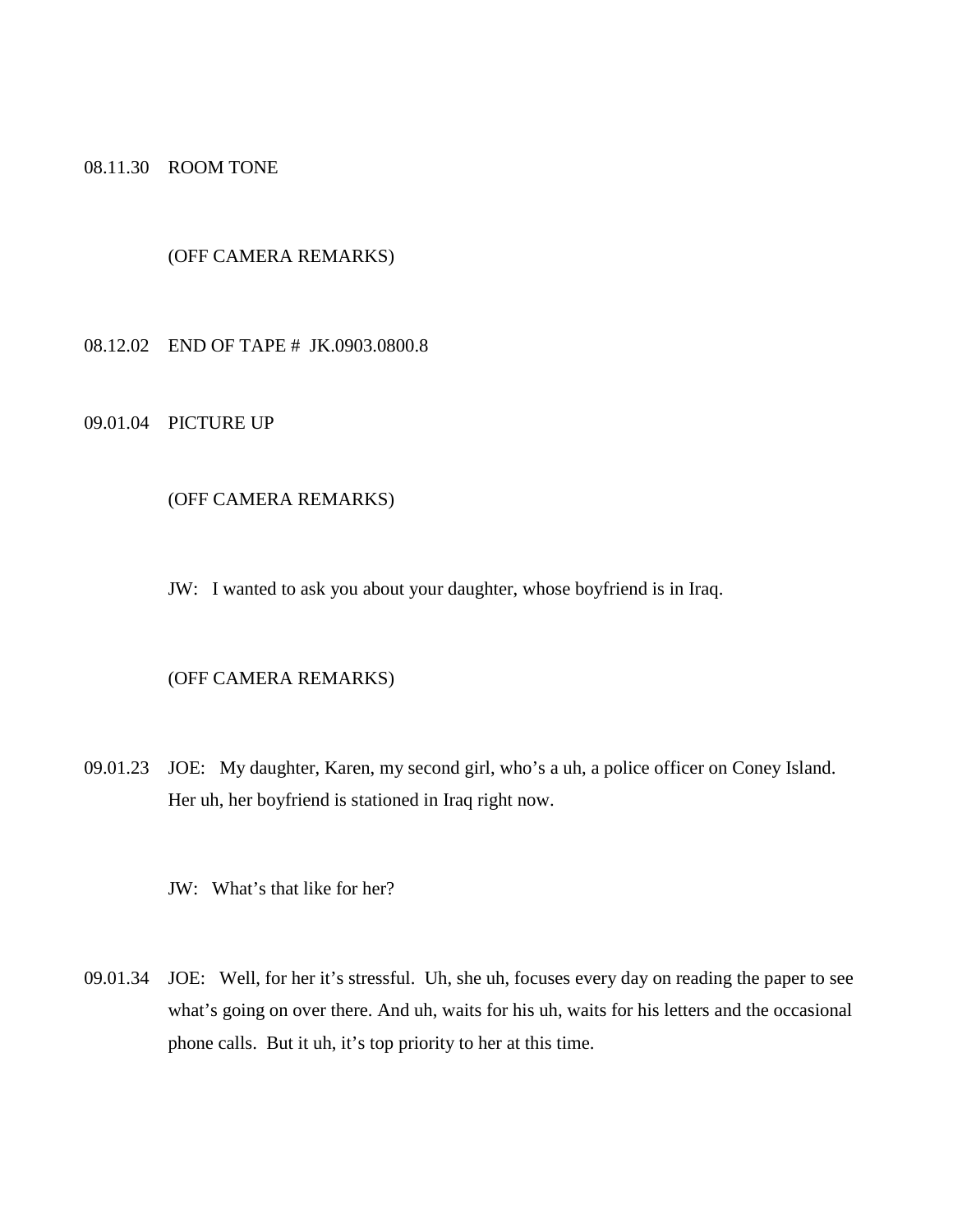JW: Is he a cop?

- 09.01.59 JOE: Actually he is. He's a, he's a police officer also. They met when they were in the police academy. And uh, he was a uh, a full time serviceman before he went into the police department, and uh, on active reserve afterwards and his uh, reserve unit was called up, and he's a, he's an MP, a military policeman, so he had a, he had to go over to Iraq.
	- JW: Was it a surprise for him to get called up?
- 09.02.30 JOE: It was a surprise for him, because uh, he's near the end of his enlistment. I'm not exactly sure how it works, but it know that when you're a full duty serviceman, when you come out, when you fulfill your commitment, you do have some what's called inactive reserve time. And he was on that. And usually uh, that time just fades away. But uh, this is the second time he's been called up.
- 09.02.58 He was, he was called up, I think about uh, 2 years ago, he had to go to uh, uh, Guantanimo, and then he came home, and now he's, his unit's been called up again. It's because of his specialty being an MP.
	- JW: Guantanimo is in Guantanimo Bay?
	- JOE: For uh, I guess for the prison camp.
	- JW: Was this post-9/11?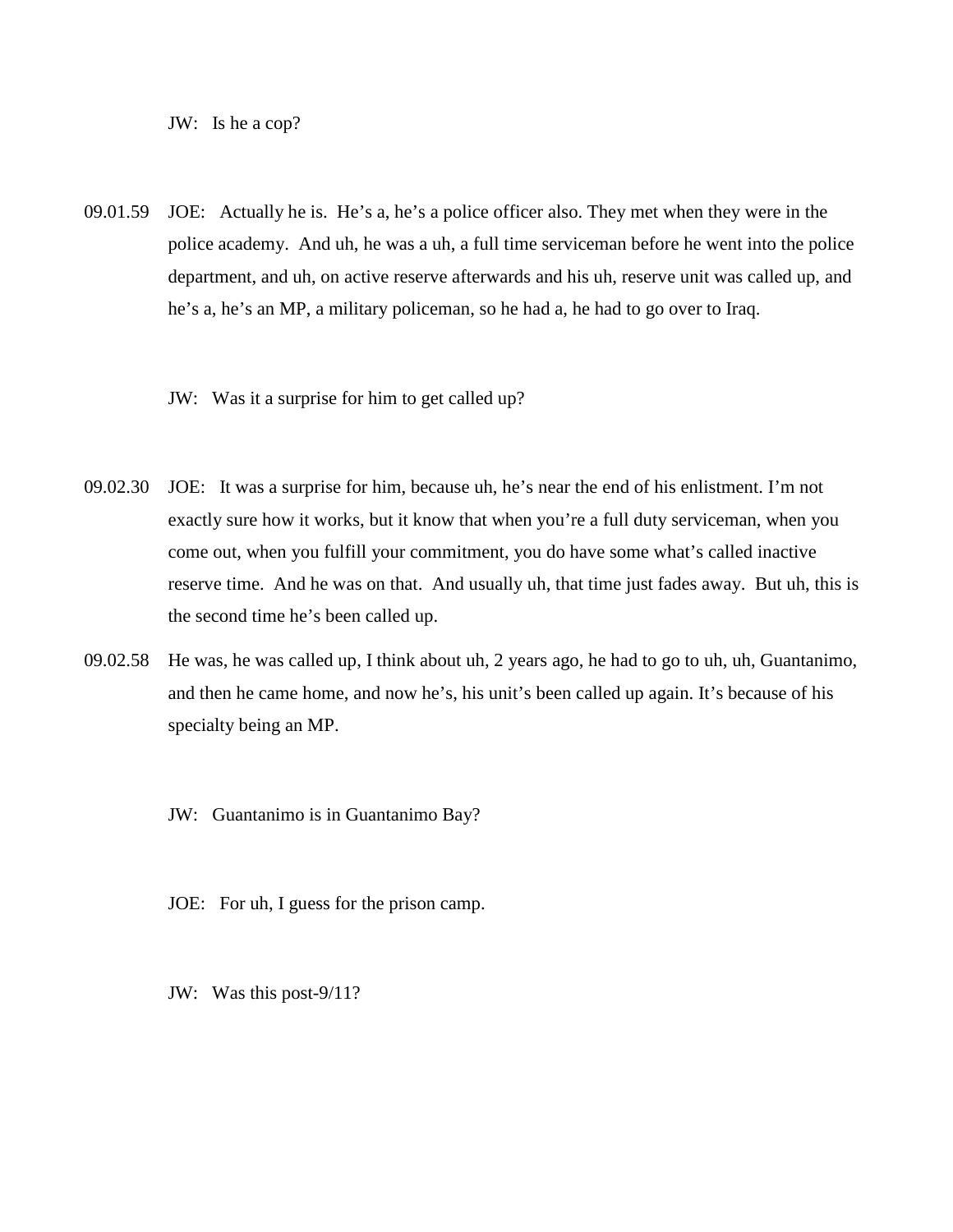- 09.03.21 JOE: No, it was uh, I guess when they were setting it up with uh, in the beginning with the Taliban uh, I'm not exactly sure.
	- JW: How long was he called up and did he come back?
- 09.03.39 JOE: He uh, he was away for uh, I think 7 or 8 months. He came back, went uh, went back to the police department, and then uh, when, when the action in Iraq started, and they called up all the troops, he was pulled out of the police department and sent back, sent back to Iraq.
	- JW: How did Karen take that?
- 09.04.02 JOE: Well, of course she wasn't happy. Uh, they were uh, they were doing fine together, and uh, he was upstate, he lives up in Washingtonville. And then of course Karen lives in, in Brooklyn. So it was a, it was a, a traveling relationship, but they (?) were doing fine. On their days off, they would visit each other, and uh, after uh, after work, but uh, when, when he was called up, she had to, she hadn't expected it, I believe.
- 09.04.31 So when uh, he was called up, she was very upset.
	- JW: He came back recently?
- 09.04.38 JOE: He just in fact, he just went back uh, he was home for two weeks R & R, and they flew him back to the, back to the States. Sometimes they just fly you to Germany uh, and you, you spend your time in Europe. But they flew him home, and he was home for two weeks, and he just went back uh, 3 or 4 days ago.
- 09.04.57 He flew out of Baltimore, went back. He's actually in Iraq now because we got a phone call from him two days ago, so he's, he's back in country, as he says.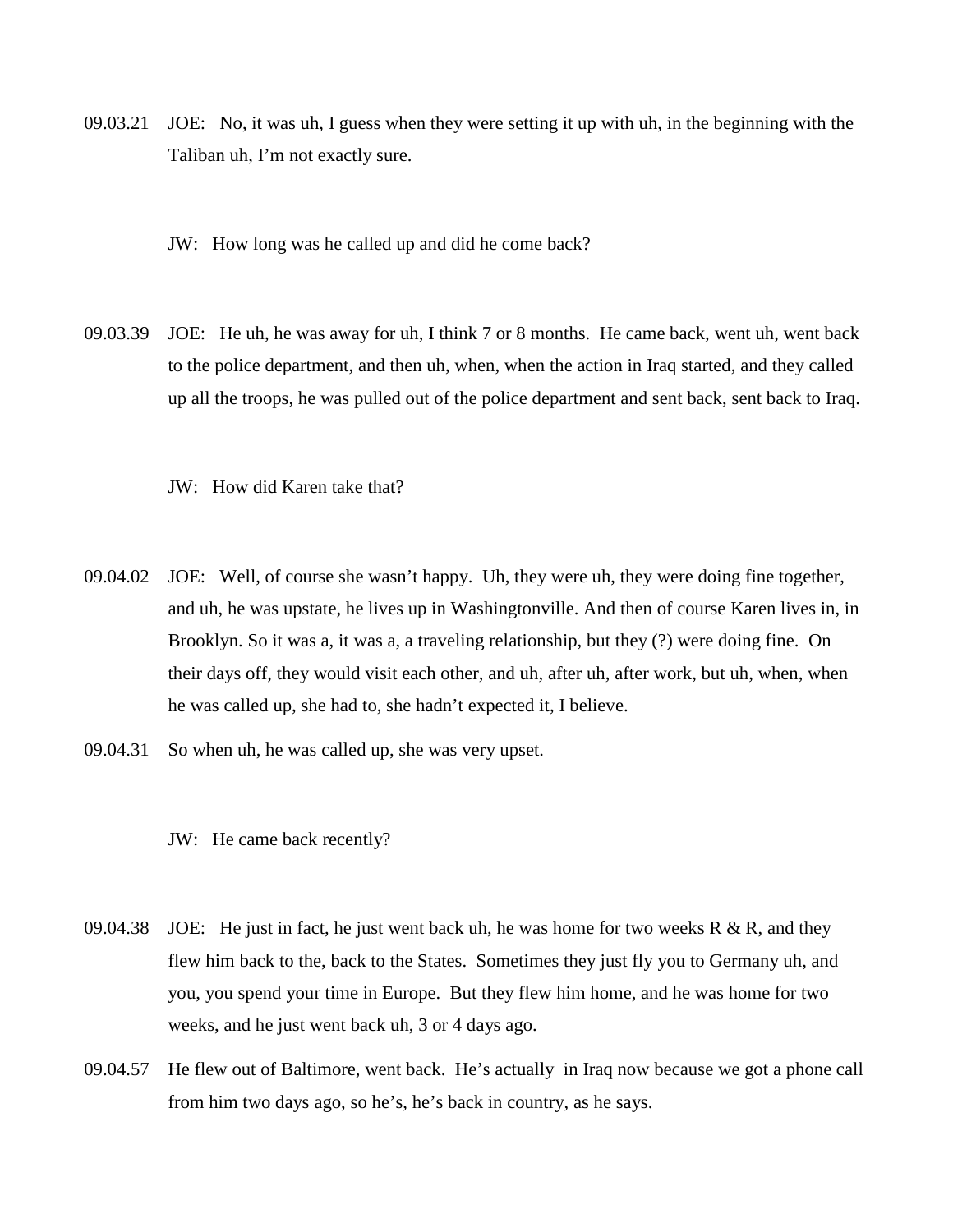JW: How is she doing?

09.05.10 JOE: Well, uh, she's, she's now looking at it as uh, a light at the end of the tunnel. His enlistment is over soon. So she's expecting him uh, to be back home in a month or two.

JW: How is it for you?

09.05.28 JOE: Well, there's concern because uh, you know, he, he now is a, a member of our group, you know, so we're (?) concerned about him and we're, we're concerned about uh, how Karen feels about it. And uh, we try to uh, try to sympathize with her and uh, hopefully, hopefully he and his whole unit will be home soon safe.

JW: What's an MP do there?

- 09.05.53 JOE: Well, uh, as (?) he says, MP doesn't stand for Military Police. It stands for multipurpose (LAUGHS). Whenever they have an assignment that nobody else does, the MP's do it. But technically what their responsibility is, is to (CLEARS THROAT) secure an area after, after the main thrust of troops have gone through. So if uh, uh, they'll maintain the roadways for uh, the advancing troops and as troops go into uh, into an action in whatever city or village, the MP's will follow closely behind and they'll secure the area after the uh, the main troops move on.
- 09.06.33 So they live, they're there with uh, whatever insurgents might remain. They're there with the everyday people. They have to try to establish order after the initial action because after the, after the troops leave, the, (?) it's chaotic wherever they just were, and somebody has to remain to try to restore order. And that's basically what the MP's do. That and prisoner responsibility.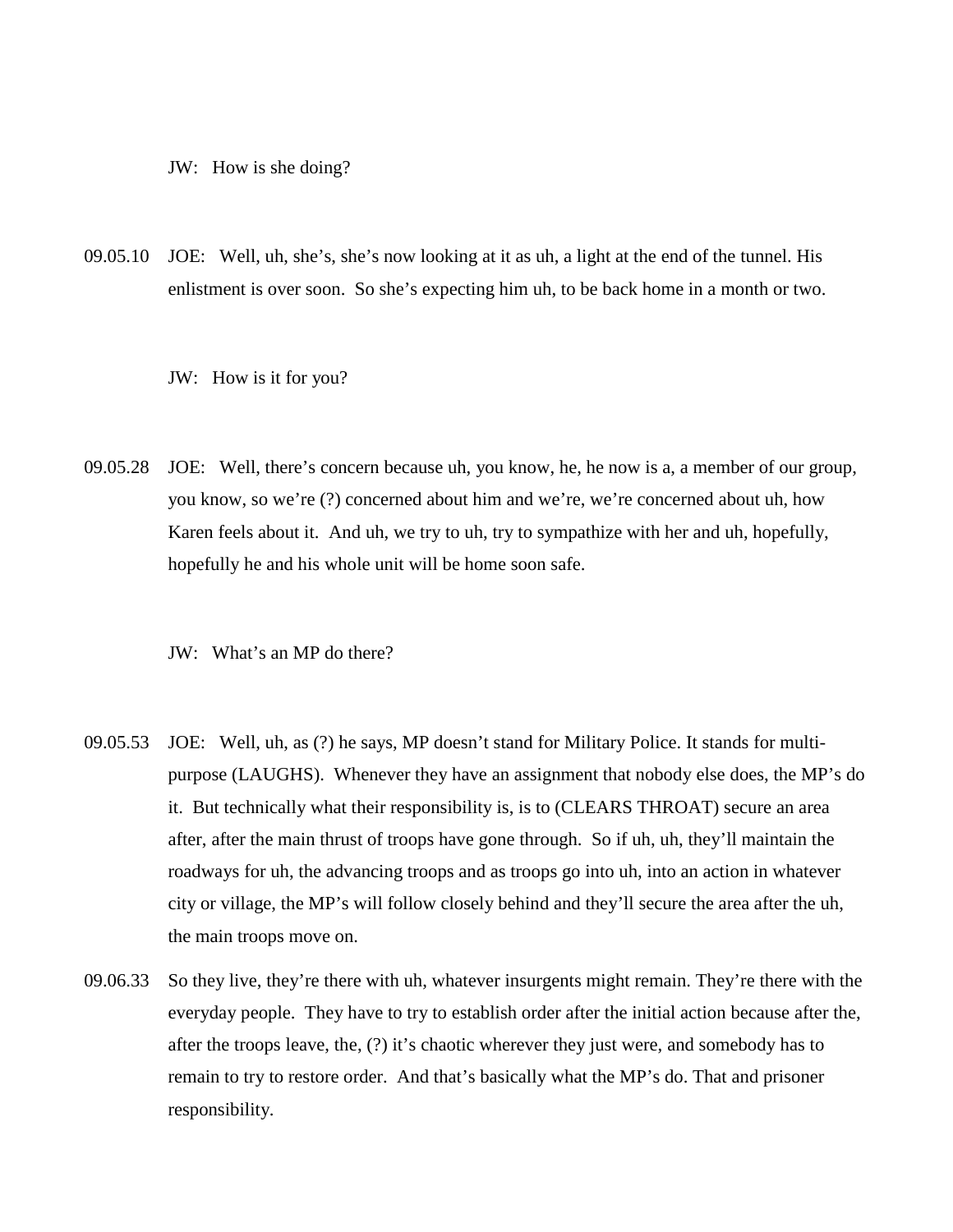09.06.57 But uh, prisoner responsibility from the way I understand it now, I'm not sure if I'm 100% correct, but they ship the prisoners out to Kuwait, and then from there they'll ship them either to Germany or to, to whatever facility they have. But immediately in country, the MP's would be responsible for uh, securing and initially processing of prisoners, while at the same time, performing a police function in the uh, in the towns and cities uh, that have just seen uh, just seen action.

### JW: What do you feel about Iraq and the 9/11?

09.07.39 JOE: Well, uh, everybody has a point of view. Uh, (?) my point of view is that uh, nobody wants to be there, nobody wants to, to have war, nobody wants to see anybody die on either side. But sometimes things have to be done. If they're uh, uh, if, if the president and the country feel and (?) the leaders of the country feel that uh, this will help secure

us 5, 10, 15, 20 years from now, then we have to do it.

- 09.08.08 Uh, because we didn't do it in the past, and it lead to many terrorist acts across the whole, across the world, not just us. Israel and Malaysia and (?) Germany and in Spain wherever they (?) where they're having all the explosions and terrorist acts. They're all coming from a uh, centralized group.
- 09.08.31 And if uh, if this war on terror now can end that, although it's terrible now, it'll help in the future, and that has to be done because it could only get worse if it, if it festers.

JW: Do you think about it directly with what you did at Freshkills?

09.08.50 JOE: What do I feel? I, I feel that if the people they're hunting were directly responsible. Uh, I feel that uh, factions of the (?) Taliban and (?) factions of al-Qaeda and uh, funding through uh, these terrorist governments were directly responsible for what happened here. Uh, that's what I feel. I might be wrong, but that's what I feel. And if uh, if they hadn't, if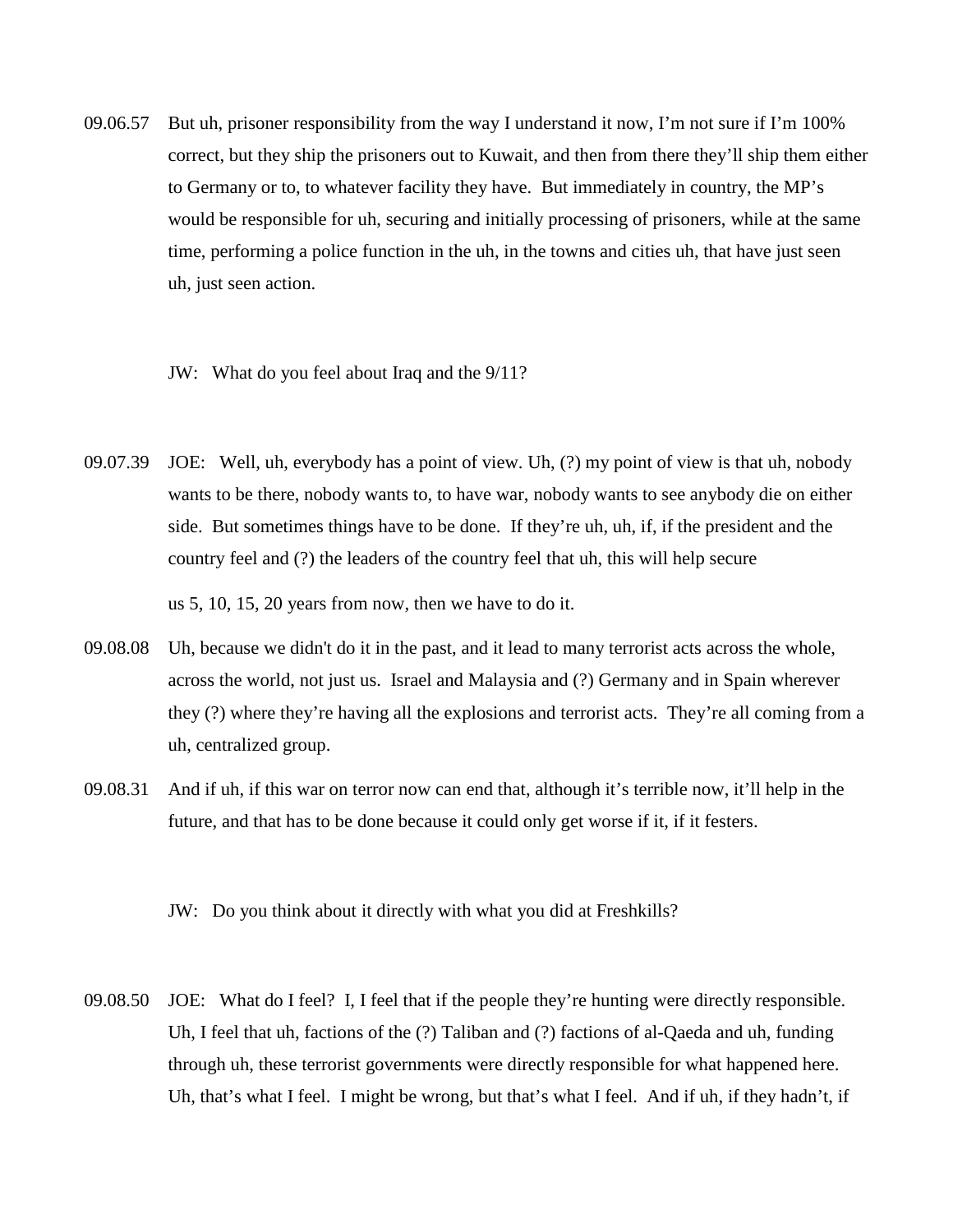they hadn't been allowed to uh, to grow, and if they hadn't, and since they weren't checked, uh, the World Trade Center is a direct result of that. Just as other tragedies were, and hopefully will not be in the future.

JW: What about your retirement and the connection to your retiring early and your dad?

- 09.09.56 JOE: Well, I didn't, I didn't have uh, plans on retiring at this age. I, I figured I would work a little longer. Uh, and see, the police department's a, is a funny place. Uh, after you've been there for a long time, after you've become a survivor, and it's (?) part of your life, as you move along, your jobs and assignments get better. So usually when a person reaches a retirement age, when a police officer (?) reaches a retirement age, chances are he has a pretty good assignment. And it's something that he's worked towards, something that he likes to do.
- 09.10.31 Otherwise he wouldn't be there. He (?) would have left. So I was in that position. I had a nice assignment. Uh, I enjoyed very much what I was doing, and I had no intentions on leaving at that time. Things change, the world changed. And along with it all the little pieces changed, and I was a little piece. Uh, so my assignment brought me uh, in an indirect way, to become involved in the recovery. And (?) because of that, uh, I worked a lot of hours.
- 09.11.03 I uh, became tired. I was uh, uh, thinking, starting to think more about retirement than I had, than I had in the past. Uh, police departments are a funny place. You can't go back. After being removed for a year, or, or ten or 14 months, to go back to the same seat that you were in before is different. It's not there any more. Uh, all circumstances surrounding have changed.
- 09.11.32 Every day something changes in the police department. But you don't realize it because you're involved in it, and you're there every day and you're moving along with the changes. But when you separate yourself for a year, and then come back, it's different. It's almost like you (?) you sit in the same spot and you look around and you say, where am I? Uh, so that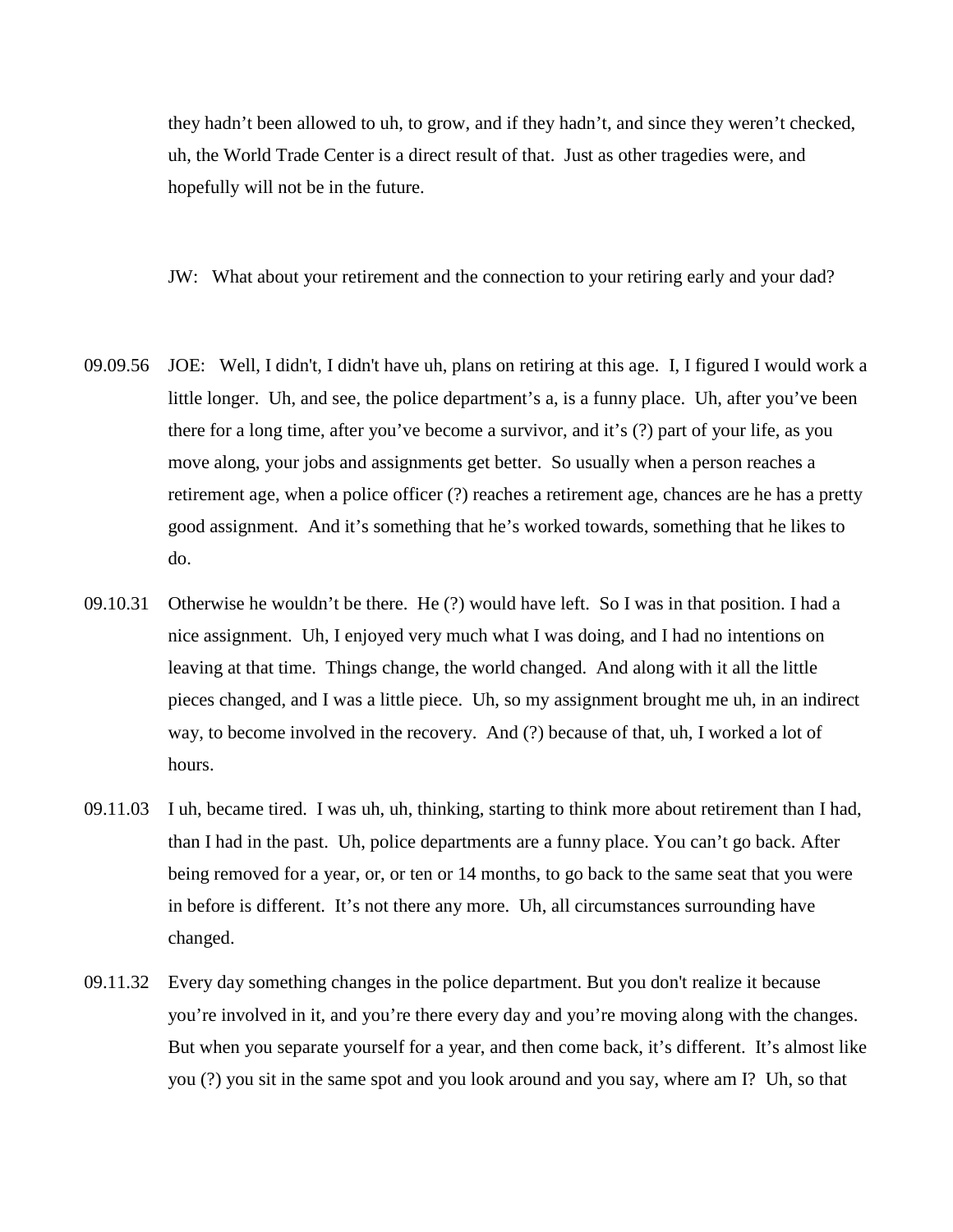and uh, and honestly uh, police officers uh, pensions are tied uh, to the amount of time they work.

- 09.11.59 It was financially advantageous to retire at that time. And uh, a lot of factors put together uh, decided uh, made me decide to retire earlier than I had uh, than I had originally uh, planned. My father worked on the, worked for the police department for 32 years. He also had no uh, intentions of retiring. He came from a different, a different era. He came from a uh, a different time. He was a Depression Baby.
- 09.12.29 So he grew up through the Depression, went on to World War II. Immediately (?) upon returning from Europe, he joined the police department, worked through the '50's, the '60's, the '70's, the good and the bad times, and uh, their mentality was to, to work until the end and then retire when you couldn't work any longer. I think, I think our mentality has changed a little bit now and probably from looking back on them. Uh, my father gets sick in the office uh, he gets sick at work. Uh, his detectives had to take him to the hospital.
- 09.13.00 He had a minor stroke. And uh, it happened right at the desk. Right, right while he was in the squad room working. So I don't know if that's uh, I don't know if you, you (?) pushing the package a little bit by staying . Uh, maybe it's better to get out a little early than to get out a little late. And uh, so we, we gave it a try. We'll see what happens.

# JW: How has it been?

- 09.13.23 JOE: Well, it was difficult to uh. Being in law enforcement, being a police officer, it's allconsuming. It's what you do, it's what you are. And to no longer be that is quite an adjustment. Uh, my children are older, so they're not home during the day. They're out working and, or at school. Uh, my wife's a school teacher so she's gone. She's uh, she's away during the day. So I went from uh, (CLEARS THROAT) I went from one being in charge, and two uh, having what I thought was a, a position of responsibility.
- 09.14.00 Working a lot of hours, to all of a sudden uh, maybe going 100 miles an hour to all of a sudden going nowhere. Uh, so in the beginning it's, it was quite difficult. And I, I had heard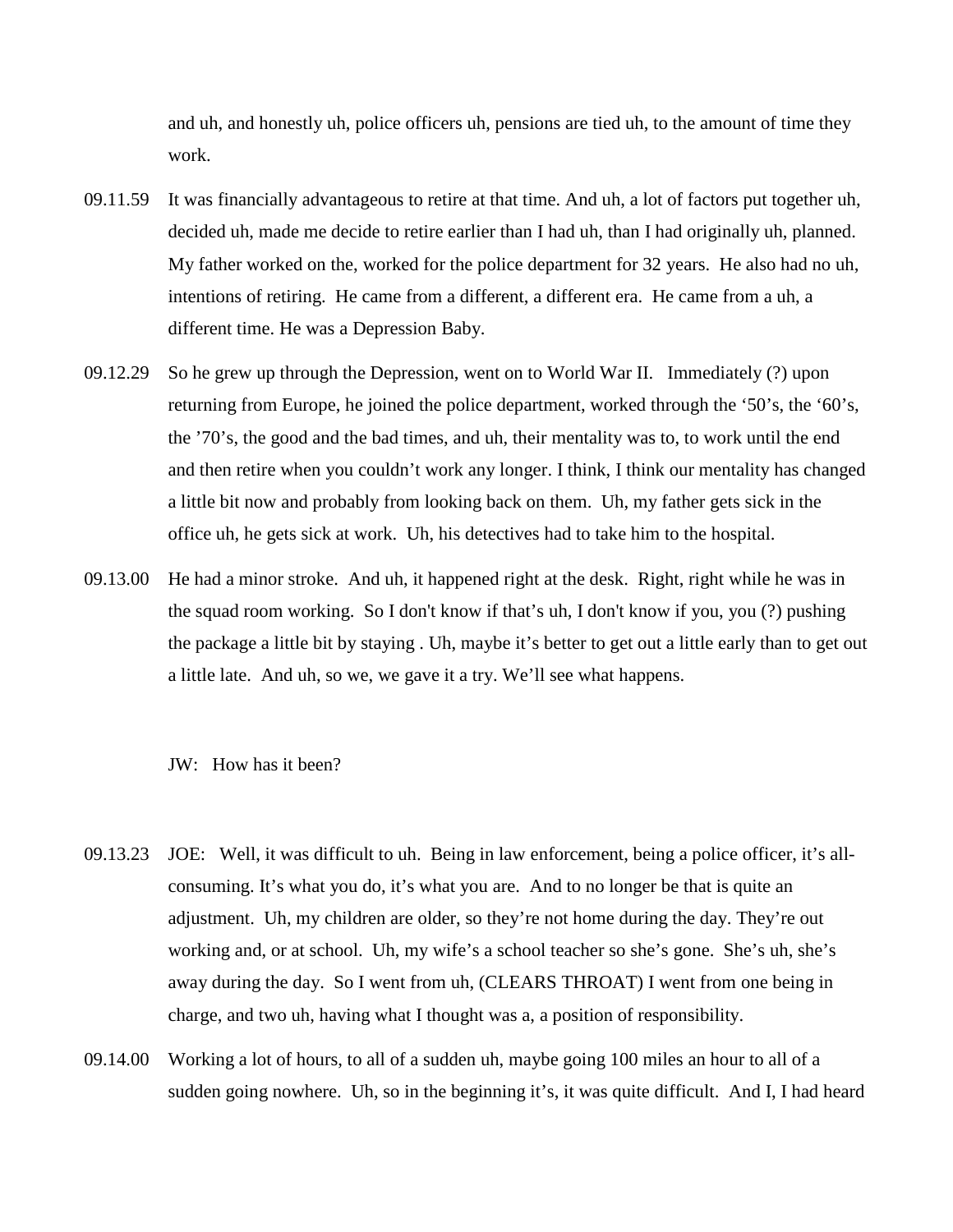in the past, guys uh, you go to parties, you, you meet people, you hear conversation. And somebody told me once, he said, never retire in the winter. Says, it's the worst time of the year retire. It's dreary, it's gray, nobody's around. And I retired January 1<sup>st</sup>. So I retire (LAUGHS) right in the middle of the winter.

- 09.14.28 And uh, I understand now what he meant. For the first three months, it was dreary. It was uh, it was quiet, there was nobody around. Uh, my dog and I became good friends (LAUGHS). And uh, I read a lot. But I uh, I felt that I probably made the right move. I was just unhappy with the move. I, I wasn't pleased with the fact that I was no longer doing what I wanted to do. And it, there's an adjustment period.
- 09.14.57 You have to, you have to accept that. And if you retire, before you're emotionally ready, it's hard to accept. Uh, but as the time goes on, as with everything else, when time goes on you start to get used to it and you accept where you are. You accept the changes. And uh, now it's Ok. But it's uh, it's, it's November now, so it's 11 months. First uh, first few months were tough. Then as spring came and I, you know, and uh, it, as life comes back, you know, the little flowers come up and the kids go out and play.
- 09.15.35 Uh, it becomes easier, you find things to get involved in. And uh, and it's a, it's uh, easier for you to accept and start doing new things. But uh, being a police officer is a very uh, a very strange job because it grabs a hold of you. If you like what you're doing. I have to, I have to say that, if you like what you're doing and you want to do it, it grabs a hold of you, and that's, that's what you want to do all the time.
- 09.16.00 Uh, even when you're home you still feel like you, you go to the store, you still feel like you're a police officer. You're looking around to see, to see what's going on around you. And all of a sudden you're not that any more. Your identity has changed. You're no longer the person who takes charge when something comes up. And uh, that's not easy to get used to. But uh, it comes along. Uh, you start to accept it after a while.

JW: Could you ever go back?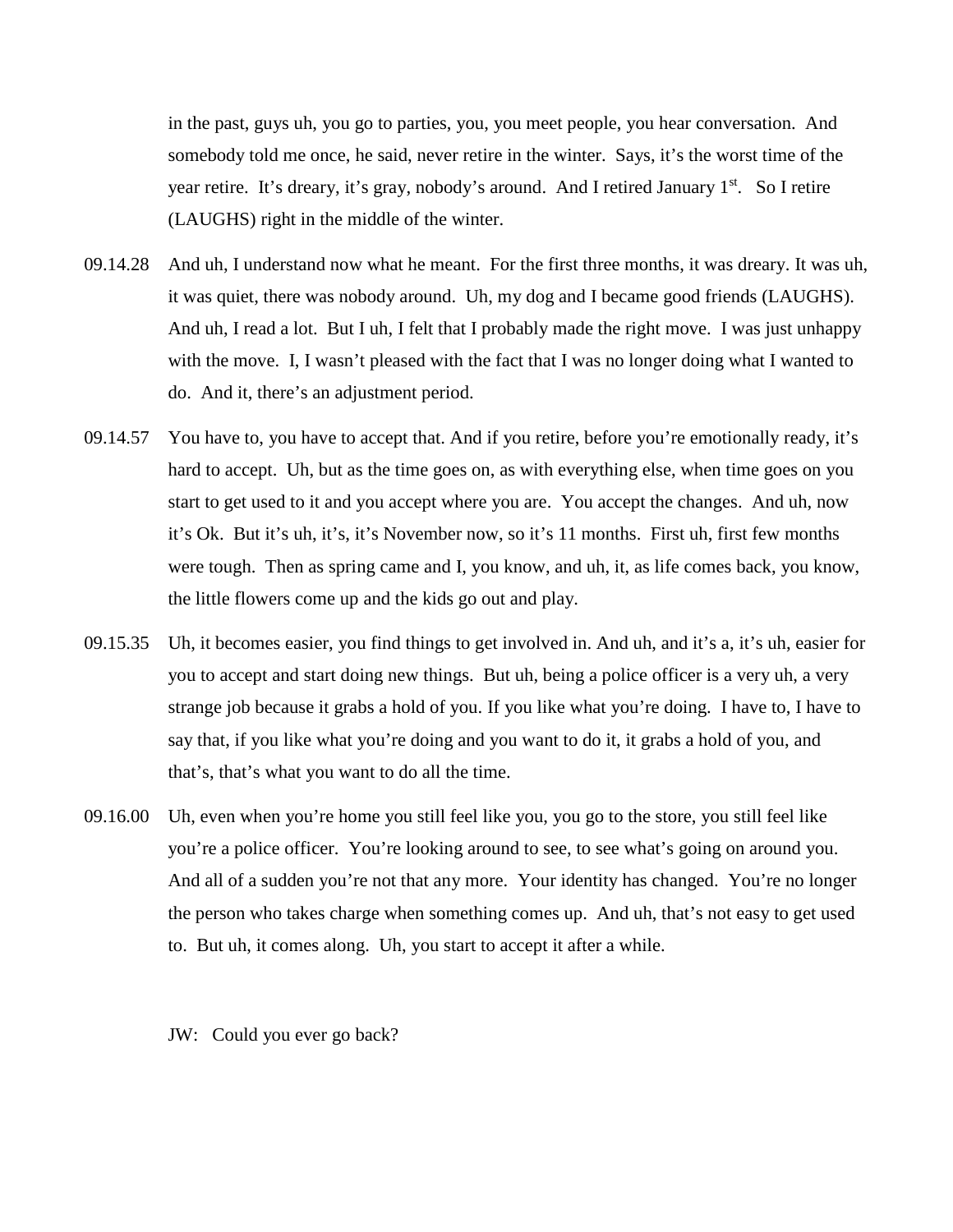- 09.16.27 JOE: Uh, technically could I go back? Yeah, you can go back. You uh, you write a letter and you send the letter to the commissioner and you ask for permission to come back. And usually the permission is granted. Uh, very rarely does anybody go back. Because now I'm another year removed. So now I'm actually, I haven't been in my office since uh, about 9:30 in the morning of September  $11<sup>th</sup>$ . That was the last time I was in my office, except to clean it out. It's tough to go back to that. It's not the same. It's not there anymore. The people I worked with aren't there.
- 09.16.59 My whole, my whole squad retired. I had ten detectives. They're all gone. Uh, everybody's scattered, gone different ways. What I was doing uh, the assignments I had at that time are now different. There are new bosses uh, new agendas. It's, it's tough to go back.

JW: September 11<sup>th</sup> affected a number who decided to retire?

- 09.17.23 JOE: Oh, absolutely. Absolutely. A lot of police officers retired after September 11<sup>th</sup>. It uh, the system is odd. The system sort of forces you to retire. Is it advantageous for you? Probably. It (?) the person himself is probably better off. But the system itself uh, requires that you, it forces you to leave. A lot of, a lot of police officers would have stayed if the system was different. But it isn't. Uh, so uh, they had to leave. They had to leave to secure their future.
- 09.17.53 They had to stop what they were doing so that they could be better off in the future.

JW: Do you stay in touch?

09.17.59 JOE: Yeah, usually. Uh, most of them. Uh, my, my unit yeah, uh, some of them are in Florida and some are uh, upstate and a couple still live in the city. But uh, we speak. We e-mail back and forth, we stay in touch.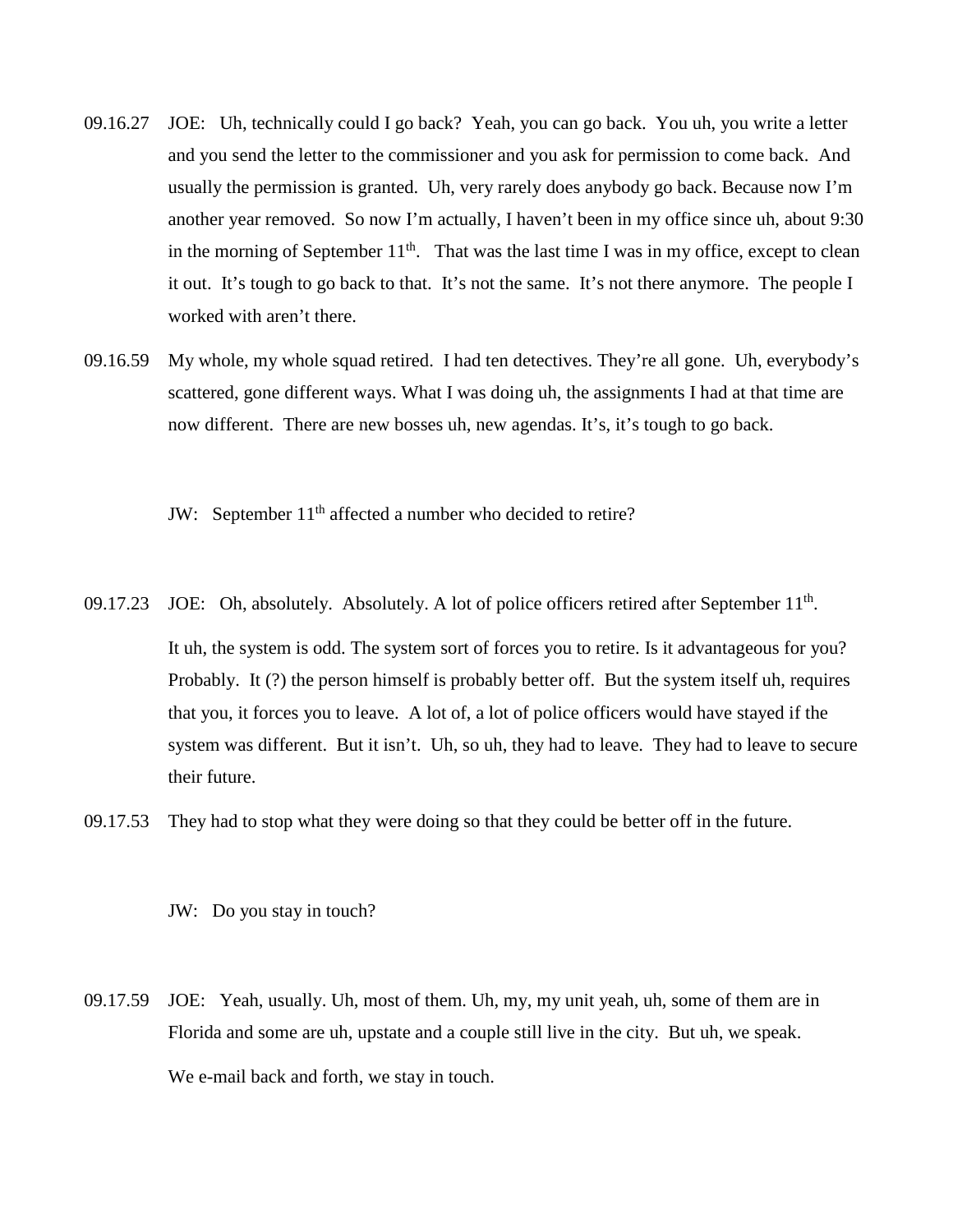JW: Get a few beers?

- 09.18.16 JOE: We, we've tried, but it just uh, it's, it's tough. Everybody's in a different, everybody's life has gone in a different direction now. Uh, uh, one of my detectives is uh, caring for elderly parents now. So she's, she's tied up.
- 09.18.31 Uh, another one has uh, uh, has become ill and he's spreading his time between uh, a house he had bought. He's only, he's only 44 years old or 45 years old, and he's become ill and he's spreading his time between a house that he had always wanted to buy in Florida and uh, living here in Long Island. So he's, he's back and forth a lot. I speak to him quite a bit. Another one has a, a married late in life, has a little baby. He's living upstate, so his life is going in that direction.
- 09.19.00 Another one moved his whole family down to uh, Florida and he's working in law enforcement down there. So uh, we always talk about everybody getting together. It's just not gonna happen. It, it won't happen.

JW: But if it does?

09.19.13 JOE: If, we'll (?) I'll call you if it does and you can be there (LAUGHS). But it's just not going to happen.

> JW: Any random thoughts since we last met, whether it has to do with Iraq or Bush or world events? Any other moments like after 9-11?

09.19.51 JOE: Well, I received responses from everyone of them who I sent it to, and one just sent back uh, a short line. He said uh, I didn't know how to say it, but I was thinking the same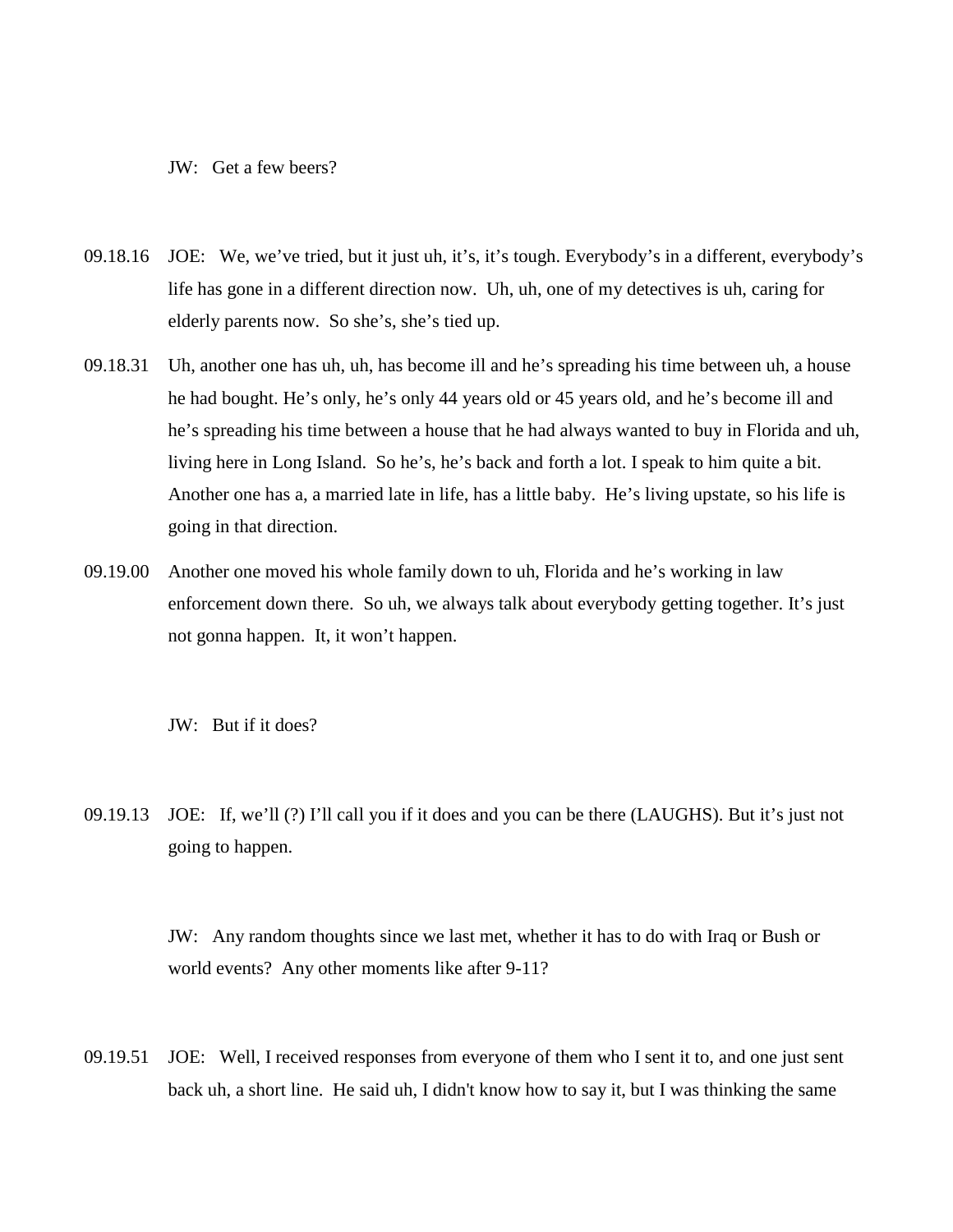thing. And uh, we, we formed a bond. We, we always had a bond before, but it became stronger uh, because we had a real purpose at work. Uh, it (?) had become personal. When (?) police officer goes to work, he sees bad things every day. Uh, when a police officer walks into your life as a civilian, it's usually not for a good reason. He's either giving you bad news or he's doing something to you that you don't want.

- 09.20.31 We don't usually, we don't usually arrive to uh, return the stray dog or kitten (LAUGHS). We're coming for a reason that you don't want us to be there. Uh, but we separate ourselves from that, because it's just, we call them cases. It's a case or uh, what you would know as a radio run in a patrol car, we call that a job. So you're either on a case or on a job, and you, you're driving there, you're sitting in the car, you're talking to whoever you're with about last night's ball game or what are you doing tonight.
- 09.21.00 And then you get out, take care of business, get back in your car and go on to the next thing. But with 9/11 uh, it had become personal. Because it was something that happened to us. It happened to, in our community, it happened right at our doorstep. And uh, everybody knew somebody involved, everybody uh, lost somebody involved and we had a real purpose to do our assignments. And uh, that was, that was uh, emotionally draining. And uh, afterwards uh, it becomes uh, less important.
- 09.21.34 Uh, the work itself becomes less important. I'm not exactly sure where I was going there (LAUGHS) (~I~) What do I feel now? Well, I feel that uh, I feel unfortunately that our troops are over there, they're doing something that has to be done. Uh, what's unfortunate about it is, of course for, for them being in peril, but what (?) I think is unfortunate is that people here are starting to lose, lose the feel for what happened.
- 09.22.05 It's uh, two years removed now. Uh, people uh, on with their lives, they're moving other directions, and they're, they're starting to forget why our troops are over there. What they're actually doing. And they're, the great support from the very beginning is now starting to fade a little. And that's not right, you know? We were told in the very beginning that this wasn't something that was going to be a year or, or six months.
- 09.22.30 Maybe we thought it was, maybe we hoped it was, but we were told in the very beginning it was gonna take five, ten years for this to, for this to play out. And now people are losing their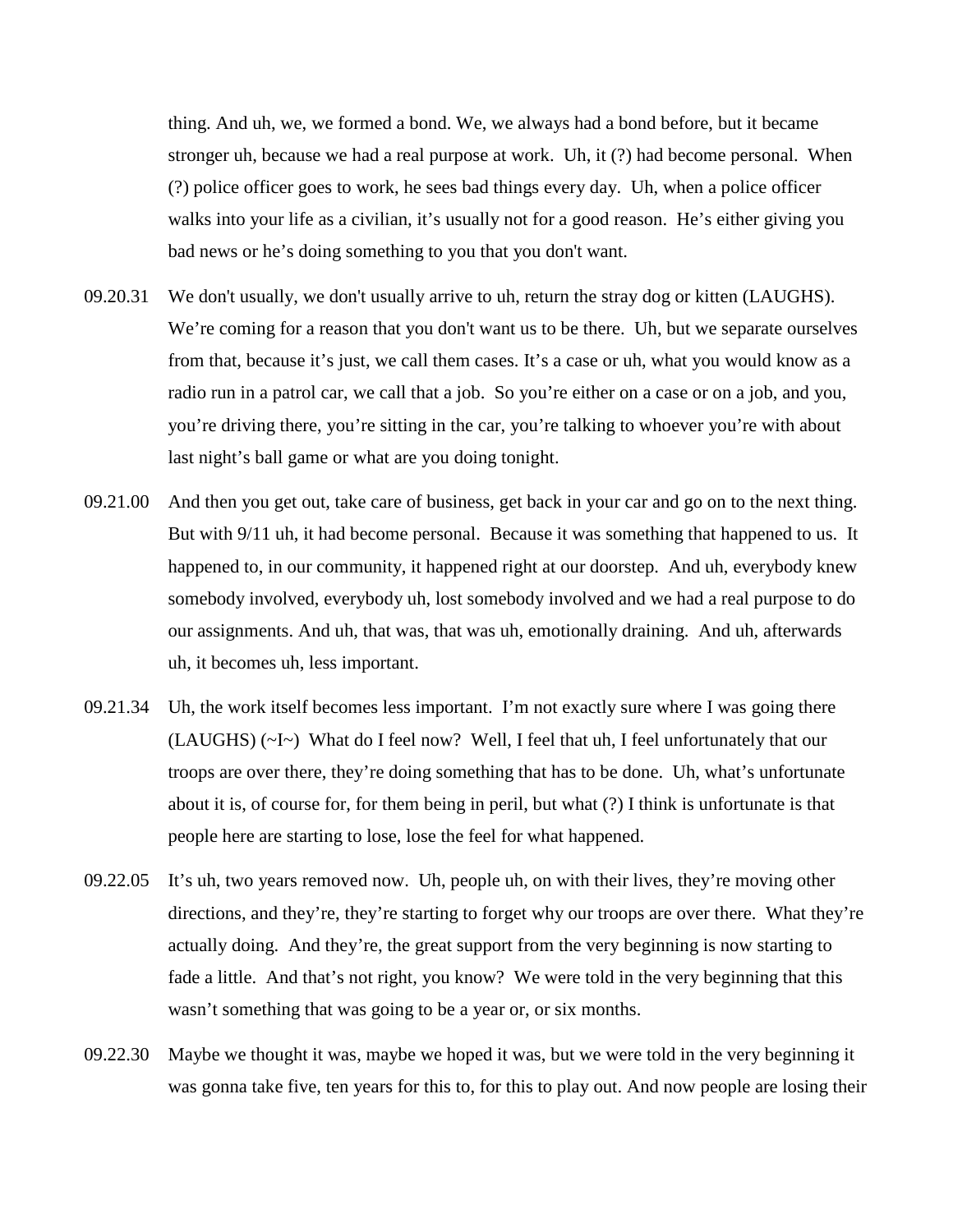uh, losing their desire uh, they're losing their uh, stomach for it. And that's unfortunate, because uh, it has to be done.

JW: That very thing, that's actually one of the reasons I'm doing this. So that that doesn't happen.

- 09.23.03 JOE: I understand. But it does happen. People, people want to see it stop when, when a little community uh, wherever the little community is, whether it's in Kansas or, or on Long Island, they see uh, soldiers coming home, kids from their neighborhood coming home dead. Uh, they lose their zeal for uh, for, for the real purpose, for the inner meaning. And uh, and that's difficult. And I can understand that. If, if you see somebody uh, you knew your whole life and you say, gee, what a waste, why?
- 09.23.31 Thousands of miles away in the middle of nowhere, why are these poor guys getting hurt? Well, nobody wants that to happen, and if it could all happen with uh, uh, with uh, make believe bullets and make believe bombs, we would much rather do it that way. But that's not the reality of life. It's not the world we live in. And uh, this has to be done to protect uh, not, not my future, but my kids' future and their kids' future.
- 09.24.00 It has to be done.

JW: Thank you.

# (OFF CAMERA REMARKS)

09.24.36 JOE: (MID-STATEMENT) although, I have to admit, this was uh, uh, a little earlier than I've been getting up lately (LAUGHS). If I had to put myself back in the early mode, but that's ok.